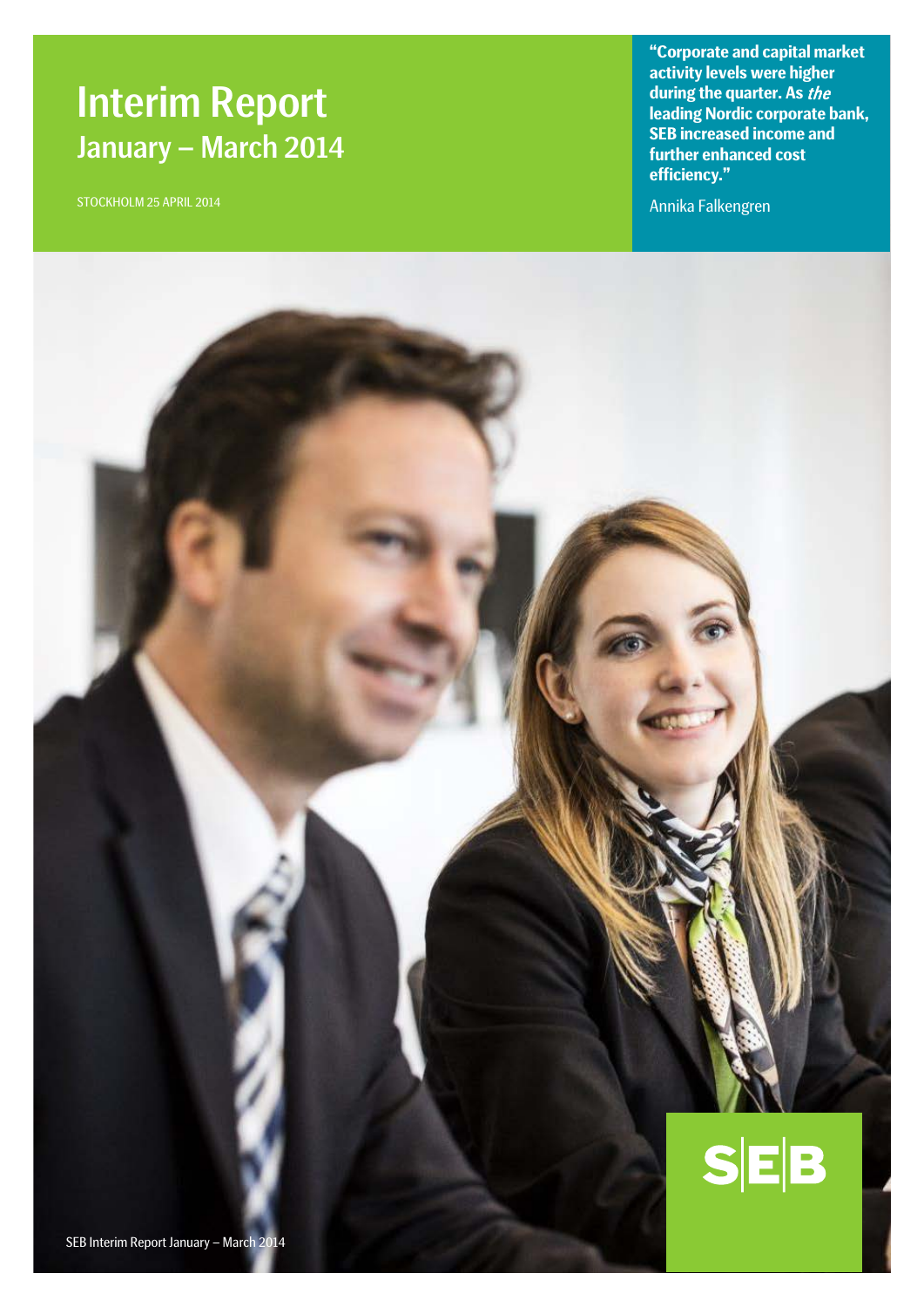## Interim report – the first quarter 2014









## Result

- Operating profit SEK 4.9bn (3.7). Net profit SEK 3.9bn (3.0).
- Operating income SEK 10.4bn (9.6). Operating expenses SEK 5.3bn (5.6).
- Net credit losses SEK 0.3bn (0.3). Credit loss level 0.07 per cent (0.07).
- Return on equity 12.6 per cent (11.0) and earnings per share SEK 1.77 (1.37).

### Volumes

- Loans to corporates increased by SEK 35bn and lending to households by SEK 26bn since 31 March 2013. Total loans to the public amounted to SEK 1,330bn (1,240).
- Deposits from corporates decreased by SEK 31bn and deposits from households increased by SEK 21bn. Total deposits from the public amounted to SEK 904bn (921).
- Assets under management amounted to SEK 1,504bn. Year-on-year, assets under management increased by SEK 130bn of which the net inflow was SEK 14bn.

## Capital and funding

- The Common Equity Tier 1 capital ratio was 15.7 per cent (13.4).
- The leverage ratio was 4.1 per cent.
- The Liquidity Coverage Ratio (LCR) was 137 per cent (111).
- The core liquidity reserve amounted to SEK 412bn and the total liquid resources amounted to SEK 747bn.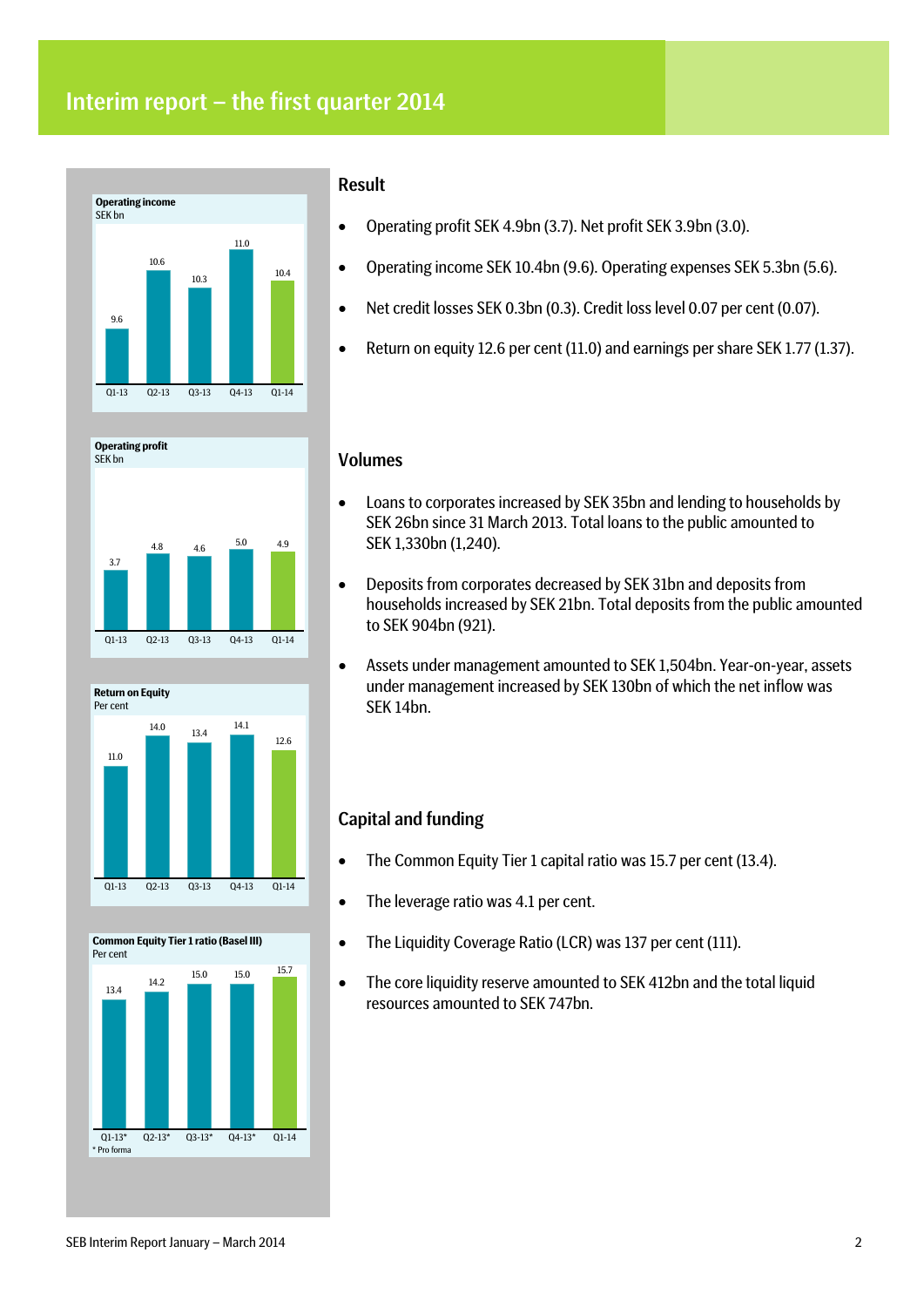## President's comment

The improved market sentiment which characterised the end of 2013, also carried on into 2014. Corporate activity levels in the Nordic countries and Germany continued to develop positively. The first quarter had more IPOs and tenders than for a long time. Still, the road to recovery is bumpy and in the Eurozone it is hampered by several challenges including high unemployment and debt levels. The elevated geopolitical risks following the distressing events in Ukraine, may impact trade flows and lead to a more cautious business sentiment going forward, particularly in the Baltic countries.

### **Deepened customer relationships and higher profitability**

SEB's operating profit increased to SEK 4.9bn. Corporate customers were more inclined to deepen their business with us and private individuals increasingly chose SEB as their home bank. This led to an increase in both net interest income and fees and financial income with total operating income up by 9 per cent compared to a year ago. Operating expenses decreased to SEK 5.3bn. We continued to generate capital and on a Common Equity Tier 1 capital ratio (Basel III) of 15.7 per cent, return on equity reached 12.6 per cent.

The higher activity levels were reflected in Merchant Banking's result. Large corporates utilised the bond market for financing and in the equity capital market area an increased number of initial public offerings took place. Also institutional investors increased activity levels and custody volumes exceeded SEK 6 trillion for the first time, also reflecting SEB's solid franchise in that area.

In Sweden, small and medium-sized corporates increased activity levels and business relationships with SEB. Since last year, we have increased lending to SMEs by SEK 13bn to SEK 170bn. Among private individuals, we have seen an increased demand for advisory services, not least in the savings area. Customers have increasingly chosen to allocate savings to mutual funds and structured products and to a lesser extent to deposits at the same time as amortisation levels on mortgages have increased. Private Banking attracted more customers as well as SEK 9bn in net new assets under management.

### **High asset quality**

SEB's asset quality remained strong with a credit loss level of 7 basis points and the decline in nonperforming loans continued. SEB has a minor direct risk exposure to Russia and Ukraine, SEK 1.8bn and SEK 300m net of external guarantees, respectively. The purpose of our business in Russia and Ukraine is to support our Nordic and German corporate customers in their local undertakings.

#### **Regulatory landscape soon to be finalised**

At the start of the year the European CRR/CRD IV rules came into effect. A few weeks ago, the government presented its Council on Legislation of the Swedish implementation of the regulatory framework as of 1 August. We expect that the proposed legislation will be specified further this spring as the FSA presents its rulebook on the Swedish implementation including quantifications on for example countercyclical buffers and Pillar 2 capital requirements.

#### **On track to reach long-term ambition**

Quarter by quarter, we continue the work to reach the long-term goals in our business plan for 2013 to 2015. Quarter by quarter, we have increased operating leverage by deepening customer relationships. In SEB, we never compromise on what is most important – customer value based on long-term needs and thus a sustainable and competitive profitability. This means taking a holistic perspective, working together as a team and continuously investing in better customer offerings including new customer interfaces.

Our commitment to be the leading Nordic bank for corporates and institutions and the best universal bank in Sweden and the Baltic countries remains firm.

Polivitas



**Income +9% Costs -4%**

Q1 2014

## **#1 Nordic corporate bond arranger**

Bloomberg, Q1 2014

### **ROE 12.6% CET1 15.7%**

Basel III, Q1 2014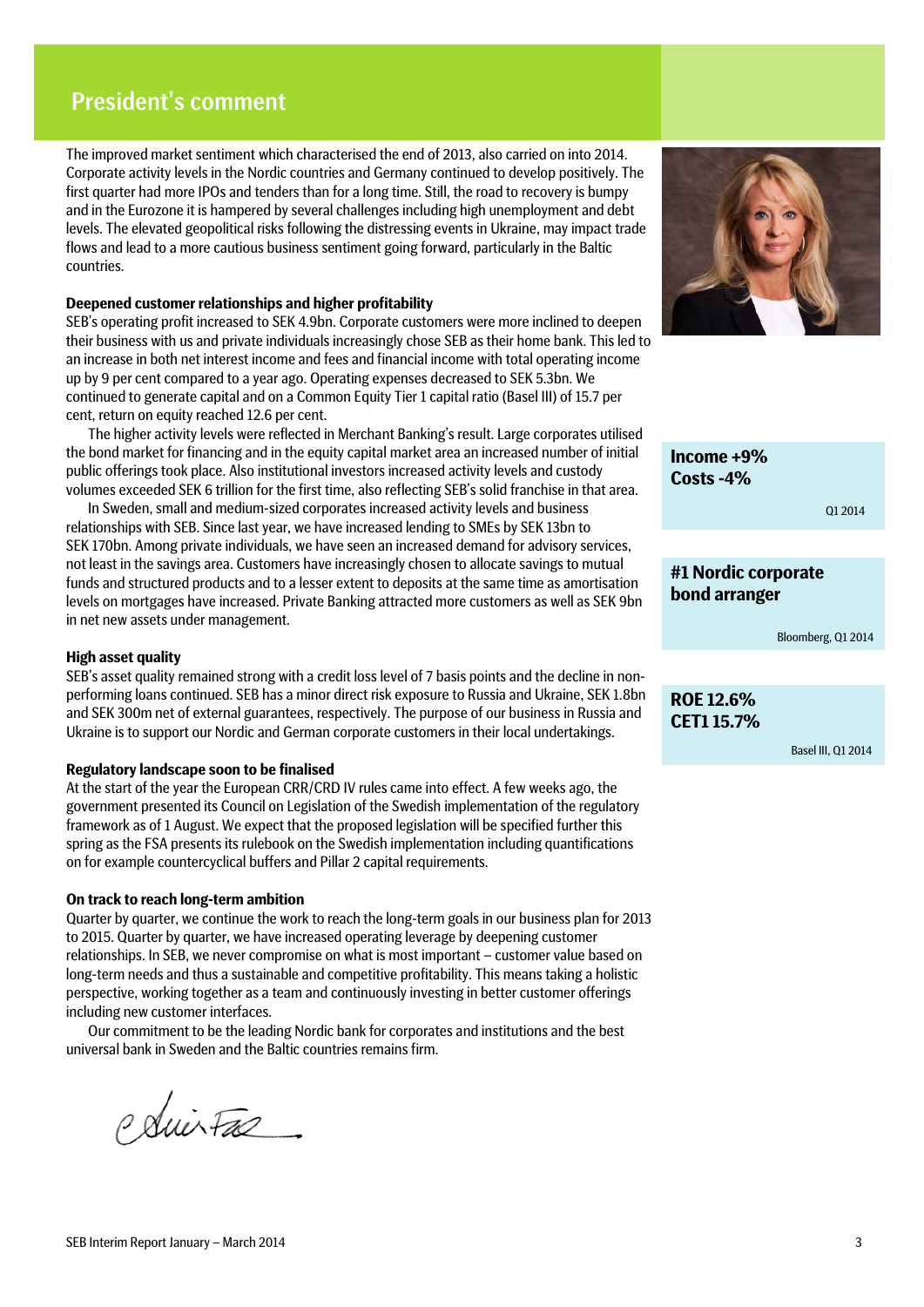## The Group

*Operating profit* amounted to SEK 4,855m (3,717). *Net profit (after tax)* amounted to SEK 3,884m (3,012).

### Operating income

*Total operating income* amounted to SEK 10,443m (9,551). *Net interest income* increased by 8 per cent to SEK 4,818m (4,459).

|                           | $\mathbf{Q}$ | Q4   | Q1   |
|---------------------------|--------------|------|------|
| SEK <sub>m</sub>          | 2014         | 2013 | 2013 |
| Customer-driven NII       | 4526         | 4498 | 4067 |
| NII from other activities | 292          | 434  | 392  |
| <b>Total</b>              | 4818         | 4932 | 4459 |

The customer-driven net interest income increased by SEK 459m, or 11 per cent, compared with the first quarter of 2013. Higher volumes offset the negative effect from lower short-term rates. The customer-driven net interest income was in line with the fourth quarter 2013 reflecting stable volumes and margins.

Net interest income from other activities decreased by SEK 100m compared with the corresponding quarter 2013 and was SEK 142m lower than the previous quarter.

During the quarter the internal funds transfer pricing methodology was adjusted to better reflect the stability of corporate and household deposits. The pricing now reflects with the behavioural maturities of deposits. They also mirror the revised regulatory requirements under Basel III that now assume a higher stability of deposits.

*Net fee and commission income* amounted to SEK 3,728m (3,247). The increase of 15 per cent from the first quarter 2013 was due to higher corporate activity in the debt and syndication markets and increased investment banking activity. Custody and asset management fees increased on the back of higher activity and asset values, partially counteracted by low performance fees on discretionary mandates. Compared to the previous quarter net fee and commission income decreased by 4 per cent. Payment and card fees were seasonally lower.

*Net financial income* increased by SEK 125m and amounted to SEK 1,079m (954), an increase of 13 per cent year-on-year, but a decrease of 9 per cent since year-end. Both activity and market volatility in the financial markets increased.

*Net life insurance income* amounted to SEK 818 (882). The outcome in the traditional insurance business in Denmark including risk insurance decreased due to a less positive effect from changed interest rates and less recoveries of insurance claims.

*Net other income* was nil (9). Positive effects from sales of securities were offset by negative effects from hedge accounting.

### Operating expenses

*Total operating expenses* amounted to SEK 5,338m, which was a decrease of 4 per cent year-on-year (5,588). Both staff and other expenses decreased. Compared to the previous quarter, costs decreased by 6 per cent. Operating expenses are seasonally lower in the first quarter.

### Credit losses and provisions

*Net credit losses* amounted to SEK 258m (256). The credit loss level was 7 basis points.

*Non-perfo*r*ming loans* decreased by SEK 215m in the first quarter to SEK 9,243m.

*Individually assessed impaired loans* amounted to SEK 4.8bn and the *portfolio assessed loans past due >60 days* amounted to SEK 4.1bn.

The *total reserve ratio* and the *NPL coverage ratio* continued to strengthen to 90 per cent (76) and 73 (67) per cent, respectively.

#### Income tax expense

Total *income tax expense* was SEK 971m (705), which corresponded to an effective tax rate of 20 per cent. In the fourth quarter 2013, income tax was lower because the Finnish corporate income tax rate was reduced and SEB's deferred tax assets and liabilities were revalued accordingly. This had a positive effect of SEK 266m.

#### Discontinued operations

The net result from *discontinued operations* was 0 (0).

### Other comprehensive income

The net result from *other comprehensive income* increased to SEK 1,175m (62). The net revaluation of the defined benefit pension plan, in accordance with IAS 19, had a positive effect of SEK 143m (776). Pension plan assets appreciated. The market-derived discount rate for Swedish pension obligations was 3.8 per cent (2.8).

The net effect from the valuation of balance sheet items that may subsequently be reclassified to the income statement, e.g. cash-flow hedges and available-for-sale financial assets, was positive in the amount of SEK 1,032m (in 2013, it was negative at 714m). The valuation change was due to lower interest rates and spreads that decreased during the first quarter 2014. During the same period 2013 the rates and spreads were increasing or stable. Further, the Swedish krona weakened in the first quarter 2014 but strengthened in the first quarter 2013.

*Comparative numbers - in parenthesis - for the income statement refer to the first quarter of 2013. Business volumes are compared to 31 March 2013, unless otherwise stated.*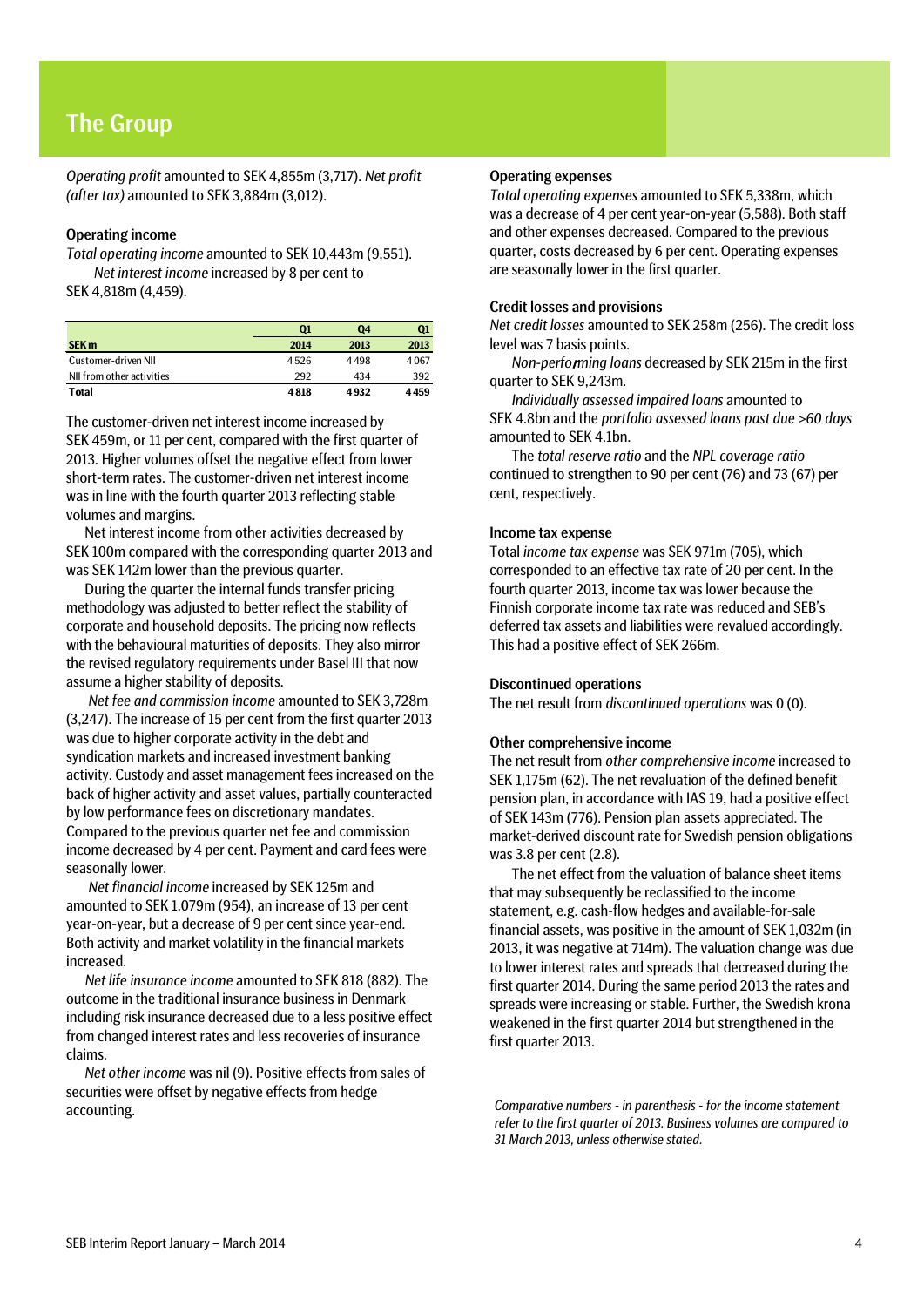### Business volumes

Total assets at the end of the quarter were SEK 2,651bn (2,580). Loans to the public amounted to SEK 1,330bn, an increase of SEK 90bn since 31 March 2013 and SEK 27bn since year-end.

|                       | <b>Mar</b> | <b>Dec</b> | <b>Mar</b> |
|-----------------------|------------|------------|------------|
| <b>SEK bn</b>         | 2014       | 2013       | 2013       |
| Public administration | 53         | 52         | 50         |
| Private individuals   | 499        | 493        | 473        |
| Corporate             | 660        | 647        | 625        |
| Repos                 | 96         | 87         | 70         |
| Debt instruments      | 22         | 24         | 22         |
| Loans to the public   | 1330       | 1303       | 1240       |

SEB's total credit portfolio (which includes both on- and off-balance sheet volumes) amounted to SEK 1,916bn (1,811). Compared with the first quarter 2013, household volumes in the total credit portfolio increased by SEK 29bn and the combined corporate and property management portfolios increased by SEK 80bn.

Deposits from the public amounted to SEK 904bn, a decrease of SEK 17bn since 31 March 2013 and an increase in the amount of SEK 55bn since the end of 2013.

|                                         | <b>Mar</b> | <b>Dec</b> | <b>Mar</b> |
|-----------------------------------------|------------|------------|------------|
| <b>SEK bn</b>                           | 2014       | 2013       | 2013       |
| Public administration                   | 79         | 71         | 83         |
| Private individuals                     | 224        | 223        | 203        |
| Corporate                               | 591        | 544        | 622        |
| Repos                                   | 10         | 11         | 13         |
| Deposits and borrowings from the public | 904        | 849        | 921        |

Since year-end, deposits from households were flat and deposits from corporates increased by SEK 47bn. Short-term deposits from international asset managers increased. Deposits from other corporate customers increased by SEK 12bn.

At the end of the quarter, assets under management amounted to SEK 1,504bn (1,374) and at year-end to SEK 1,475bn. The net inflow of assets since year-end was SEK 5bn and the market value increased by SEK 24bn. Assets under custody amounted to SEK 6,003bn (5,443).

### Market risk

The trading business is customer flow-driven. This is confirmed by the fact that there was only one loss-making day since year-end 2013. During the quarter, Value-at-Risk (VaR) in the trading operations averaged SEK 108m (155). On average, the Group is not expected to lose more than this amount during a period of ten trading days, with 99 per cent probability.

### Liquidity and long-term funding

SEB's loan-to-deposit ratio was 136 per cent (126), excluding repos and debt instruments. During the first quarter of 2014, SEK 15bn of long-term funding matured and SEK 40bn was issued. 38 per cent of the new issuance constituted covered bonds and 62 per cent senior unsecured securities.

The core liquidity reserve at the end of the first quarter 2014 amounted to SEK 412bn (410). The total liquid resources, including net trading assets and unutilised collateral in the cover pool, amounted to SEK 747bn (685). The Liquidity Coverage Ratio (LCR), according to the rules issued by the Swedish Supervisory Authority, must be at least 100 per cent in total and in EUR and USD, separately. At the end of the period, the LCR was 137 per cent (111). The USD and EUR LCRs were 276 and 177 per cent, respectively.

The Bank is committed to a stable funding base. SEB's internal structural liquidity measure, which measures the proportion of stable funding in relation to illiquid assets, Core Gap, was 116 per cent. SEB's structural liquidity measure according to the Swedish Central Bank's Financial Stability Reports has been approximately 85 per cent in the last few years. The Basel Committee's Net Stable Funding Ratio (NSFR) is still not finalised. An update of the proposal was published by the Basel Committee in January 2014. It is currently subject to consultation.

### Capital position

As of 1 January 2014, the capital requirements under the CRR/CRD IV rules, so called Basel III, entered into force. The Capital Requirements Regulation is applicable in all EU countries from the beginning of the year. The Capital Requirements Directive remains to be implemented as Swedish law, which is currently planned for 1 August 2014. As details of the Swedish national law become known, SEB's measurement will be refined. Refer to page 30 for more details on SEB's capital position and a bridge between Basel II and Basel III.

The following table shows the capital ratios according to Basel III.

|                                         | <b>Mar</b>                                                                                                                                                                                                                                                                         | <b>Dec</b> | <b>Mar</b> |
|-----------------------------------------|------------------------------------------------------------------------------------------------------------------------------------------------------------------------------------------------------------------------------------------------------------------------------------|------------|------------|
| <b>Own funds requirement, Basel III</b> | 2014                                                                                                                                                                                                                                                                               | 2013       | 2013       |
| Risk exposure amount, SEK bn            | 588                                                                                                                                                                                                                                                                                | 598        | 629        |
| Common Equity Tier 1 capital ratio, %   | 15.7                                                                                                                                                                                                                                                                               | 15.0       | 13.4       |
| Tier 1 capital ratio, %                 | 17.6                                                                                                                                                                                                                                                                               | 17.1       | 15.6       |
| Total capital ratio, %                  | 18.7                                                                                                                                                                                                                                                                               | 18.1       | 16.9       |
| Leverage ratio, %                       | 4.1                                                                                                                                                                                                                                                                                | 4.2        | 3.8        |
| . .<br>$\cdot$ .                        | $\alpha$ and $\alpha$ is the set of $\alpha$ is the set of $\alpha$ is the set of $\alpha$ is the set of $\alpha$ is the set of $\alpha$ is the set of $\alpha$ is the set of $\alpha$ is the set of $\alpha$ is the set of $\alpha$ is the set of $\alpha$ is the set of $\alpha$ |            | .          |

Estimate for respective comparative period based on SEB's interpretation of future regulation.

A volume and currency related increase in the risk exposure amount was offset by process changes, risk class migration, risk-weight changes and a decrease in market risk from lower trading activity.

#### Rating

SEB's long-term senior unsecured ratings are 'A1' (stable outlook) by Moody's and 'A+' (stable outlook) by Fitch. Standard & Poor's SEB rating of 'A+' has a negative outlook due to S&P's negative outlook on the macroeconomic situation in Sweden.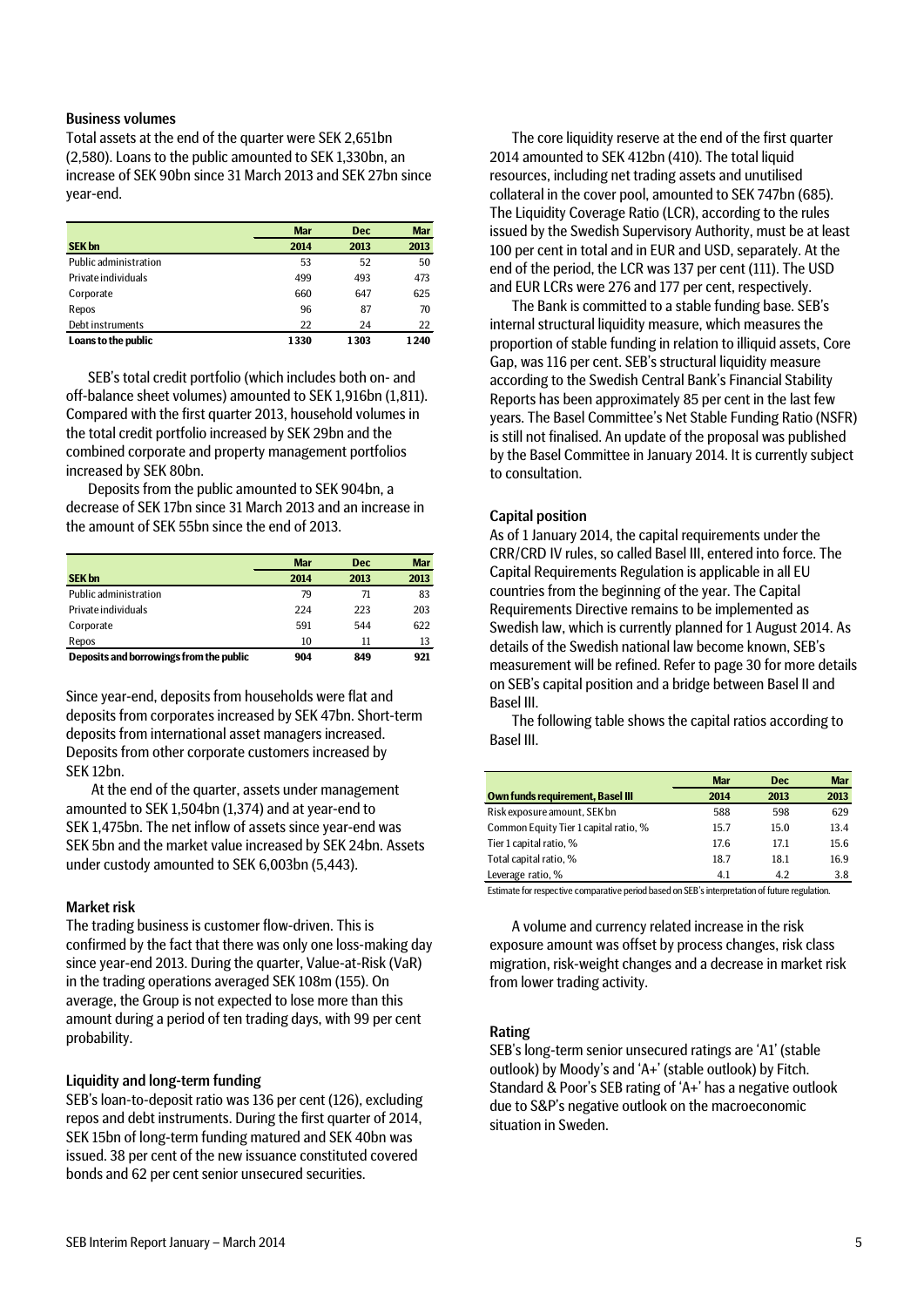### Long-term financial targets

The details of the finalisation of the Swedish implementation of the Capital Requirements Directive are expected in May this year. The expected effective date is 1 August 2014. The minimum and targeted capital levels and composition of the capital base may be revisited in accordance with the finalised rules. SEB's long-term financial targets are to:

- pay a yearly dividend that is 40 per cent or above of the earnings per share,
- target a Common Equity Tier 1 capital ratio (Basel III) of 13 per cent, and

- generate return on equity that is competitive with peers. Long-term, the Bank aspires to reach a return on equity of 15 per cent.

As of the end of the first quarter 2014, the Common Equity Tier 1 capital ratio (Basel III) was 15.7 per cent and the return on equity for the first quarter 2014 was 12.6 per cent.

### Exposure to Ukraine and Russia

SEB's risk exposure in Ukraine amounts to approximately SEK 300m, net of external guarantees. SEB's risk exposure in Russia amounts to approximately SEK 1.8bn, net of external guarantees.

SEB's business in both countries is focused on lending from SEB's local subsidiaries to local subsidiaries of the bank's core Nordic and German clients.

### Risks and uncertainties

SEB assumes credit, market, liquidity, IT and operational as well as life insurance risks. The risk composition of the Group, as well as the related risk, liquidity and capital management, are described in SEB's Annual Report for 2013 (see pp 36- 48).Further information is presented in the quarterly Fact Book.

Although there are encouraging signs of gradual macroeconomic recovery, large global economic imbalances remain and the potential reduction of liquidity support to financial markets from central banks may create direct and indirect effects that are difficult to assess. During 2014, geopolitical uncertainty and instability increased somewhat with the unfolding of events in Ukraine.

### Realignment of management accounting 2014

In order to ensure that the Basel III requirements are fully integrated throughout the organisation, SEB has since 2012 gradually adjusted the management accounting. In 2012 and 2013, SEK 16bn and 23bn of capital, respectively, was

allocated to the divisions from the central function. In 2014, another SEK 10bn was allocated.

During the same period, the internal funds transfer prices have been adjusted to more fully reflect the costs of funding and the effects of implementing the Basel III requirements. One such effect in 2014 is the refinement of deposit pricing to reflect stability characteristics better and which led to higher deposit margins in the quarter compared to 2013 and, consequently, lower net interest income for the treasury function.

### Acquisition and sale of own shares

In accordance with the decision by the Annual General Meeting on 25 March 2014 to authorise the Board to decide on the acquisition and sale of own shares for SEB's long-term equity-based programmes, the Board decided that a maximum of 46.6 million shares of Class A may be acquired and sold. The transactions may take place at one or several occasions during the period until the Annual General Meeting in 2015.

For further information refer to www.sebgroup.com.

### **Stockholm, 25 April 2014**

*The President declares that the Interim Accounts for January – March 2014 provide a fair overview of the Parent Company's and the Group's operations, their financial position and results and describe material risks and uncertainties facing the Parent Company and the Group.*

#### **Annika Falkengren**

President and Chief Executive Officer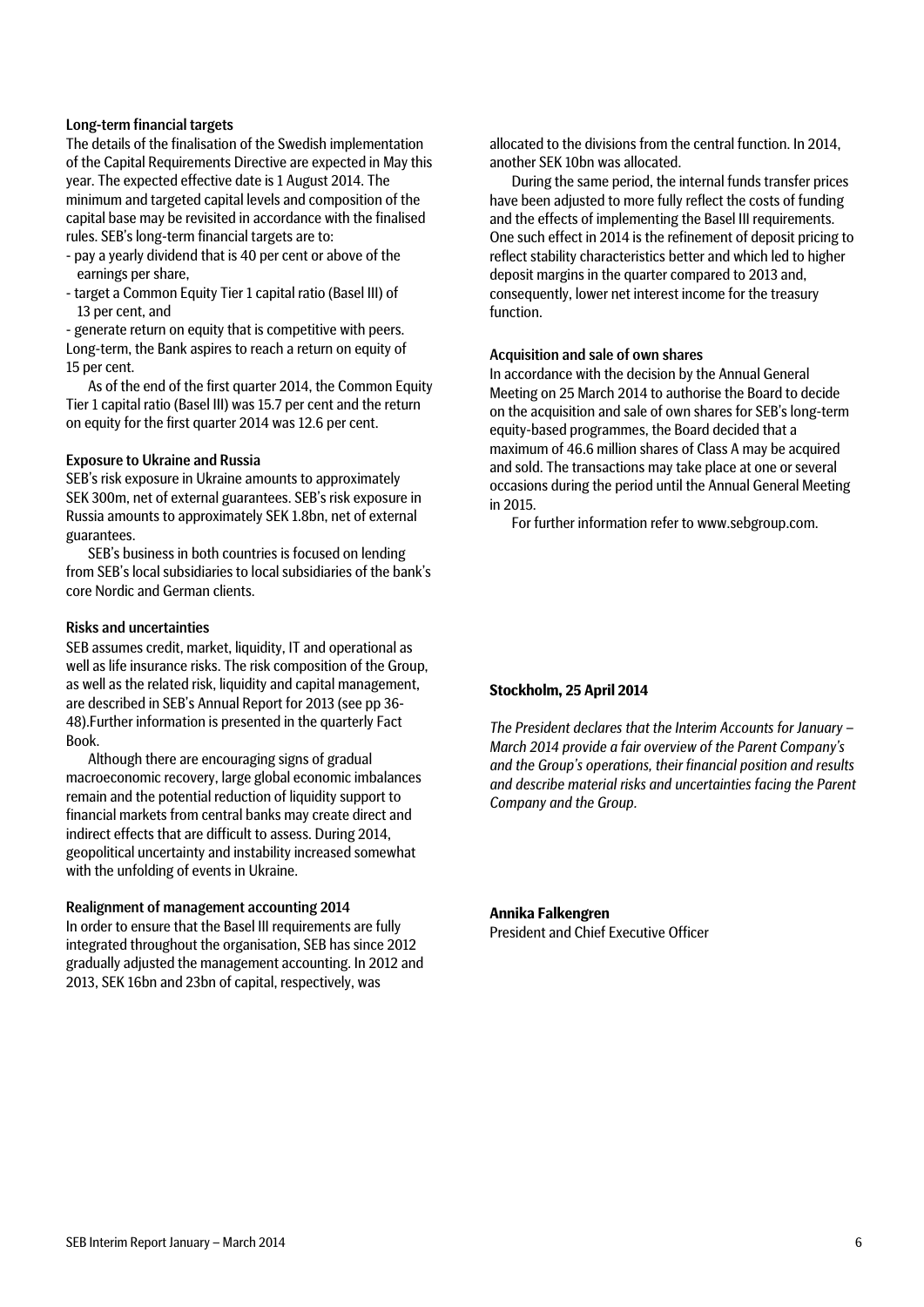### Press conference and webcasts

The press conference at 9.30 am (CEST) on 25 April 2014, at Kungsträdgårdsgatan 8 with President and CEO Annika Falkengren can be followed live in Swedish on www.sebgroup.com/sv/ir. A simultaneous translation into English will be available on www.sebgroup.com/ir. A replay will also be available afterwards.

### Access to telephone conference

The telephone conference at 1 pm (CEST) on 25 April 2014 with the President and CEO Annika Falkengren, the CFO Jan Erik Back and the Head of Investor Relations Ulf Grunnesjö, can be accessed by telephone, +44(0)20 7162 0077 or +46(0)8 5052 0110. Please quote conference id: 943902, not later than 10 minutes in advance. A replay of the conference call will be available on www.sebgroup.com/ir.

### Financial information calendar

| 14 July 2014    | Interim report January-June 2014      |
|-----------------|---------------------------------------|
| 23 October 2014 | Interim report January-September 2014 |
| 29 January 2015 | Annual accounts 2014                  |

#### Further information is available from:

Jan Erik Back, Chief Financial Officer Tel: +46 8 22 19 00 Ulf Grunnesjö, Head of Investor Relations Tel: +46 8 763 85 01, +46 70 763 85 01 Viveka Hirdman-Ryrberg, Head of Corporate Communications Tel: +46 8 763 85 77, +46 70 550 35 00

Skandinaviska Enskilda Banken AB (publ) SE-106 40 Stockholm, Sweden Telephone: +46 771 62 10 00 www.sebgroup.com Corporate organisation number: 502032-9081

Additional financial information is available in SEB's Fact Book which is published quarterly on www.sebgroup.com/ir.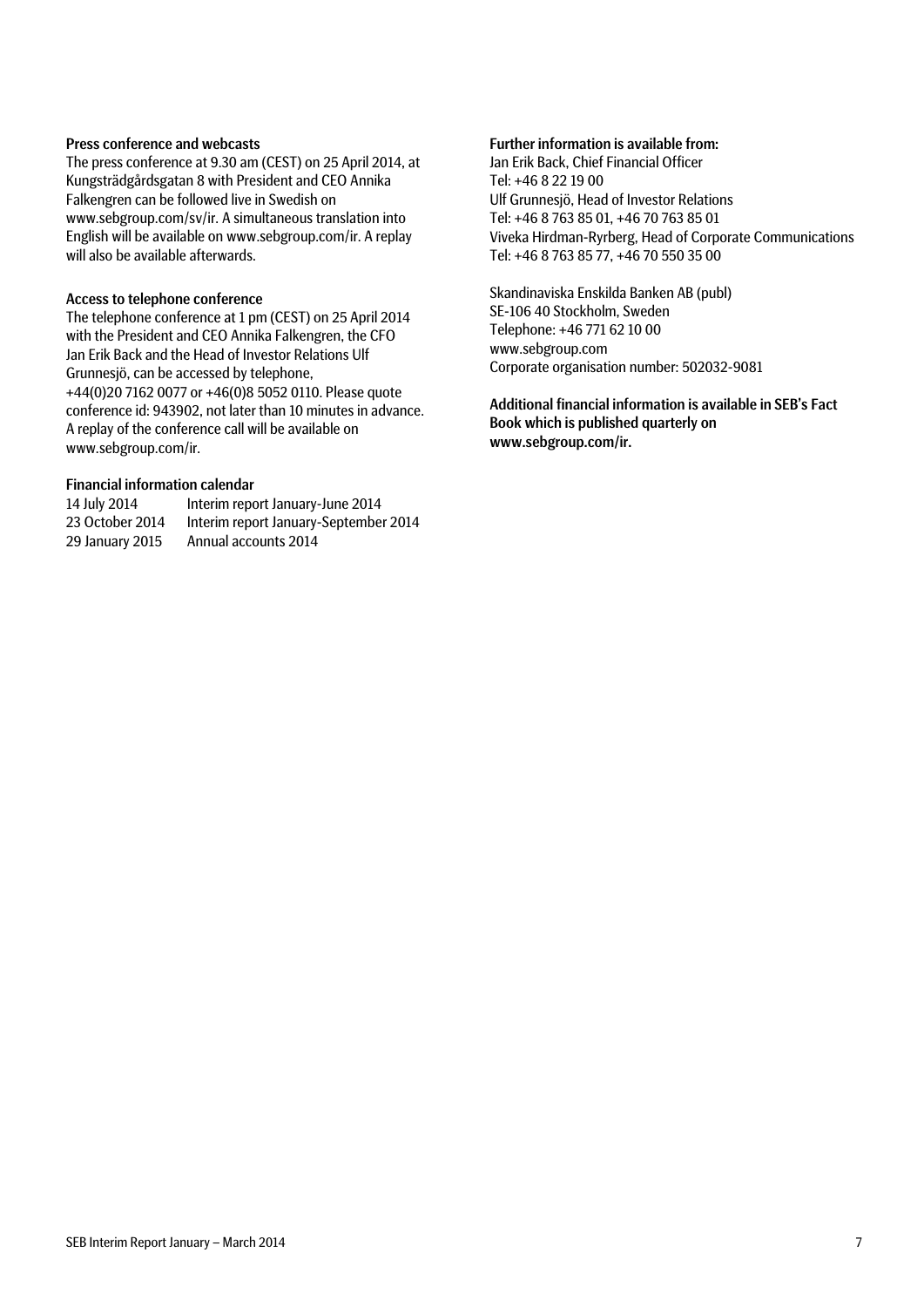### Accounting policies

This Interim Report is presented in accordance with IAS 34 *Interim Financial Reporting*. The Group's consolidated accounts have been prepared in accordance with the International Financial Reporting Standards (IFRS) and interpretations of these standards as adopted by the European Commission. The accounting follows the *Annual Accounts Act for Credit Institutions and Securities Companies* (1995:1559) and the regulation and general guidelines issued by the Swedish Financial Supervisory Authority: *Annual Reports in Credit institutions and Securities Companies* (FFFS 2008:25). In addition, the *Supplementary Accounting Rules for Groups (RFR 1)* from the Swedish Financial Reporting Board have been applied.

The Parent company has prepared its accounts in accordance with Swedish *Annual Accounts Act for Credit Institutions and Securities Companies*, the Swedish Financial Supervisory Authority's regulations and general guidelines (FFFS 2008:25) on *Annual Reports in Credit Institutions and Securities Companies* and the *Supplementary Accounting Rules for Legal Entities (RFR 2)* issued by the Swedish Financial Reporting Board.

From 2014, several new and changed standards are applicable regarding consolidation: IFRS 10 *Consolidated Financial Statements*, IFRS 11 *Joint arrangements*, IFRS 12 *Disclosures of Interests in Other Entities*, IAS 27 *Separate Financial Statements*, IAS 28 *Investments in Associates and Joint Ventures*. These changes have not had a significant impact on the financial reports of the Group or its capital adequacy and large exposure. In the future, the criteria for when a company has control over another company in IFRS 10 may imply consolidation of some funds if facts change, which would imply an increase in total assets. The new and changed standards require more extensive disclosure related to consolidation, particularly regarding interests in structured entities that are not consolidated.

From 2014 a clarification of the requirements for when financial assets and liabilities can be offset according to IAS 32 *Financial Instruments: Presentation* is applicable. Further an amendment of IAS 39 *Financial instruments: Recognition and measurement* makes it, under certain circumstances, possible to continue hedge accounting when a hedging derivative is novated to a clearing counterpart (CCP). The disclosure requirements in IAS 36 *Impairment of Assets* have been amended with regard to the recoverable amount of impaired non-financial assets. These amendments have not had an impact on the financial statements of the Group or on capital adequacy and large exposures.

Starting from 2014 SEB presents impairment of seized tangible assets as Gains less losses from tangible and intangible assets rather than as Depreciation, amortisation and impairment of tangible and intangible assets. The purpose is to better reflect the similar character of impairment of assets that are taken over to protect claims on counterparties and credit losses. The change did not have a material impact on the financial statements of the Group.

In all other material aspects, the Group's and the Parent company's accounting policies, basis for calculations and presentations are unchanged in comparison with the 2013 Annual Report.

#### Review report

We have reviewed this report for the period 1 January 2014 to 31 March 2014 for Skandinaviska Enskilda Banken AB (publ). The board of directors and the CEO are responsible for the preparation and presentation of this interim report in accordance with IAS 34 and the Swedish Annual Accounts Act for Credit institutions and Securities Companies. Our responsibility is to express a conclusion on this interim report based on our review.

We conducted our review in accordance with the International Standard on Review Engagements, ISRE 2410, Review of Interim Report Performed by the Independent Auditor of the Entity. A review consists of making inquiries, primarily of persons responsible for financial and accounting matters, and applying analytical and other review procedures. A review is substantially less in scope than an audit conducted in accordance with International Standards on Auditing, ISA, and other generally accepted auditing standards in Sweden. The procedures performed in a review do not enable us to obtain assurance that we would become aware of all significant matters that might be identified in an audit. Accordingly, we do not express an audit opinion.

Based on our review, nothing has come to our attention that causes us to believe that the interim report is not prepared, in all material respects, in accordance with IAS 34 and the Swedish Annual Accounts Act for Credit institutions and Securities Companies regarding the Group, and with the Swedish Annual Accounts Act for Credit institutions and Securities Companies, regarding the Parent Company.

Stockholm, 25 April 2014 PricewaterhouseCoopers AB

Partner in charge

**Peter Nyllinge Magnus Svensson Henryson** Authorised Public Accountant Authorised Public Accountant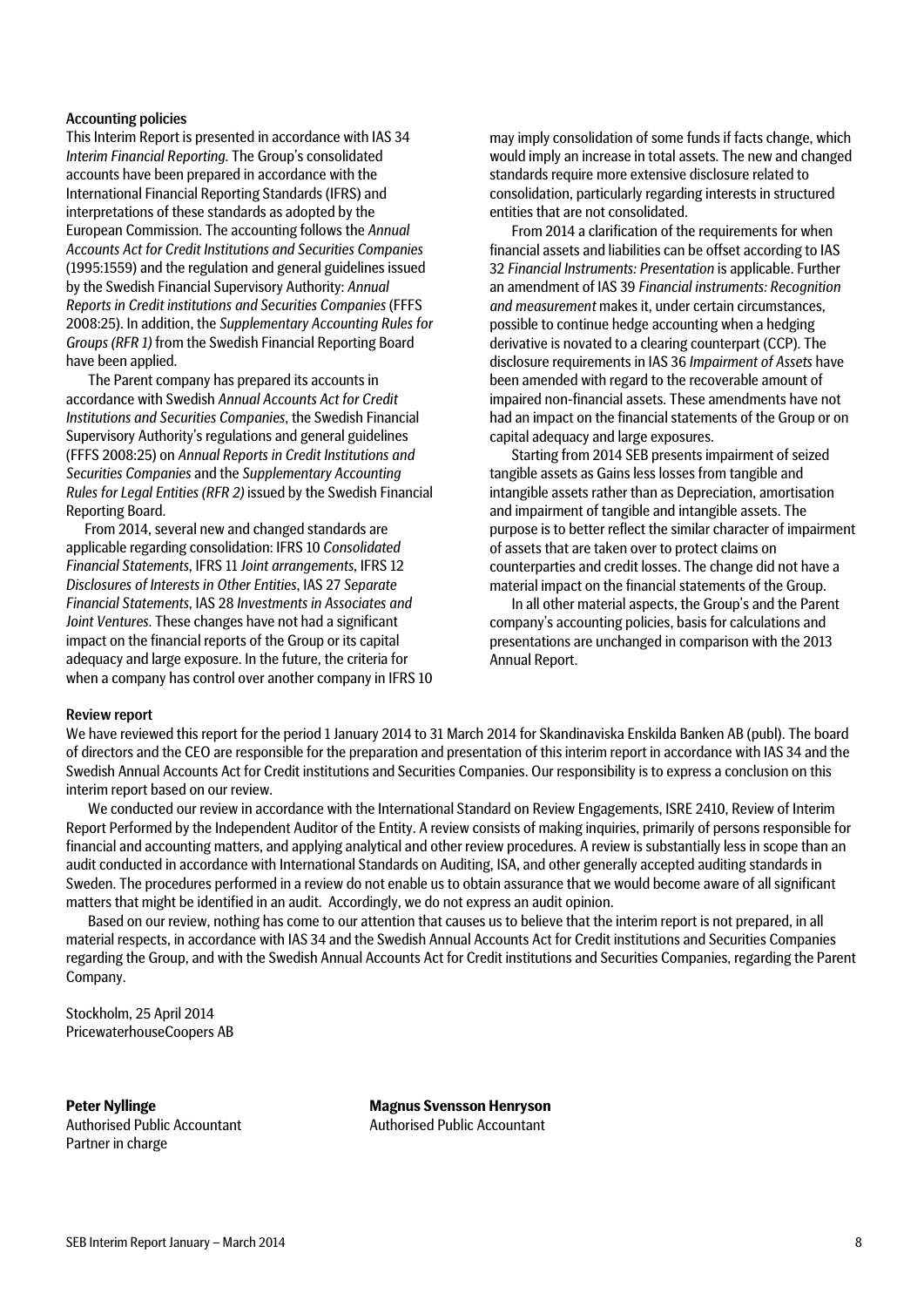## The SEB Group

## Income statement – SEB Group

|                                           | Q1           | Q <sub>4</sub> |                | Jan - Mar |         |                  | <b>Full year</b> |
|-------------------------------------------|--------------|----------------|----------------|-----------|---------|------------------|------------------|
| <b>SEK m</b>                              | 2014         | 2013           | $\%$           | 2014      | 2013    | %                | 2013             |
| Net interest income                       | 4818         | 4932           | $-2$           | 4818      | 4459    | $\boldsymbol{8}$ | 18827            |
| Net fee and commission income             | 3728         | 3871           | $-4$           | 3728      | 3 2 4 7 | 15               | 14664            |
| Net financial income                      | 1079         | 1186           | $-9$           | 1079      | 954     | 13               | 4052             |
| Net life insurance income                 | 818          | 890            | $-8$           | 818       | 882     | $-7$             | 3 2 5 5          |
| Net other income                          | $\mathbf{0}$ | 151            | $-100$         | $\bf{0}$  | 9       | $-100$           | 755              |
| <b>Total operating income</b>             | 10443        | 11030          | $-5$           | 10443     | 9551    | $\boldsymbol{g}$ | 41553            |
|                                           |              |                |                |           |         |                  |                  |
| Staff costs                               | $-3461$      | $-3386$        | $\overline{2}$ | $-3461$   | $-3556$ | $-3$             | $-14029$         |
| Other expenses                            | $-1431$      | $-1780$        | $-20$          | $-1431$   | $-1581$ | $-9$             | $-6299$          |
| Depreciation, amortisation and impairment |              |                |                |           |         |                  |                  |
| of tangible and intangible assets         | $-446$       | $-495$         | $-10$          | $-446$    | $-451$  | $-1$             | $-1959$          |
| <b>Total operating expenses</b>           | $-5338$      | $-5661$        | -6             | $-5338$   | $-5588$ | $-4$             | $-22287$         |
| <b>Profit before credit losses</b>        | 5105         | 5369           | -5             | 5105      | 3963    | 29               | 19266            |
| Gains less losses from tangible and       |              |                |                |           |         |                  |                  |
| intangible assets                         | 8            | $-19$          | $-142$         | 8         | 10      | $-20$            | 16               |
| Net credit losses                         | $-258$       | $-341$         | $-24$          | $-258$    | $-256$  | $\mathbf{1}$     | $-1155$          |
| <b>Operating profit</b>                   | 4855         | 5009           | $-3$           | 4855      | 3717    | 31               | 18127            |
| Income tax expense                        | $-971$       | $-793$         | 22             | $-971$    | $-705$  | 38               | $-3338$          |
| Net profit from continuing operations     | 3884         | 4216           | -8             | 3884      | 3012    | $\overline{29}$  | 14789            |
| Discontinued operations                   |              | 6              | $-100$         |           |         |                  | - 11             |
| Net profit                                | 3884         | 4222           | -8             | 3884      | 3012    | 29               | 14778            |
| Attributable to minority interests        |              | $\mathbf{1}$   | $-100$         |           |         | $3 - 100$        | 7                |
| Attributable to shareholders              | 3884         | 4221           | -8             | 3884      | 3 0 0 9 | 29               | 14771            |
|                                           |              |                |                |           |         |                  |                  |
| Continuing operations                     |              |                |                |           |         |                  |                  |
| Basic earnings per share, SEK             | 1.77         | 1.93           |                | 1.77      | 1.37    |                  | 6.74             |
| Diluted earnings per share, SEK           | 1.76         | 1.92           |                | 1.76      | 1.36    |                  | 6.69             |
| <b>Total operations</b>                   |              |                |                |           |         |                  |                  |
| Basic earnings per share, SEK             | 1.77         | 1.93           |                | 1.77      | 1.37    |                  | 6.74             |
| Diluted earnings per share, SEK           | 1.76         | 1.92           |                | 1.76      | 1.36    |                  | 6.69             |
|                                           |              |                |                |           |         |                  |                  |

## Statement of comprehensive income – SEB Group

|                                                                      | Q1    | Q <sub>4</sub> |        |       | Jan - Mar |        | <b>Full year</b> |
|----------------------------------------------------------------------|-------|----------------|--------|-------|-----------|--------|------------------|
| <b>SEK m</b>                                                         | 2014  | 2013           | %      | 2014  | 2013      | %      | 2013             |
| Net profit                                                           | 3884  | 4 2 2 2        | -8     | 3884  | 3012      | 29     | 14778            |
| Items that may subsequently be reclassified to the income statement: |       |                |        |       |           |        |                  |
| Available-for-sale financial assets                                  | 407   | 445            | -9     | 407   | 477       | $-15$  | 1105             |
| Cash flow hedges                                                     | 646   | 350            | 85     | 646   | $-548$    |        | $-905$           |
| Translation of foreign operations                                    | $-21$ | 364            | $-106$ | $-21$ | - 643     | $-97$  | 403              |
| Items that will not be reclassified to the income statement:         |       |                |        |       |           |        |                  |
| Defined benefit plans                                                | 143   | 1943           | -93    | 143   | 776       | -82    | 5083             |
| Other comprehensive income (net of tax)                              | 1175  | 3 1 0 2        | - 62   | 1175  | 62        |        | 5686             |
| <b>Total comprehensive income</b>                                    | 5059  | 7324           | $-31$  | 5059  | 3074      | 65     | 20464            |
| Attributable to minority interests                                   | 1     | 4              | $-75$  |       | $-1$      | $-200$ | 6                |
| Attributable to shareholders                                         | 5058  | 7320           | -31    | 5058  | 3075      | 64     | 20458            |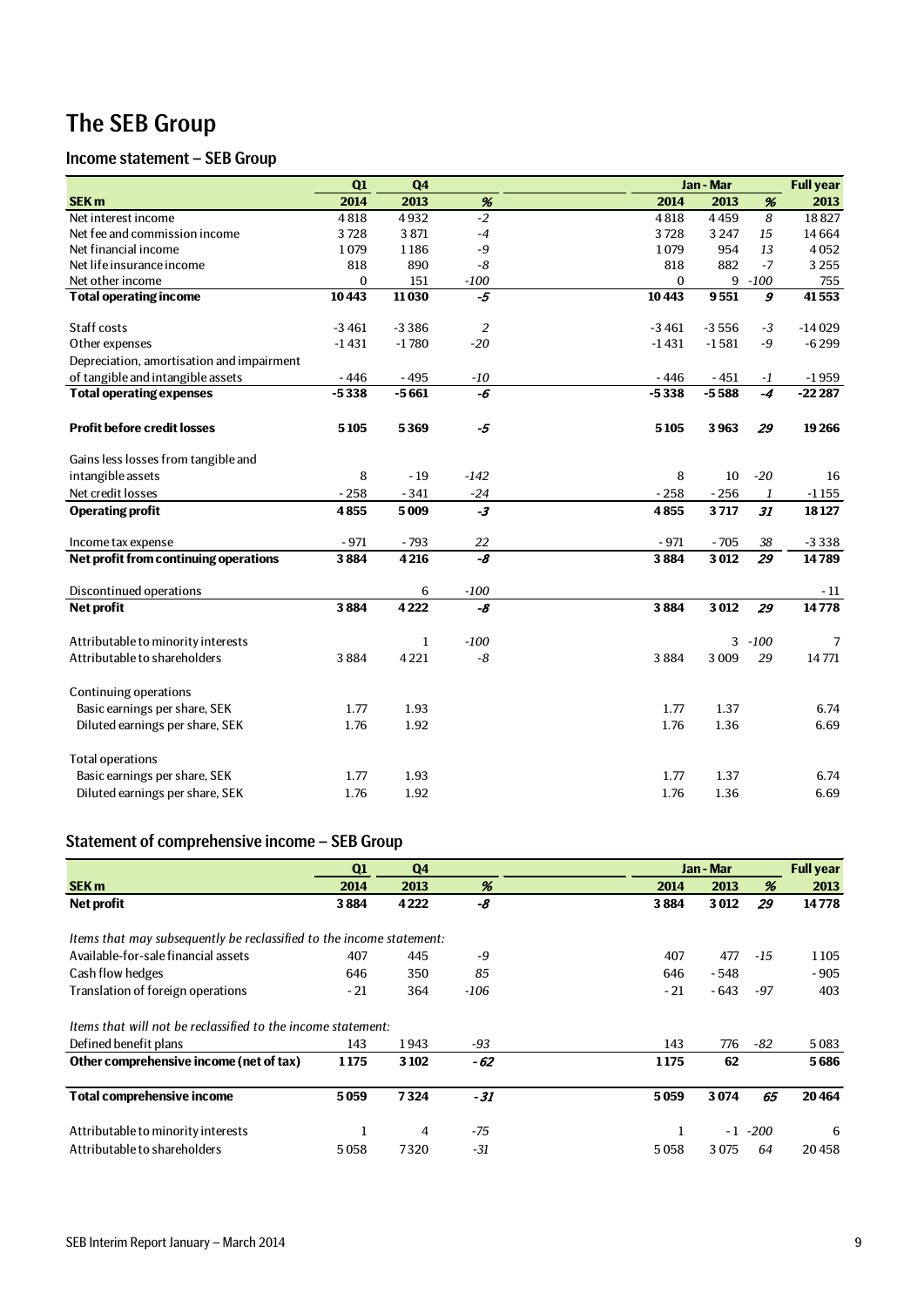## Balance sheet – SEB Group

|                                                         | 31 Mar  | 31 Dec  | 31 Mar  |
|---------------------------------------------------------|---------|---------|---------|
| <b>SEK m</b>                                            | 2014    | 2013    | 2013    |
| Cash and cash balances with central banks               | 244830  | 173 950 | 246198  |
| Other lending to central banks                          | 8078    | 9661    | 7956    |
| Loans to other credit institutions <sup>1)</sup>        | 114412  | 102623  | 149738  |
| Loans to the public                                     | 1329801 | 1302568 | 1240488 |
| Financial assets at fair value*                         | 824998  | 776624  | 802078  |
| Available-for-sale financial assets *                   | 48776   | 48 903  | 49054   |
| Held-to-maturity investments *                          | 87      | 85      | 81      |
| Investments in associates                               | 1320    | 1274    | 1259    |
| Tangible and intangible assets                          | 29 10 2 | 28924   | 28186   |
| Other assets                                            | 49 9 21 | 40 2 22 | 55148   |
| <b>Total assets</b>                                     | 2651325 | 2484834 | 2580186 |
|                                                         |         |         |         |
| Deposits from central banks and credit institutions     | 210 060 | 176 191 | 205 027 |
| Deposits and borrowing from the public                  | 903 706 | 849 475 | 920 603 |
| Liabilities to policyholders                            | 322769  | 315 512 | 291863  |
| Debt securities                                         | 767194  | 713 990 | 683 353 |
| Other financial liabilities at fair value               | 227113  | 213 945 | 264741  |
| Other liabilities                                       | 78706   | 68106   | 81865   |
| Provisions                                              | 2196    | 1992    | 3 2 1 2 |
| Subordinated liabilities                                | 20497   | 22809   | 23 4 78 |
| Total equity                                            | 119084  | 122814  | 106 044 |
| <b>Total liabilities and equity</b>                     | 2651325 | 2484834 | 2580186 |
| * Of which bonds and other interest bearing securities. | 471398  | 425034  | 486402  |

1) Loans to credit institutions and liquidity placements with other direct participants in interbank fund transfer systems.

A more detailed balance sheet is included in the Fact Book.

### Pledged assets, contingent liabilities and commitments – SEB Group

|                                                                | 31 Mar  | <b>31 Dec</b> | 31 Mar |
|----------------------------------------------------------------|---------|---------------|--------|
| <b>SEK m</b>                                                   | 2014    | 2013          | 2013   |
| Collateral pledged for own liabilities <sup>1)</sup>           | 401523  | 363 946       | 387829 |
| Assets pledged for liabilities to insurance policyholders      | 322768  | 325717        | 291863 |
| Collateral and comparable security pledged for own liabilities | 724 291 | 689 663       | 679692 |
|                                                                |         |               |        |
| Other pledged assets and comparable collateral <sup>2)</sup>   | 137206  | 111914        | 161389 |
| <b>Contingent liabilities</b>                                  | 100 331 | 103 399       | 94983  |
| Commitments                                                    | 531109  | 486844        | 435780 |

1) Of which collateralised for covered bonds SEK 348,147m (345,602/335,316).

2) Securities lending SEK 74,198m (58,046/90,001) and pledged but unencumbered bonds SEK 63,008m (50,367/71,388).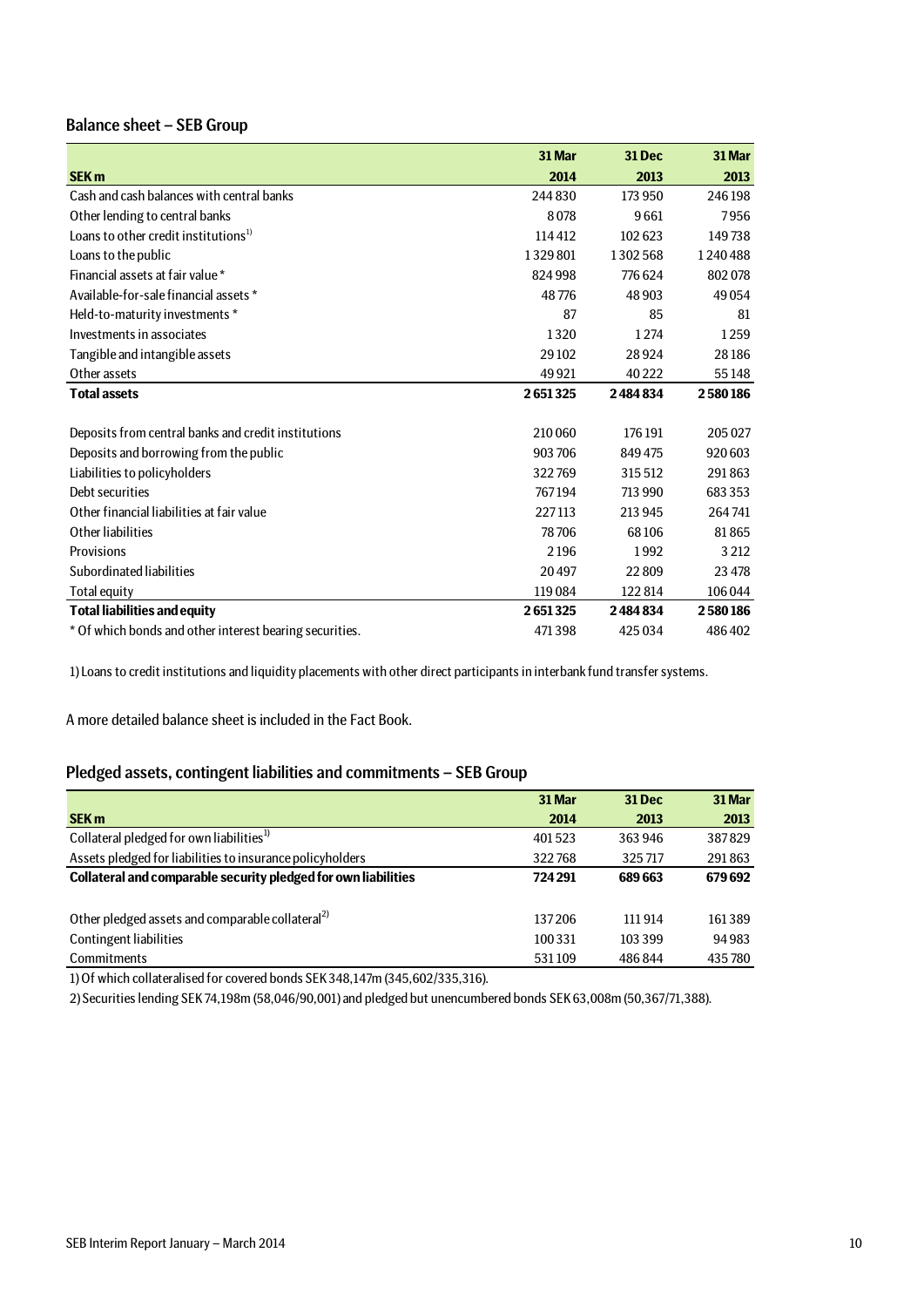## Key figures – SEB Group

|                                                                   | Q1      | Q <sub>4</sub> |         | Jan - Mar     |         |
|-------------------------------------------------------------------|---------|----------------|---------|---------------|---------|
| <b>Total operations</b>                                           | 2014    | 2013           | 2014    | 2013          | 2013    |
|                                                                   |         |                |         |               |         |
| Return on equity, %                                               | 12.62   | 14.14          | 12.62   | 11.03         | 13.11   |
| Return on total assets, %                                         | 0.60    | 0.66           | 0.60    | 0.48          | 0.58    |
| Return on risk exposure amount, %                                 | 2.64    | 2.78           | 2.64    | 1.91          | 2.38    |
| Cost/income ratio                                                 | 0.51    | 0.51           | 0.51    | 0.59          | 0.54    |
| Basic earnings per share, SEK                                     | 1.77    | 1.93           | 1.77    | 1.37          | 6.74    |
| Weighted average number of shares, millions <sup>2)</sup>         | 2190    | 2189           | 2190    | 2192          | 2 1 9 1 |
| Diluted earnings per share, SEK                                   | 1.76    | 1.92           | 1.76    | 1.36          | 6.69    |
| Weighted average number of diluted shares, millions <sup>3)</sup> | 2 2 0 7 | 2 2 0 3        | 2 2 0 7 | 2 2 1 0       | 2 2 0 7 |
| Net worth per share, SEK                                          | 60.45   | 62.10          | 60.45   | 54.94         | 62.10   |
| Equity per share, SEK                                             | 54.60   | 56.33          | 54.60   | 48.53         | 56.33   |
| Average shareholders' equity, SEK, billion                        | 123.1   | 119.4          | 123.1   | 109.1         | 112.6   |
| Credit loss level, %                                              | 0.07    | 0.10           | 0.07    | 0.07          | 0.09    |
| Liquidity Coverage Ratio (LCR) <sup>4)</sup> , %                  | 137     | 129            | 137     | 111           | 129     |
| Own funds requirement, Basel III <sup>5)</sup>                    |         |                |         |               |         |
| Risk exposure amount, SEK m                                       | 587503  | 598324         |         | 587503 628684 | 598324  |
| Expressed as own funds requirement, SEK m                         | 47000   | 47866          | 47000   | 50295         | 47866   |
| Common Equity Tier 1 capital ratio, %                             | 15.7    | 15.0           | 15.7    | 13.4          | 15.0    |
| Tier 1 capital ratio, %                                           | 17.6    | 17.1           | 17.6    | 15.6          | 17.1    |
| Total capital ratio, %                                            | 18.7    | 18.1           | 18.7    | 16.9          | 18.1    |
| Number of full time equivalents <sup>1)</sup>                     | 15620   | 15712          | 15619   | 15966         | 15870   |
| Assets under custody, SEK billion                                 | 6003    | 5958           | 6003    | 5443          | 5958    |
| Assets under management, SEK billion                              | 1504    | 1475           | 1504    | 1374          | 1475    |

1) Quarterly numbers are for last month of quarter. Accumulated numbers are average for the period.

2) The number of issued shares was 2,194,171,802. SEB owned 14,421,073 Class A shares for the equity based programmes at year end 2013. During 2014 SEB has not repurchased any shares and 1,461,169 shares have been sold. Thus, as at 31 March 2014 SEB owned 12,959,904 Class A-shares with a market value of SEK 1,151m.

3) Calculated dilution based on the estimated economic value of the long-term incentive programmes.

4) According to Swedish FSA regulations for respective period.

5) Estimate for respective comparative period based on SEB's interpretation of future regulation.

In SEB's Fact Book, this table is available with nine quarters of history.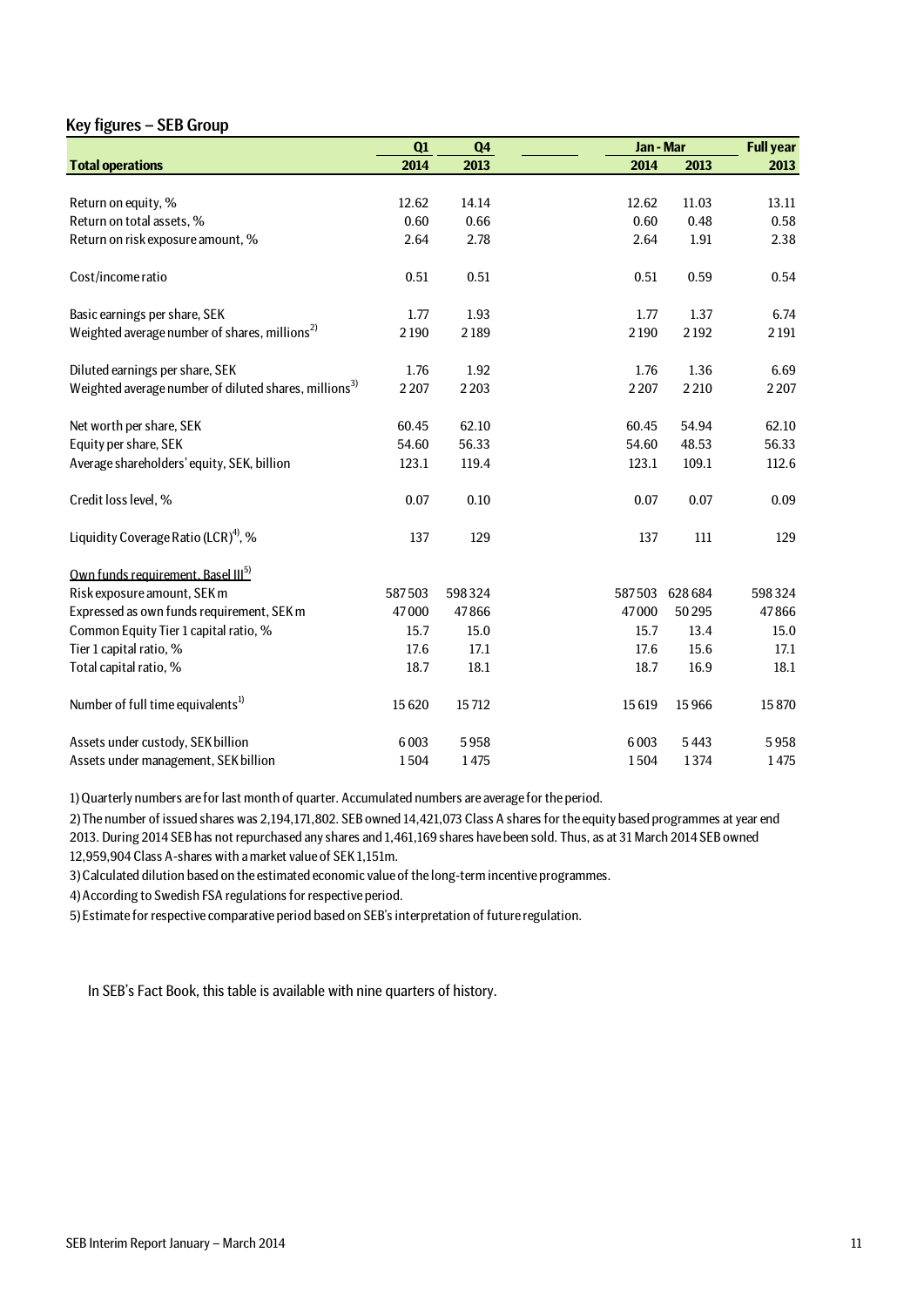## Income statement on quarterly basis - SEB Group

|                                                       | Q1       | Q <sub>4</sub> | Q <sub>3</sub> | Q <sub>2</sub> | Q1      |
|-------------------------------------------------------|----------|----------------|----------------|----------------|---------|
| <b>SEK m</b>                                          | 2014     | 2013           | 2013           | 2013           | 2013    |
| Net interest income                                   | 4818     | 4932           | 4759           | 4677           | 4459    |
| Net fee and commission income                         | 3728     | 3871           | 3735           | 3811           | 3 2 4 7 |
| Net financial income                                  | 1079     | 1186           | 825            | 1087           | 954     |
| Net life insurance income                             | 818      | 890            | 794            | 689            | 882     |
| Net other income                                      | $\bf{0}$ | 151            | 211            | 384            | 9       |
| <b>Total operating income</b>                         | 10443    | 11030          | 10324          | 10648          | 9551    |
|                                                       |          |                |                |                |         |
| Staff costs                                           | $-3461$  | $-3386$        | $-3474$        | $-3613$        | $-3556$ |
| Other expenses                                        | $-1431$  | $-1780$        | $-1457$        | $-1481$        | $-1581$ |
| Depreciation, amortisation and impairment of tangible |          |                |                |                |         |
| and intangible assets                                 | $-446$   | $-495$         | $-522$         | $-491$         | $-451$  |
| <b>Total operating expenses</b>                       | $-5338$  | $-5661$        | $-5453$        | $-5585$        | $-5588$ |
| <b>Profit before credit losses</b>                    | 5105     |                | 4871           | 5063           | 3963    |
|                                                       |          | 5369           |                |                |         |
| Gains less losses from tangible and intangible assets | 8        | $-19$          | 14             | 11             | 10      |
| Net credit losses                                     | $-258$   | $-341$         | $-267$         | $-291$         | $-256$  |
| <b>Operating profit</b>                               | 4855     | 5009           | 4618           | 4783           | 3717    |
| Income tax expense                                    | $-971$   | $-793$         | $-865$         | $-975$         | $-705$  |
| Net profit from continuing operations                 | 3884     | 4216           | 3753           | 3808           | 3012    |
| Discontinued operations                               |          | 6              |                | $-17$          |         |
| Net profit                                            | 3884     | 4222           | 3753           | 3791           | 3012    |
|                                                       |          |                |                |                |         |
| Attributable to minority interests                    |          | 1              | 2              | 1              | 3       |
| Attributable to shareholders                          | 3884     | 4221           | 3751           | 3790           | 3 0 0 9 |
| <b>Continuing operations</b>                          |          |                |                |                |         |
| Basic earnings per share, SEK                         | 1.77     | 1.93           | 1.71           | 1.74           | 1.37    |
| Diluted earnings per share, SEK                       | 1.76     | 1.92           | 1.70           | 1.72           | 1.36    |
| <b>Total operations</b>                               |          |                |                |                |         |
| Basic earnings per share, SEK                         | 1.77     | 1.93           | 1.71           | 1.73           | 1.37    |
| Diluted earnings per share, SEK                       | 1.76     | 1.92           | 1.70           | 1.72           | 1.36    |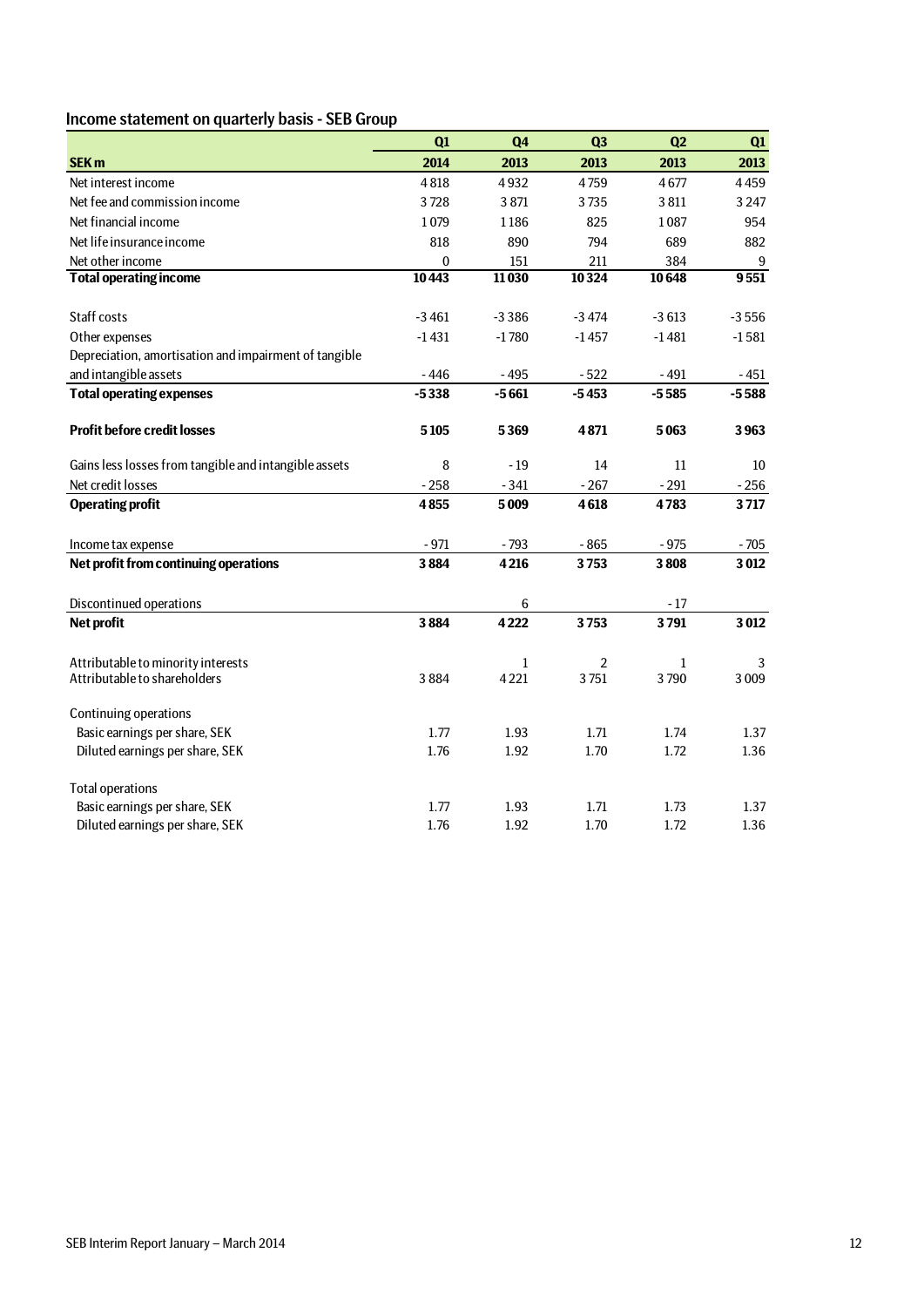## Income statement by Division and Business Area – SEB Group

|                                           | <b>Merchant</b> | <b>Retail</b> | <b>Wealth</b>             |             |               |         |                           |                  |
|-------------------------------------------|-----------------|---------------|---------------------------|-------------|---------------|---------|---------------------------|------------------|
| Jan-Mar 2014, SEK m                       | <b>Banking</b>  |               | <b>Banking Management</b> | <b>Life</b> | <b>Baltic</b> |         | <b>Other Eliminations</b> | <b>SEB Group</b> |
| Net interest income                       | 2019            | 2062          | 183                       | $-12$       | 532           | 27      |                           | 4818             |
| Net fee and commission income             | 1405            | 982           | 849                       |             | 246           | 24      | 222                       | 3728             |
| Net financial income                      | 968             | 80            | 51                        |             | 75            | $-95$   |                           | 1079             |
| Net life insurance income                 |                 |               |                           | 1187        |               |         | $-369$                    | 818              |
| Net other income                          | $-37$           | 48            | 7                         |             | - 6           | $-3$    | - 9                       | $\bf{0}$         |
| <b>Total operating income</b>             | 4355            | 3172          | 1090                      | 1175        | 847           | - 47    | $-149$                    | 10443            |
| Staff costs                               | - 892           | - 674         | $-307$                    | $-300$      | $-164$        | $-1136$ | 12                        | $-3461$          |
| Other expenses                            | $-1154$         | $-723$        | $-332$                    | $-96$       | $-236$        | 973     | 137                       | $-1431$          |
| Depreciation, amortisation and impairment |                 |               |                           |             |               |         |                           |                  |
| of tangible and intangible assets         | $-32$           | $-13$         | $-10$                     | $-228$      | $-24$         | $-139$  |                           | - 446            |
| <b>Total operating expenses</b>           | $-2078$         | $-1410$       | - 649                     | $-624$      | - 424         | $-302$  | 149                       | $-5338$          |
| <b>Profit before credit losses</b>        | 2277            | 1762          | 441                       | 551         | 423           | $-349$  | $\bf{0}$                  | 5105             |
| Gains less losses from tangible and       |                 |               |                           |             |               |         |                           |                  |
| intangible assets                         |                 |               |                           |             | 8             |         |                           | 8                |
| Net credit losses                         | $-52$           | $-135$        |                           |             | $-71$         |         |                           | $-258$           |
| <b>Operating profit</b>                   | 2225            | 1627          | 441                       | 551         | 360           | $-349$  | $\bf{0}$                  | 4855             |

Wealth Management and Life are held together in a new division, Life & Wealth Management but are still reported separately.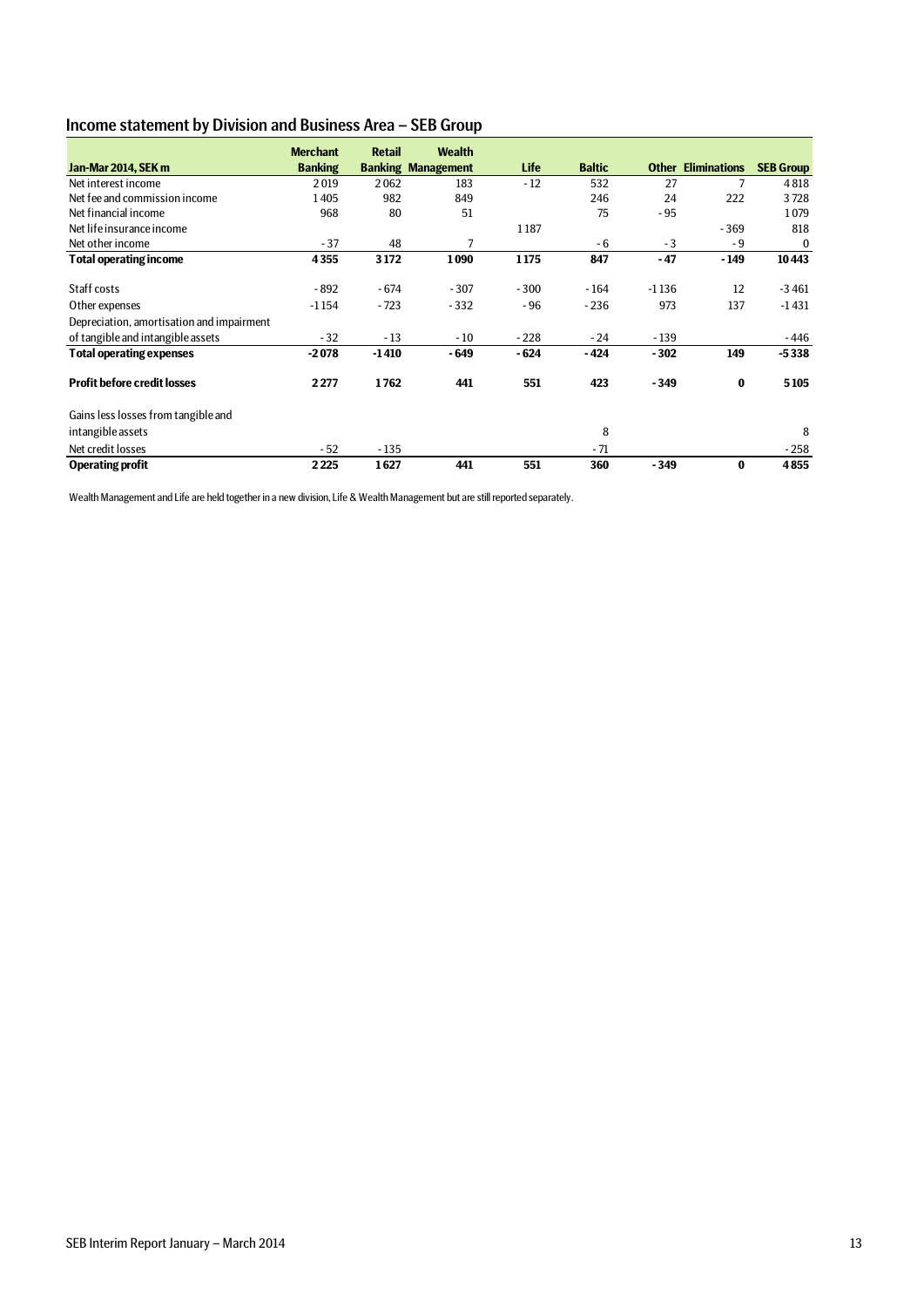## SEB's markets

SEB offers universal financial advice and services in Sweden and the Baltic countries. In Denmark, Finland, Norway and Germany, the bank's operations have a strong focus on corporate and investment banking based on a fullservice offering to corporate and institutional clients. In addition, SEB serves its corporate and institutional customers through its international network.

| <b>Profit per country</b>                |       |                               |    |                                 |         |       |      |                         |     |      |                         |     |
|------------------------------------------|-------|-------------------------------|----|---------------------------------|---------|-------|------|-------------------------|-----|------|-------------------------|-----|
| <b>Distribution by country Jan - Mar</b> |       |                               |    |                                 |         |       |      |                         |     |      | <b>Operating profit</b> |     |
|                                          |       | <b>Total operating income</b> |    | <b>Total operating expenses</b> |         |       |      | <b>Operating profit</b> |     |      | in local currency       |     |
| <b>SEK m</b>                             | 2014  | 2013                          | %  | 2014                            | 2013    | %     | 2014 | 2013                    | %   | 2014 | 2013                    | %   |
| Sweden                                   | 6040  | 5592                          | 8  | $-3552$                         | $-3687$ | $-4$  | 2331 | 1784                    | 31  | 2331 | 1784                    | 31  |
| Norway                                   | 788   | 749                           | 5  | $-222$                          | $-251$  | $-12$ | 554  | 494                     | 12  | 522  | 432                     | 21  |
| Denmark                                  | 829   | 789                           | 5  | $-256$                          | $-328$  | $-22$ | 563  | 442                     | 27  | 475  | 388                     | 22  |
| Finland                                  | 411   | 371                           | 11 | $-169$                          | $-147$  | 15    | 240  | 222                     | 8   | 27   | 26                      | 4   |
| Germany*                                 | 737   | 653                           | 13 | $-396$                          | $-425$  | $-7$  | 338  | 222                     | 52  | 38   | 26                      | 46  |
| Estonia                                  | 299   | 271                           | 10 | $-127$                          | $-129$  | $-2$  | 187  | 170                     | 10  | 21   | 20                      | 5   |
| Latvia                                   | 243   | 232                           | 5  | $-123$                          | $-121$  | 2     | 78   | 29                      | 169 | 9    | 3                       | 200 |
| Lithuania                                | 388   | 326                           | 19 | $-186$                          | $-179$  | 4     | 167  | 114                     | 46  | 65   | 46                      | 41  |
| Other countries and eliminations         | 708   | 568                           | 25 | $-307$                          | $-321$  | $-4$  | 397  | 240                     | 65  |      |                         |     |
| <b>Total</b>                             | 10443 | 9551                          | 9  | $-5338$                         | $-5588$ | -4    | 4855 | 3717                    | 31  |      |                         |     |

\*Excluding centralised Treasury operations

- Strengthened Nordic franchise
- Significant year-on-year improvements in operating profit in each country
- Generally reduced operating expenses

### **Comments on the first quarter**

In *Sweden*, operating profit increased by 31 per cent. Operating income was 8 per cent higher driven by net interest income and net fee and commission income. Higher lending and deposit volumes from corporate as well as private customers strengthened net interest income compared to last year. Fee income increased mainly from custody and mutual funds. The total number of employees decreased as well as total expenses.

In *Norway*, 2014 started with a high level of activity and several closed deals. The operating income was up by 5 per cent compared to the first quarter 2013 and combined with lower costs and low credit losses, operating profit increased by 12 per cent.

In *Denmark*, operating profit increased by 27 per cent compared to the same period last year. The strong performance was primarily driven by increased customer activity within Corporate and Investment banking, continued strong results in Markets and one-off reversals of provisions for cost, decreasing total costs by 22 per cent.

In *Finland*, operating profit increased by 8 per cent. After a slow start of the year, activity levels have increased, especially within Merchant Banking. Operating expenses increased partially due to one-off effects. Wealth Management's performance was stable.

In *Germany*, the operating profit was 52 per cent higher than the first quarter 2013. The operating result of Merchant Banking was 39 per cent higher, mainly due to a good result within Investment Banking. SEB's position in the German corporate banking market improved further through new clients and cross-selling initiatives. Wealth Management showed a higher operating profit due to lower costs.

In each of the Baltic countries, income increased and costs were stable. In *Latvia,* operating profit also increased due to 46 per cent lower provisions for credit losses compared to the first quarter 2013. In *Estonia* and *Lithuania* asset quality also had a positive development and non-performing loans in the region fell by 37 per cent compared to March 2013. See also the information on the Baltic division.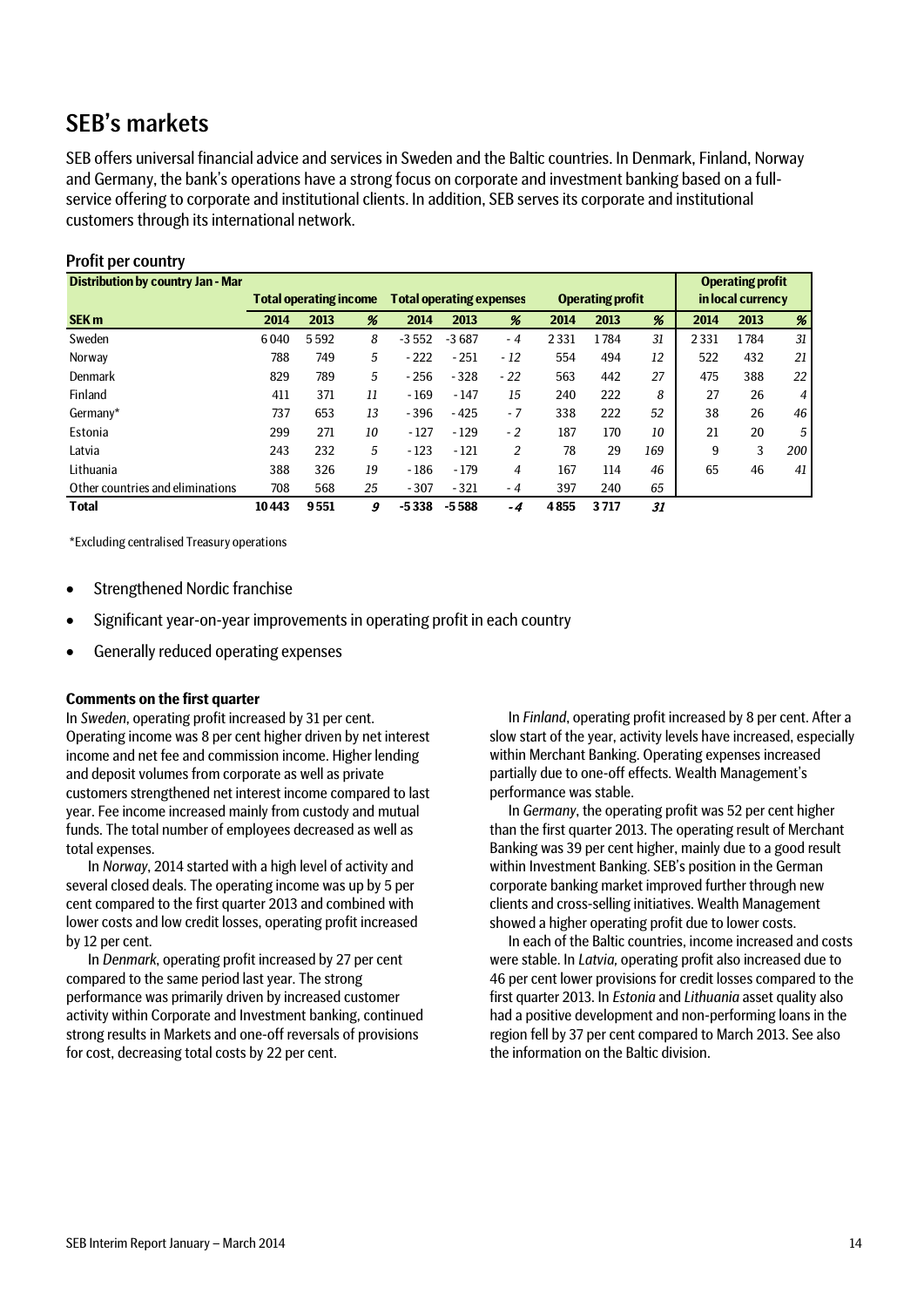## Merchant Banking

The Merchant Banking division offers commercial and investment banking services to large corporate and institutional clients, mainly in the Nordic region and Germany. Customers are also served through an extensive international presence.

### Income statement

|                                                       | Q1      | Q <sub>4</sub> |                |         | Jan-Mar |                |              |
|-------------------------------------------------------|---------|----------------|----------------|---------|---------|----------------|--------------|
| SEK <sub>m</sub>                                      | 2014    | 2013           | %              | 2014    | 2013    | %              | 2013         |
| Net interest income                                   | 2019    | 1962           | 3              | 2019    | 1731    | 17             | 7356         |
| Net fee and commission income                         | 1405    | 1369           | 3              | 1405    | 1032    | 36             | 5498         |
| Net financial income                                  | 968     | 1034           | $-6$           | 968     | 894     | 8              | 3601         |
| Net other income                                      | $-37$   | 86             |                | $-37$   |         |                | 274          |
| <b>Total operating income</b>                         | 4355    | 4451           | $-2$           | 4355    | 3658    | 19             | 16729        |
| Staff costs                                           | $-892$  | $-934$         | $-4$           | $-892$  | $-915$  | $-3$           | $-3703$      |
| Other expenses                                        | $-1154$ | $-1127$        | $\overline{c}$ | $-1154$ | $-1095$ | 5              | $-4456$      |
| Depreciation, amortisation and impairment of          |         |                |                |         |         |                |              |
| tangible and intangible assets                        | $-32$   | $-36$          | $-11$          | $-32$   | $-34$   | - 6            | - 148        |
| <b>Total operating expenses</b>                       | $-2078$ | $-2097$        | $-1$           | $-2078$ | $-2044$ | $\overline{z}$ | $-8307$      |
| <b>Profit before credit losses</b>                    | 2 2 7 7 | 2 3 5 4        | $-3$           | 2 2 7 7 | 1614    | 41             | 8422         |
| Gains less losses from tangible and intangible assets |         | $-17$          | $-100$         |         |         |                | $-18$        |
| Net credit losses                                     | $-52$   | $-50$          | 4              | $-52$   | $-25$   | 108            | $-233$       |
| <b>Operating profit</b>                               | 2225    | 2287           | $-3$           | 2225    | 1589    | 40             | 8 1 7 1      |
| Cost/Income ratio                                     | 0.48    | 0.47           |                | 0.48    | 0.56    |                | 0.50         |
|                                                       |         |                |                |         |         |                |              |
| Business equity, SEK bn                               | 50.7    | 47.5           |                | 50.7    | 48.5    |                | 48.8<br>12.9 |
| Return on business equity, %                          | 13.5    | 14.8           |                | 13.5    | 10.1    |                |              |
| Number of full time equivalents <sup>1)</sup>         | 2 2 10  | 2198           |                | 2 1 9 9 | 2318    |                | 2245         |

<sup>1)</sup> Ouarterly numbers are for last month of quarter. Accumulated numbers are average for the period.

- Operating profit improved by 40 per cent with maintained high asset quality
- Strengthened corporate customer confidence in spite of elevated geopolitical risks
- Increased capital market activity levels

### **Comments on the first quarter**

The improving market sentiment from the second half of last year continued into the first quarter of 2014 in spite of the elevated risk following the events in Ukraine. This was evidenced by the strong market data for the quarter but the vulnerability of the global economy remains and the dependence of central bank stimuli is still an important factor.

The improved corporate investment and activity levels were especially apparent in the equity capital market area where an increased number of initial public offerings took place during the quarter. The trend of corporates utilising the bond market for financing continued and SEB strengthened its market position further. The strategic focus on growing and deepening customer relations in the Nordic countries and Germany continued.

Operating income for the first quarter amounted to SEK 4,355m, an increase of 19 per cent compared to the same period 2013 (3,658) and in line with the fourth quarter last year. This was driven by improved income in all business areas reflecting that the higher activity level from the second half of 2013 was maintained. Operating expenses amounted to SEK 2,078m (2,044). Asset quality remained high and net

credit losses at SEK 52m were consequently kept at a low level (25). Operating profit amounted to SEK 2,225m, an increase of 40 per cent versus the first quarter last year (1,589).

*Markets* delivered a stable performance in line with last year but with a somewhat different composition. A slowdown in fixed income activity was compensated by stronger equity and FX performance.

*Transaction Banking* presented a positive development for the quarter mainly due to increased volumes. Assets under custody amounted to SEK 6,003bn (5,443).

The result of *Corporate & Investment Banking* was higher than the corresponding quarter of last year with improvements in all areas. This was especially evident in the advisory-driven areas where SEB can leverage on the increased activity level in combination with a market leader position.

SEB's position as the leading bank in the expansion of the green bond market was further recognised with SEB acting as sole bookrunner for SCA, the first Nordic listed corporate to utilise the green bond market.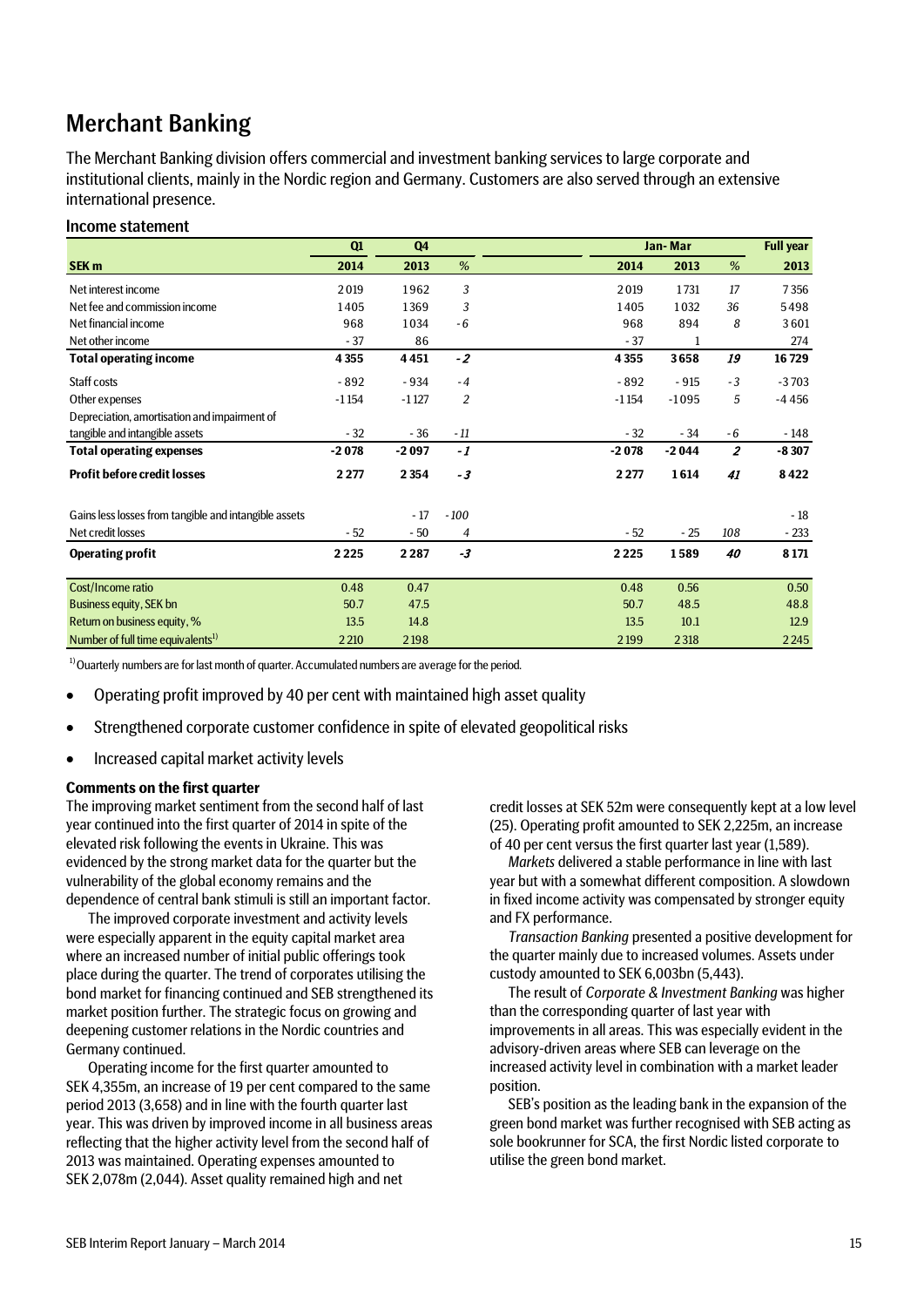## Retail Banking

The Retail Banking division offers full banking and advisory services to private individuals and small and medium-sized corporate customers in Sweden, as well as card services in all four Nordic countries.

### Income statement

|                                                       | Q1      | Q <sub>4</sub> |                |         | Jan-Mar |       |         |
|-------------------------------------------------------|---------|----------------|----------------|---------|---------|-------|---------|
| SEK <sub>m</sub>                                      | 2014    | 2013           | %              | 2014    | 2013    | %     | 2013    |
| Net interest income                                   | 2062    | 2020           | $\overline{2}$ | 2062    | 1829    | 13    | 7729    |
| Net fee and commission income                         | 982     | 1066           | $-8$           | 982     | 969     | 1     | 4045    |
| Net financial income                                  | 80      | 106            | $-25$          | 80      | 88      | $-9$  | 384     |
| Net other income                                      | 48      | 26             | 85             | 48      | 12      |       | 85      |
| <b>Total operating income</b>                         | 3172    | 3218           | $-1$           | 3172    | 2898    | 9     | 12 2 43 |
| Staff costs                                           | $-674$  | $-665$         | 1              | $-674$  | $-761$  | $-11$ | $-2903$ |
| Other expenses                                        | $-723$  | $-807$         | $-10$          | $-723$  | $-755$  | $-4$  | $-3034$ |
| Depreciation, amortisation and impairment of          |         |                |                |         |         |       |         |
| tangible and intangible assets                        | $-13$   | $-13$          | 0              | $-13$   | $-19$   | $-32$ | $-63$   |
| <b>Total operating expenses</b>                       | $-1410$ | $-1485$        | $-5$           | $-1410$ | $-1535$ | - 8   | $-6000$ |
| <b>Profit before credit losses</b>                    | 1762    | 1733           | $\overline{z}$ | 1762    | 1363    | 29    | 6243    |
| Gains less losses from tangible and intangible assets |         | 1              | $-100$         |         |         |       | 1       |
| Net credit losses                                     | $-135$  | $-119$         | 13             | $-135$  | $-131$  | 3     | - 501   |
| <b>Operating profit</b>                               | 1627    | 1615           | 1              | 1627    | 1232    | 32    | 5743    |
|                                                       |         |                |                |         |         |       |         |
| Cost/Income ratio                                     | 0.44    | 0.46           |                | 0.44    | 0.53    |       | 0.49    |
| Business equity, SEK bn                               | 24.4    | 20.1           |                | 24.4    | 20.3    |       | 20.2    |
| Return on business equity, %                          | 20.6    | 24.7           |                | 20.6    | 18.7    |       | 21.9    |
| Number of full time equivalents <sup>1)</sup>         | 3326    | 3378           |                | 3 3 3 4 | 3505    |       | 3452    |

 $1)$  Ouarterly numbers are for last month of quarter. Accumulated numbers are average for the period.

- Deepened customer relationships and more full-service customers
- Operating profit increased by 32 per cent
- In the card business, cost efficiency contributed to a strong result

### **Comments on the first quarter**

The positive trend from 2013 continued in the first quarter even though business activity was slightly lower. In the savings area, net volumes of deposits, structured products, funds and insurance products increased by SEK 1bn during the first quarter. The activity in the digital channels remained high and the number of monthly visits in the mobile banking applications for private customers was at an all-time high.

Operating income increased by 9 per cent compared with the first quarter of 2013. Operating expenses decreased by 8 per cent and the operating profit increased from SEK 1,232m to SEK 1,627m. Cost-efficiency measures intensified and the cost/income ratio for the quarter decreased to 0.44. Net interest income increased by 13 per cent compared to the first quarter 2013. The credit loss level was 9 basis points indicating a continued solid asset quality.

The private mortgage portfolio grew by SEK 22bn since 31 March 2013 and reached SEK 380bn. Portfolio margins increased slightly. (SEB's total mortgage portfolio in Sweden

grew by SEK 21bn to SEK 387bn). Deposits increased by SEK 11bn to SEK 224bn.

Corporate lending grew by SEK 13bn to SEK 170bn and margins were up. Signs of a slight decrease in funding needs among corporates were visible but did not materialise in the overall business. SEB continued to develop the offerings in the digital channels and some new features in the mobile applications were added.

The operating profit in the Card business rose by 22 per cent compared to the same period last year, mainly as a result of efficiency activities. Total turnover decreased by 6 per cent. Slightly higher margins compensated the downturn in turnover, which resulted in a 2 per cent increase of total income. Credit losses were stable. During the quarter the Card business was awarded as the best payment card and best supplier of travel administrative services at the Swedish Business Travel Awards.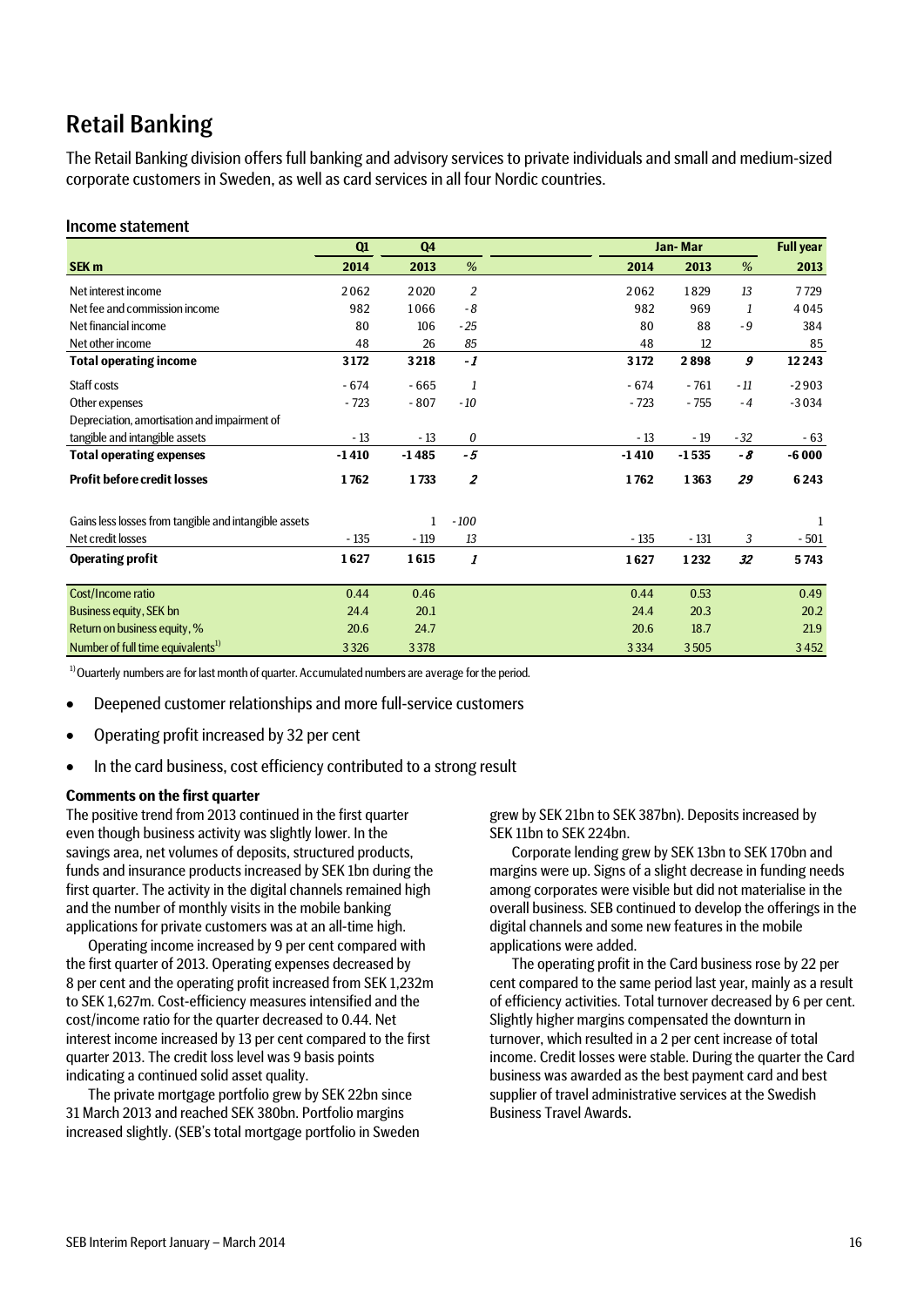## Wealth Management

The Wealth Management operations offer a full spectrum of asset management and advisory services to institutions and high net-worth individuals, including the leading Nordic private banking offering.

### Income statement

|                                                       | Q1     | Q <sub>4</sub> |                |        | Jan-Mar      |                |         |
|-------------------------------------------------------|--------|----------------|----------------|--------|--------------|----------------|---------|
| <b>SEK m</b>                                          | 2014   | 2013           | %              | 2014   | 2013         | %              | 2013    |
| Net interest income                                   | 183    | 164            | 12             | 183    | 157          | 17             | 675     |
| Net fee and commission income                         | 849    | 927            | $-8$           | 849    | 821          | 3              | 3332    |
| Net financial income                                  | 51     | 50             | $\overline{2}$ | 51     | 38           | 34             | 154     |
| Net other income                                      | 7      | 8              | $-13$          | 7      | 2            |                | 71      |
| <b>Total operating income</b>                         | 1090   | 1149           | $-5$           | 1090   | 1018         | $\overline{z}$ | 4 2 3 2 |
| Staff costs                                           | $-307$ | $-299$         | 3              | $-307$ | $-317$       | $-3$           | $-1214$ |
| Other expenses                                        | $-332$ | $-397$         | $-16$          | $-332$ | $-301$       | 10             | $-1351$ |
| Depreciation, amortisation and impairment of          |        |                |                |        |              |                |         |
| tangible and intangible assets                        | $-10$  | $-14$          | $-29$          | $-10$  | $-10$        | 0              | $-42$   |
| <b>Total operating expenses</b>                       | $-649$ | $-710$         | - 9            | - 649  | $-628$       | 3              | $-2607$ |
| <b>Profit before credit losses</b>                    | 441    | 439            | 0              | 441    | 390          | 13             | 1625    |
| Gains less losses from tangible and intangible assets |        |                |                |        |              |                |         |
| Net credit losses                                     |        | - 9            | $-100$         |        | $\mathbf{1}$ | $-100$         | $-15$   |
| <b>Operating profit</b>                               | 441    | 430            | 3              | 441    | 391          | 13             | 1610    |
| Cost/Income ratio                                     | 0.60   | 0.62           |                | 0.60   | 0.62         |                | 0.62    |
| Business equity, SEK bn                               | 9.0    | 8.2            |                | 9.0    | 8.4          |                | 8.3     |
| Return on business equity, %                          | 15.1   | 16.2           |                | 15.1   | 14.3         |                | 14.9    |
| Number of full time equivalents <sup>1)</sup>         | 882    | 872            |                | 877    | 920          |                | 891     |

<sup>1)</sup> Ouarterly numbers are for last month of quarter. Accumulated numbers are average for the period.

- Private Banking continued to attract new clients and volumes across geographies
- Closed-end alternative funds attracted institutional customers
- Operating profit improved by 13 per cent and average asset values increased

#### **Comments on the first quarter**

Sustained confidence among investors led to a continued positive stock market development through the start of 2014, but as the geopolitical uncertainty in the world increased the market activity slowed down.

Compared to the first quarter 2013, the average asset values increased, while margins were relatively stable.

Operating profit of SEK 441m represented an increase of 13 per cent compared to last year. Base commissions increased to SEK 723m (654). Performance and transaction fees decreased to SEK 21m (72) for the quarter due to lower performance fees on discretionary mandates. Brokerage fees and net interest income increased by 11 and 17 per cent, respectively, compared to the first quarter 2013. Costs increased slightly.

SEK 9bn of new volumes in Private Banking were received during the first quarter. SEB Private Banking was named Best

Private Bank in Sweden by Euromoney and was recognised in a number of other categories such as best family office services.

SEB continued to improve the customer offering for mutual funds, where funds managed by SEB represented an increased share of customers' net investments. They are complemented by carefully selected external funds.

In April, SEB has lowered its fees on certain short-term fixed income funds in order to align pricing to the prevailing low-yield environment. Also, the fees for some strategy funds were reduced.

The division's total assets under management amounted to an all-time high of SEK 1 436bn (1 290). That was an increase of 11 per cent since the first quarter 2013.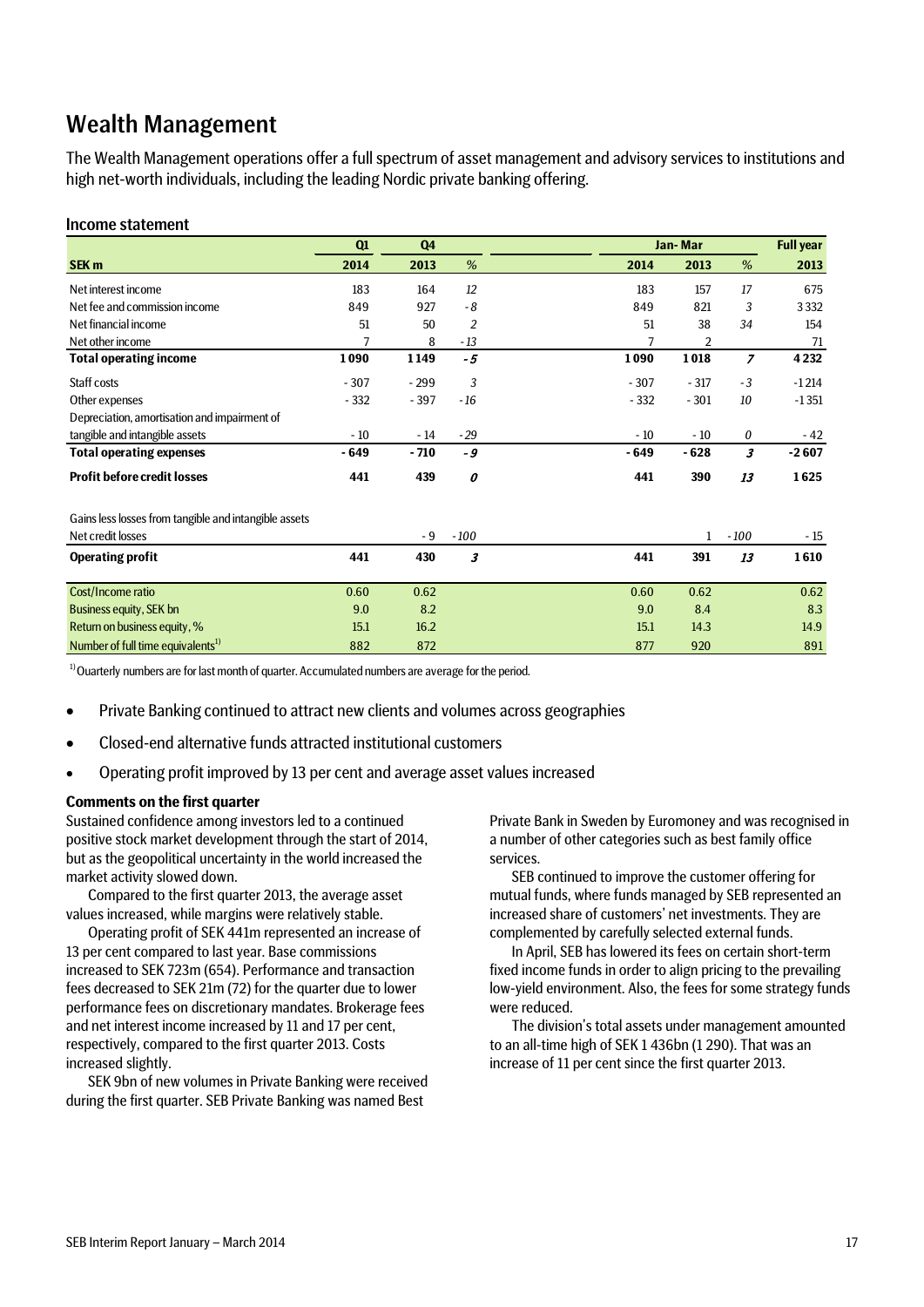## Life

Life offers life insurance products with a focus on unit-linked insurance for private individuals and corporate customers, mainly in Sweden, Denmark and the Baltic countries.

### Income statement

|                                               | Q1     | Q4     |          |        | Jan-Mar |          |         |
|-----------------------------------------------|--------|--------|----------|--------|---------|----------|---------|
| SEK <sub>m</sub>                              | 2014   | 2013   | %        | 2014   | 2013    | %        | 2013    |
| Net interest income                           | $-12$  | $-9$   | 33       | $-12$  | $-18$   | $-33$    | $-55$   |
| Net life insurance income                     | 1187   | 1248   | $-5$     | 1187   | 1218    | $-3$     | 4645    |
| <b>Total operating income</b>                 | 1175   | 1239   | -5       | 1175   | 1200    | $-2$     | 4590    |
| Staff costs                                   | $-300$ | $-300$ | $\theta$ | $-300$ | $-300$  | $\theta$ | $-1186$ |
| Other expenses                                | - 96   | - 149  | $-36$    | $-96$  | - 146   | $-34$    | $-577$  |
| Depreciation, amortisation and impairment of  |        |        |          |        |         |          |         |
| tangible and intangible assets                | $-228$ | $-239$ | $-5$     | $-228$ | $-231$  | - 1      | $-935$  |
| <b>Total operating expenses</b>               | $-624$ | $-688$ | $-9$     | $-624$ | $-677$  | - 8      | $-2698$ |
| <b>Profit before credit losses</b>            | 551    | 551    | 0        | 551    | 523     | 5        | 1892    |
| <b>Operating profit</b>                       | 551    | 551    | 0        | 551    | 523     | 5        | 1892    |
| Cost/Income ratio                             | 0.53   | 0.56   |          | 0.53   | 0.56    |          | 0.59    |
| Business equity, SEK bn                       | 8.2    | 8.2    |          | 8.2    | 8.2     |          | 8.2     |
| Return on business equity, %                  | 23.3   | 23.3   |          | 23.3   | 22.1    |          | 20.0    |
| Number of full time equivalents <sup>1)</sup> | 1317   | 1336   |          | 1324   | 1333    |          | 1343    |

 $1)$  Ouarterly numbers are for last month of quarter. Accumulated numbers are average for the period.

- Operating profit increased by 5 per cent
- Strong growth in premiums paid and assets under management
- Highest customer bonus rates among Danish pension companies

### **Comments on the first quarter**

During the first quarter, SEB launched a new product for the Swedish pension market, a unit-linked product with guarantees. This product bridges the gap between unit-linked products without guarantees and traditional products with guarantee elements. In Denmark, continued strong investment performance combined with solid solvency ratios has enabled SEB Pension to provide the highest bonus rate in Denmark, which has contributed to a positive inflow of new business volumes. The Irish operation attracted new business in multiple markets.

Operating profit for the first quarter increased to SEK 551m (523). The unit-linked related business continued to represent a major part of total income and income grew by 5 per cent. The increase was primarily a result of higher fund values, but also of higher premium volumes. Compared to last year, total income decreased by 2 per cent due to lower income from traditional and risk insurance.

Expenses decreased by 8 per cent compared to last year. During the first quarter expenses were positively impacted by reversal of VAT charges in SEB Pension, Denmark.

Total premium income relating to both new and existing policies increased. During the first quarter premium income amounted to SEK 9bn, which was 14 per cent higher than last year. The increase was a result of growth in Sweden and Denmark, but also because pension fund operations in the Baltic countries are included from 2014. They were previously reported in the Wealth Management business area.

The weighted sales volume of new policies improved by 11 per cent to SEK 11bn. Unit-linked represented 85 per cent of sales (84) and the share of corporate paid policies was 72 per cent (67).

The total fund value in unit-linked amounted to SEK 240bn which is SEK 6bn higher than at year-end. During the first quarter, net inflow was SEK 2bn and the appreciation in value was SEK 4bn. Total assets under management amounted to SEK  $514bn<sup>1</sup>$ .

1) IPS and pension funds are included from 2014 with a volume of SEK 25bn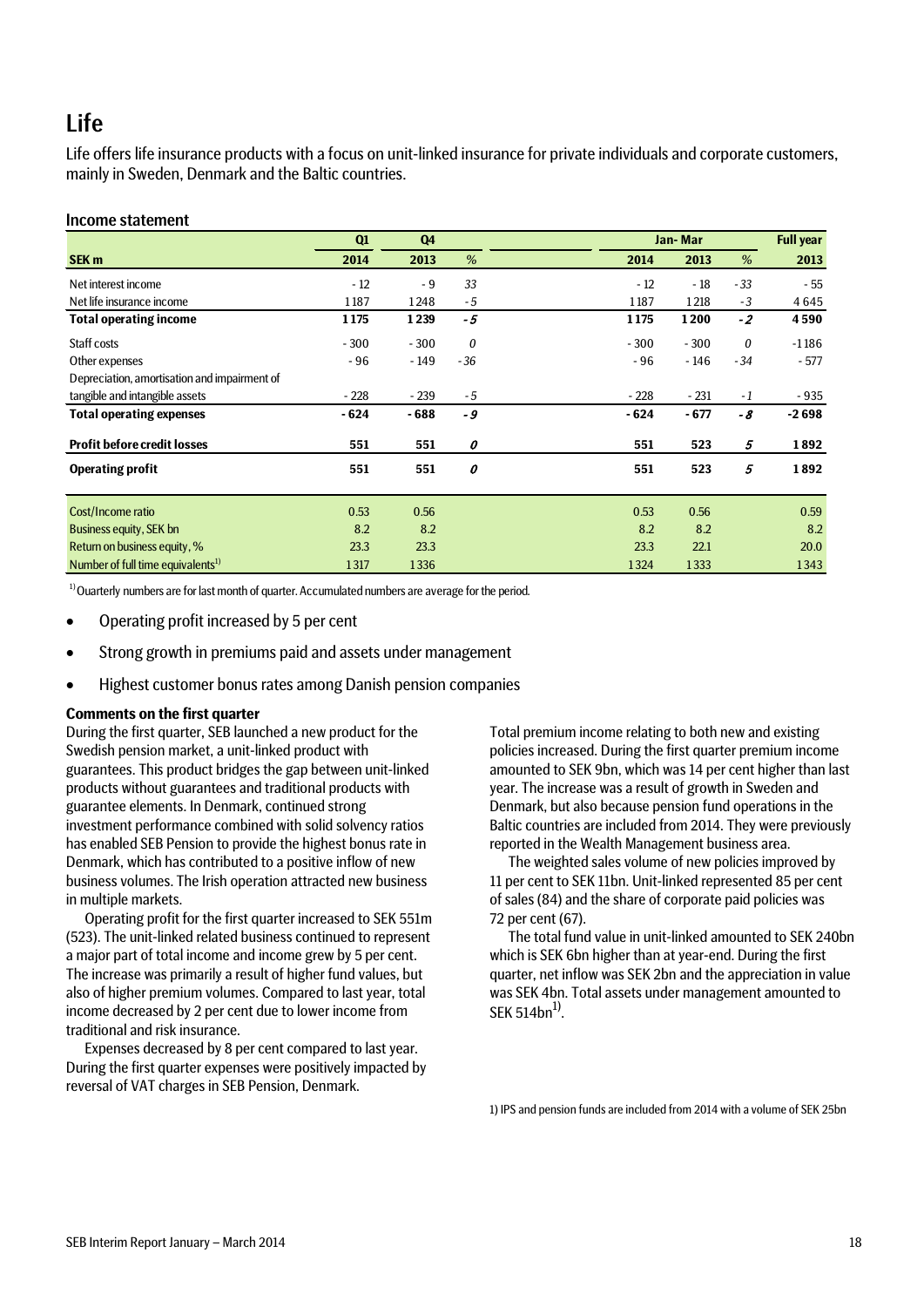## **Baltic**

The Baltic division provides full banking and advisory services to private individuals and small and medium-sized corporate customers in Estonia, Latvia and Lithuania. The Baltic real estate holding companies (RHC) are part of the division. The full Baltic geographical segmentation, including other activities in the region, is reported in SEB's Fact Book.

### Income statement

|                                                       | Q1     | Q4     |              |        | Jan-Mar |                |         |
|-------------------------------------------------------|--------|--------|--------------|--------|---------|----------------|---------|
| <b>SEK m</b>                                          | 2014   | 2013   | %            | 2014   | 2013    | %              | 2013    |
| Net interest income                                   | 532    | 529    | $\mathbf{1}$ | 532    | 450     | 18             | 1992    |
| Net fee and commission income                         | 246    | 262    | $-6$         | 246    | 231     | 6              | 984     |
| Net financial income                                  | 75     | 161    | $-53$        | 75     | 80      | - 6            | 449     |
| Net other income                                      | $-6$   | $-12$  | $-50$        | - 6    | $-4$    | 50             | $-32$   |
| <b>Total operating income</b>                         | 847    | 940    | - 10         | 847    | 757     | 12             | 3393    |
| Staff costs                                           | $-164$ | $-176$ | $-7$         | $-164$ | $-155$  | 6              | $-650$  |
| Other expenses                                        | $-236$ | $-271$ | $-13$        | $-236$ | $-240$  | $-2$           | $-992$  |
| Depreciation, amortisation and impairment of          |        |        |              |        |         |                |         |
| tangible and intangible assets                        | $-24$  | $-40$  | $-40$        | $-24$  | $-22$   | 9              | - 106   |
| <b>Total operating expenses</b>                       | $-424$ | $-487$ | $-13$        | $-424$ | $-417$  | $\overline{z}$ | $-1748$ |
| <b>Profit before credit losses</b>                    | 423    | 453    | $-7$         | 423    | 340     | 24             | 1645    |
| Gains less losses from tangible and intangible assets | 8      | 4      | 100          | 8      | 10      | $-20$          | 40      |
| Net credit losses                                     | - 71   | $-163$ | - 56         | - 71   | - 98    | - 28           | $-405$  |
| <b>Operating profit</b>                               | 360    | 294    | 22           | 360    | 252     | 43             | 1280    |
| Cost/Income ratio                                     | 0.50   | 0.52   |              | 0.50   | 0.55    |                | 0.52    |
| Business equity, SEK bn                               | 9.2    | 8.5    |              | 9.2    | 9.5     |                | 8.8     |
| Return on business equity, %                          | 14.0   | 12.3   |              | 14.0   | 9.5     |                | 12.9    |
| Number of full time equivalents <sup>1)</sup>         | 2780   | 2807   |              | 2788   | 2805    |                | 2799    |

<sup>1)</sup> Ouarterly numbers are for last month of quarter. Accumulated numbers are average for the period.

**Baltic Banking (excl RHC)**

| 1348 |
|------|
| 0.49 |
| 8.4  |
| 14.2 |
|      |

- Return on business equity continued to improve
- Profit before credit losses increased by 24 per cent year-on-year
- SEB was named Best Bank in Lithuania by Global Finance

### **Comments on the first quarter**

Baltic growth has been driven by stable, rising private consumption and increasing exports, with Latvia and Lithuania growing faster than Estonia in 2013. Export growth has now weakened and there is some caution evident regarding the Russia-Ukraine conflict. However, unemployment rates have continued to improve in all three countries.

Baltic loan volumes increased from March last year to SEK 101bn driven by Estonia while corporate and household lending volumes in Latvia and Lithuania decreased slightly. Lending margins remained relatively stable across the portfolio. Also Baltic deposit volumes at SEK 77bn rose compared to a year ago. In Latvia, most of the Euro-related increase in deposits in 2013 remained, and deposits were up 16 per cent year-on-year. In spite of the low deposit margins prevailing in each of the Baltic countries, net interest income increased by 18 per cent compared to the first quarter of 2013 and was stable compared to year-end.

Operating profit was 43 per cent higher year-on-year and non-performing loans declined by 37 per cent. The net credit loss level was 27 basis points for the first quarter.

SEB continued to be acknowledged for customer excellence. SEB was named Best Bank in Lithuania by Global Finance magazine and Best Private Bank in Lithuania by Euromoney. The Latvian Banking Association awarded SEB with best product for private individuals and companies for the new Digipass Nano in the Latvian Golden Coin awards.

The real estate holding companies held assets at a total book value of SEK 2,812m (2,246).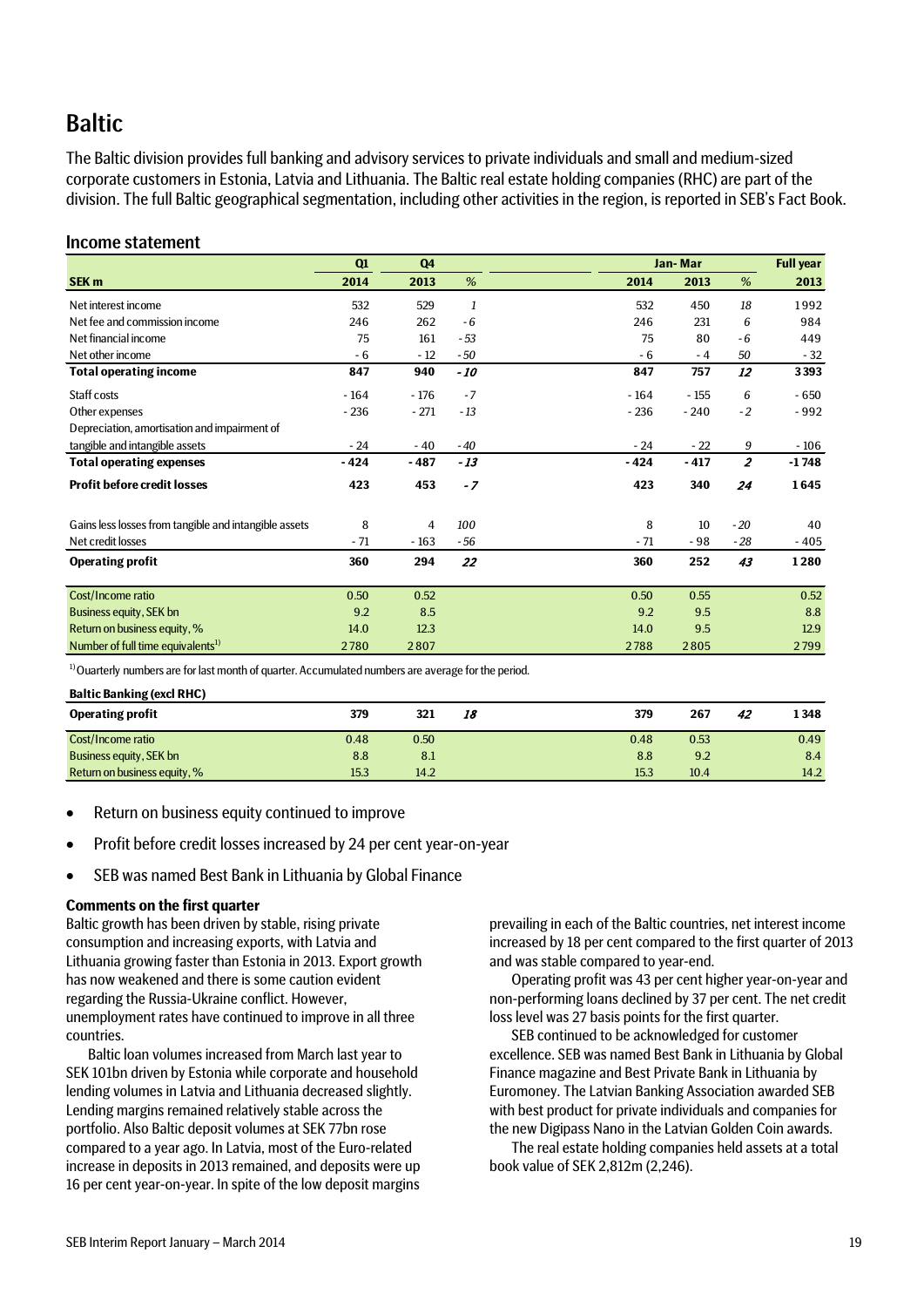## The SEB Group

### Net interest income – SEB Group

|                     | Ω1     | Q4     |     |        | Jan - Mar |      | <b>Full year</b> |
|---------------------|--------|--------|-----|--------|-----------|------|------------------|
| <b>SEK m</b>        | 2014   | 2013   | %   | 2014   | 2013      | %    | 2013             |
| Interest income     | 12 255 | 12 688 | - 3 | 12 255 | 12321     | $-1$ | 49723            |
| Interest expense    | -7437  | -7756  | - 4 | -7437  | -7862     | - 5  | $-30896$         |
| Net interest income | 4818   | 4932   | -2  | 4818   | 4459      |      | 18827            |

### Net fee and commission income – SEB Group

|                                     | Q1      | Q <sub>4</sub> |      |         | Jan - Mar |      | <b>Full year</b> |
|-------------------------------------|---------|----------------|------|---------|-----------|------|------------------|
| <b>SEK m</b>                        | 2014    | 2013           | %    | 2014    | 2013      | %    | 2013             |
| Issue of securities and advisory    | 232     | 336            | - 31 | 232     | 65        |      | 716              |
| Secondary market and derivatives    | 482     | 377            | 28   | 482     | 495       | $-3$ | 2001             |
| Custody and mutual funds            | 1753    | 1835           | $-4$ | 1753    | 1657      | 6    | 6825             |
| Payments, cards, lending, deposits, |         |                |      |         |           |      |                  |
| guarantees and other                | 2396    | 2315           | 3    | 2396    | 2 1 7 4   | 10   | 9591             |
| Whereof payments and card fees      | 1431    | 1494           | $-4$ | 1431    | 1421      |      | 5894             |
| <b>Whereof lending</b>              | 652     | 574            | 14   | 652     | 454       | 44   | 2531             |
| Fee and commission income           | 4863    | 4863           |      | 4863    | 4391      | 11   | 19133            |
| Fee and commission expense          | $-1135$ | - 992          | 14   | $-1135$ | $-1144$   | -1   | -4469            |
| Net fee and commission income       | 3728    | 3871           | -4   | 3728    | 3 2 4 7   | 15   | 14664            |

### Net financial income – SEB Group

|                                            | Q1     | Q4    |     |        | Jan - Mar |     |      |
|--------------------------------------------|--------|-------|-----|--------|-----------|-----|------|
| <b>SEK m</b>                               | 2014   | 2013  | %   | 2014   | 2013      | %   | 2013 |
| Equity instruments and related derivatives | 842    | 541   | 56  | 842    | - 40      |     | 1235 |
| Debt instruments and related derivatives   | $-442$ | $-93$ |     | $-442$ | 297       |     | - 8  |
| Currency and related derivatives           | 649    | 761   | -15 | 649    | 721       | -10 | 2791 |
| Other                                      | 30     | $-23$ |     | 30     | - 24      |     | 34   |
| Net financial income                       | 1 079  | 1186  | -9  | 1079   | 954       | 13  | 4052 |

The result within Net financial income is presented on different rows based on type of underlying financial instrument. Changes in the Treasury result are due to changes in interest rates and credit spreads. The net effect from trading operations is fairly stable over time, although affected by seasonality, but shows volatility between lines.

For first quarter the positive effect from structured products offered to the public was approximately SEK 620m (Q4 2013: 660, Q1 2013:70) in Equity related instruments and a corresponding negative effect in Debt related instruments.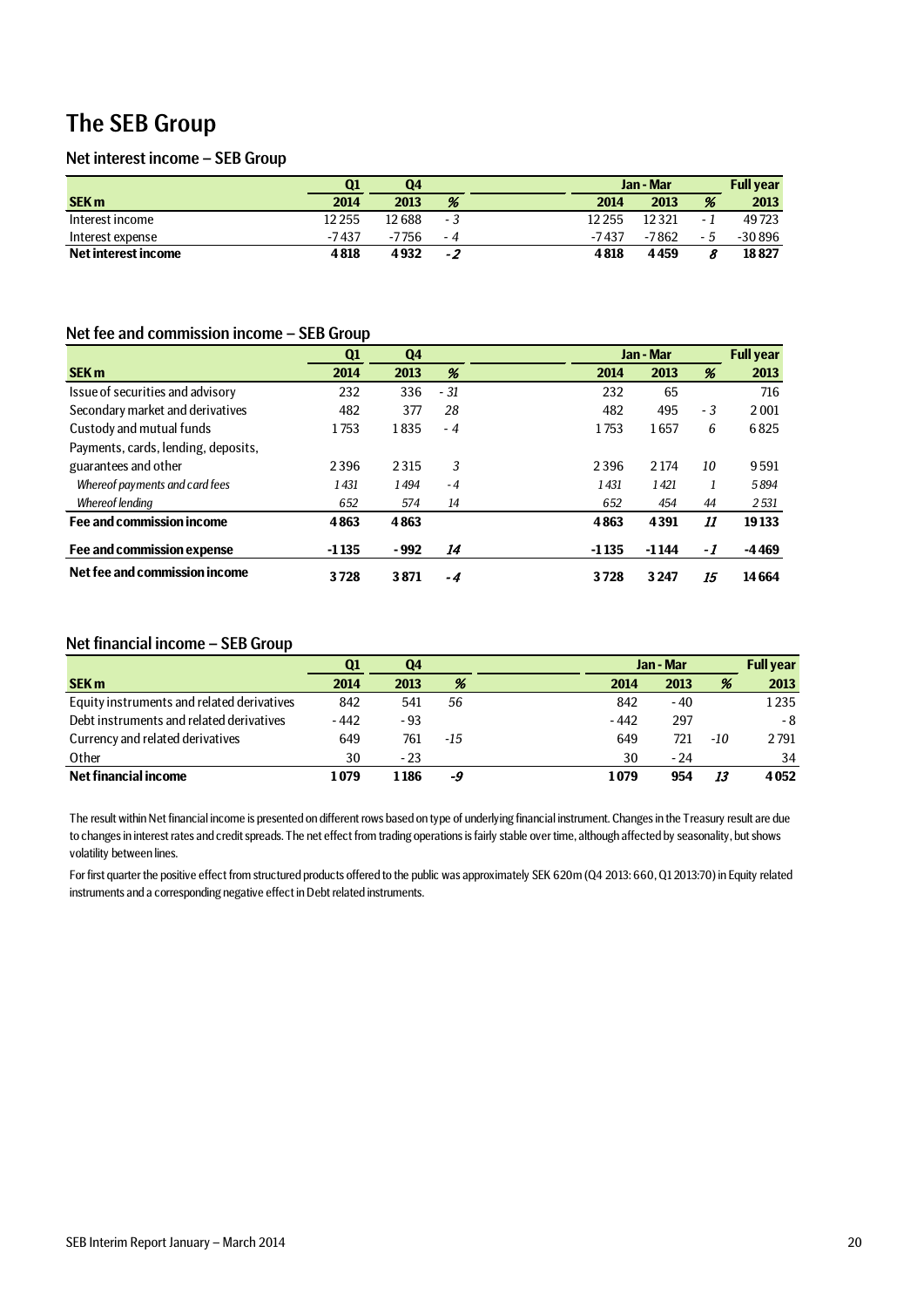## Net credit losses – SEB Group

|                                                    | Q1     | Q <sub>4</sub> |       |        | Jan - Mar |       | <b>Full year</b> |
|----------------------------------------------------|--------|----------------|-------|--------|-----------|-------|------------------|
| <b>SEK m</b>                                       | 2014   | 2013           | %     | 2014   | 2013      | %     | 2013             |
| Provisions:                                        |        |                |       |        |           |       |                  |
| Net collective provisions for individually         |        |                |       |        |           |       |                  |
| assessed loans                                     | $-28$  | $-19$          | 47    | $-28$  | $-31$     | $-10$ | 59               |
| Net collective provisions for portfolio            |        |                |       |        |           |       |                  |
| assessed loans                                     | 75     | 165            | -55   | 75     | 230       | $-67$ | 715              |
| Specific provisions                                | $-120$ | $-264$         |       | $-120$ | $-193$    | $-38$ | - 756            |
| Reversal of specific provisions no longer required | 74     | 128            | $-42$ | 74     | 75        | $-1$  | 381              |
| Net provisions for off-balance sheet items         | - 11   | 5              |       | $-11$  | 6         |       | 11               |
| <b>Net provisions</b>                              | $-10$  | 15             | -167  | $-10$  | 87        | -111  | 410              |
|                                                    |        |                |       |        |           |       |                  |
| Write-offs:                                        |        |                |       |        |           |       |                  |
| Total write-offs                                   | $-363$ | $-678$         | $-46$ | $-363$ | - 819     | -56   | $-3755$          |
| Reversal of specific provisions utilized           |        |                |       |        |           |       |                  |
| for write-offs                                     | 90     | 295            | -69   | 90     | 440       | -80   | 2067             |
| Write-offs not previously provided for             | $-273$ | $-383$         | $-29$ | $-273$ | $-379$    | $-28$ | $-1688$          |
| Recovered from previous write-offs                 | 25     | 27             | $-7$  | 25     | 36        | $-31$ | 123              |
| <b>Net write-offs</b>                              | $-248$ | $-356$         | $-30$ | $-248$ | $-343$    | $-28$ | $-1565$          |
| <b>Net credit losses</b>                           | $-258$ | $-341$         | $-24$ | $-258$ | $-256$    | 1     | $-1155$          |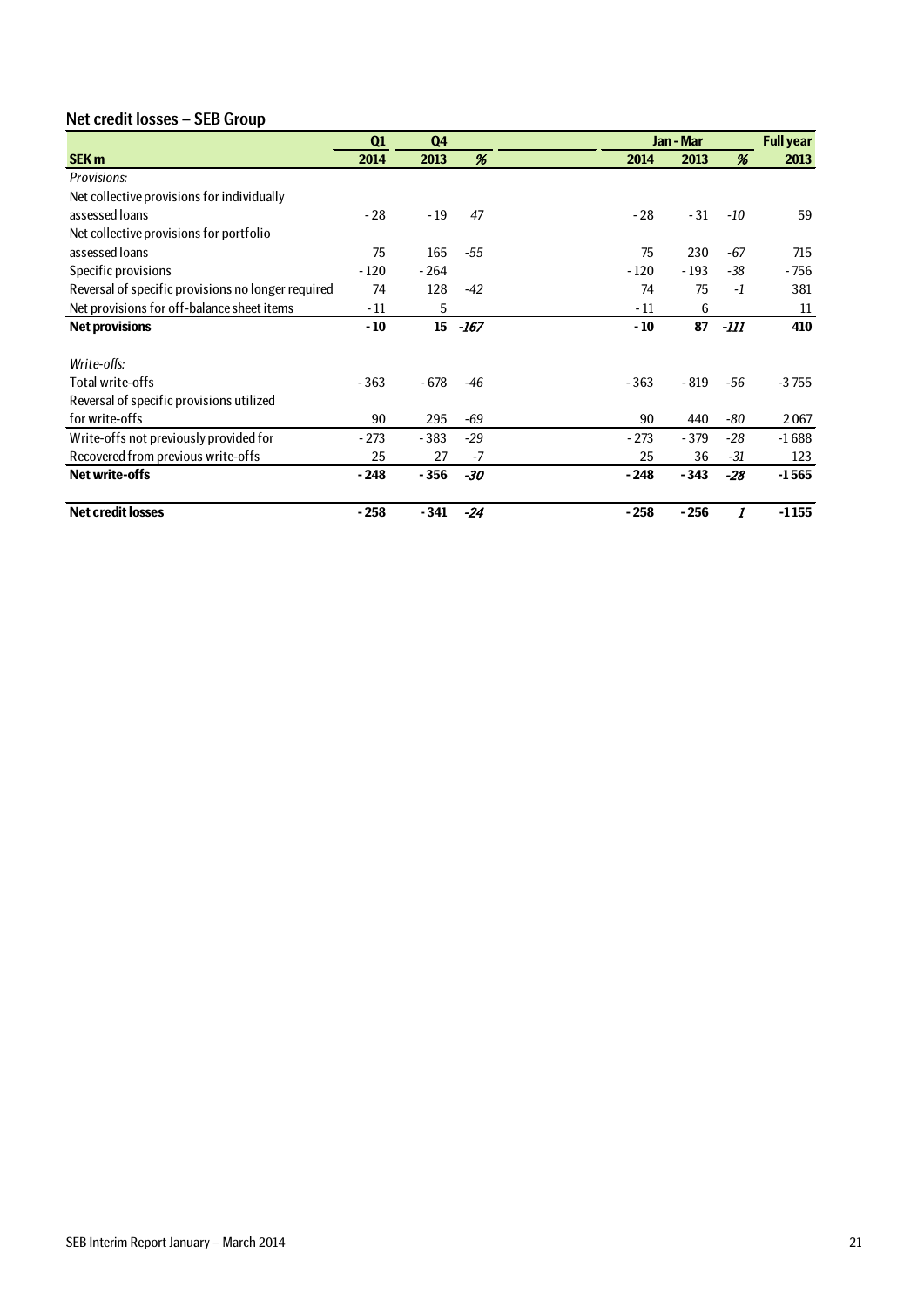## Statement of changes in equity – SEB Group

|                                         |                         |                             |                     |                            | <b>Other reserves</b>    |                  |                             |                              |                               |
|-----------------------------------------|-------------------------|-----------------------------|---------------------|----------------------------|--------------------------|------------------|-----------------------------|------------------------------|-------------------------------|
|                                         |                         |                             | <b>Available-</b>   |                            |                          |                  |                             |                              |                               |
|                                         |                         |                             | for-sale            |                            | <b>Translation</b>       |                  | <b>Defined Total Share-</b> |                              |                               |
| SEK <sub>m</sub>                        | <b>Share</b><br>capital | <b>Retained</b><br>earnings | financial<br>assets | <b>Cash flow</b><br>hedges | of foreign<br>operations | benefit<br>plans | holders'<br>equity          | <b>Minority</b><br>interests | <b>Total</b><br><b>Equity</b> |
|                                         |                         |                             |                     |                            |                          |                  |                             |                              |                               |
| Jan-Mar 2014                            |                         |                             |                     |                            |                          |                  |                             |                              |                               |
| Opening balance                         | 21942                   | 97704                       | 1378                | 783                        | $-2018$                  | 2992             | 122781                      | 33                           | 122814                        |
| Net profit                              |                         | 3884                        |                     |                            |                          |                  | 3884                        |                              | 3884                          |
| Other comprehensive income (net of tax) |                         |                             | 407                 | 646                        | $-22$                    | 143              | 1174                        | 1                            | 1175                          |
| <b>Total comprehensive income</b>       |                         | 3884                        | 407                 | 646                        | $-22$                    | 143              | 5058                        | $\mathbf{1}$                 | 5059                          |
| Dividend to shareholders                |                         | $-8725$                     |                     |                            |                          |                  | $-8725$                     |                              | $-8725$                       |
| Equity-based programmes <sup>1)</sup>   |                         | 100                         |                     |                            |                          |                  | 100                         |                              | 100                           |
| Change in holdings of own shares        |                         | $-164$                      |                     |                            |                          |                  | $-164$                      |                              | $-164$                        |
| <b>Closing balance</b>                  | 21942                   | 92799                       | 1785                | 1429                       | $-2040$                  | 3135             | 119050                      | 34                           | 119084                        |
|                                         |                         |                             |                     |                            |                          |                  |                             |                              |                               |
|                                         |                         |                             |                     |                            |                          |                  |                             |                              |                               |
| Jan-Dec 2013                            |                         |                             |                     |                            |                          |                  |                             |                              |                               |
| Opening balance                         | 21942                   | 90033                       | 273                 | 1688                       | $-2422$                  | $-2091$          | 109423                      | 90                           | 109513                        |
| Net profit                              |                         | 14771                       |                     |                            |                          |                  | 14771                       | $\overline{7}$               | 14778                         |
| Other comprehensive income (net of tax) |                         |                             | 1105                | $-905$                     | 404                      | 5083             | 5687                        | $-1$                         | 5686                          |
| <b>Total comprehensive income</b>       |                         | 14771                       | 1105                | $-905$                     | 404                      | 5083             | 20458                       | 6                            | 20464                         |
| Dividend to shareholders                |                         | $-6004$                     |                     |                            |                          |                  | $-6004$                     | $-63$                        | $-6067$                       |
| Equity-based programmes <sup>1)</sup>   |                         | $-1127$                     |                     |                            |                          |                  | $-1127$                     |                              | -1127                         |
| Change in holdings of own shares        |                         | 31                          |                     |                            |                          |                  | 31                          |                              | 31                            |
| <b>Closing balance</b>                  | 21942                   | 97704                       | 1378                | 783                        | $-2018$                  | 2992             | 122781                      | 33                           | 122814                        |
|                                         |                         |                             |                     |                            |                          |                  |                             |                              |                               |
| Jan-Mar 2013                            |                         |                             |                     |                            |                          |                  |                             |                              |                               |
| Opening balance                         | 21942                   | 90033                       | 273                 | 1688                       | $-2422$                  | $-2091$          | 109423                      | 90                           | 109513                        |
| Net profit                              |                         | 3009                        |                     |                            |                          |                  | 3009                        | 3                            | 3012                          |
| Other comprehensive income (net of tax) |                         |                             | 477                 | $-548$                     | $-639$                   | 776              | 66                          | $-4$                         | 62                            |
| <b>Total comprehensive income</b>       |                         | 3009                        | 477                 | $-548$                     | $-639$                   | 776              | 3075                        | -1                           | 3074                          |
| Dividend to shareholders                |                         | $-6004$                     |                     |                            |                          |                  | -6004                       |                              | $-6004$                       |
| Equity-based programmes <sup>1)</sup>   |                         | $-112$                      |                     |                            |                          |                  | $-112$                      |                              | $-112$                        |
| Change in holdings of own shares        |                         | $-427$                      |                     |                            |                          |                  | -427                        |                              | $-427$                        |
| <b>Closing balance</b>                  | 21942                   | 86499                       | 750                 | 1140                       | $-3061$                  | $-1315$          | 105955                      | 89                           | 106044                        |

Amounts under Other reserves may be reclassified in the future to the income statement under certain circumstances, e.g. if they are related to the sale of Available for sale financial assets, dissolved Cash flow hedges or Translation of foreign operations when SEB ceases to consolidate a foreign operation. Amounts related to Defined benefit plans will not be reclassified to the income statement.

1) The acquisition cost for the purchase of own shares is deducted from shareholders' equity. The item includes changes in nominal amounts of equity swaps used for hedging of equity-based programmes.

|                                        | <b>Jan-Mar</b> | lan-Dec | Jan-Mar |
|----------------------------------------|----------------|---------|---------|
| Number of shares owned by SEB, million | 2014           | 2013    | 2013    |
| Opening balance                        | 14.4           | 22      | 2.2     |
| Repurchased shares                     |                | 32.2    | 9.8     |
| Sold/distributed shares                | $-1.4$         | $-20.0$ | $-1.2$  |
| <b>Closing balance</b>                 | 13.0           | 14.4    | 10.8    |
|                                        |                |         |         |

| Market value of shares owned by SEB, SEK m                                                     | 1 151 | 1223 | 704 |
|------------------------------------------------------------------------------------------------|-------|------|-----|
| In accordance with the decision by the Annual General Meeting, SEB holds own shares of Class A |       |      |     |

for the long-term equity-based programmes. The transactions may take place at one or serveral occasions during the year.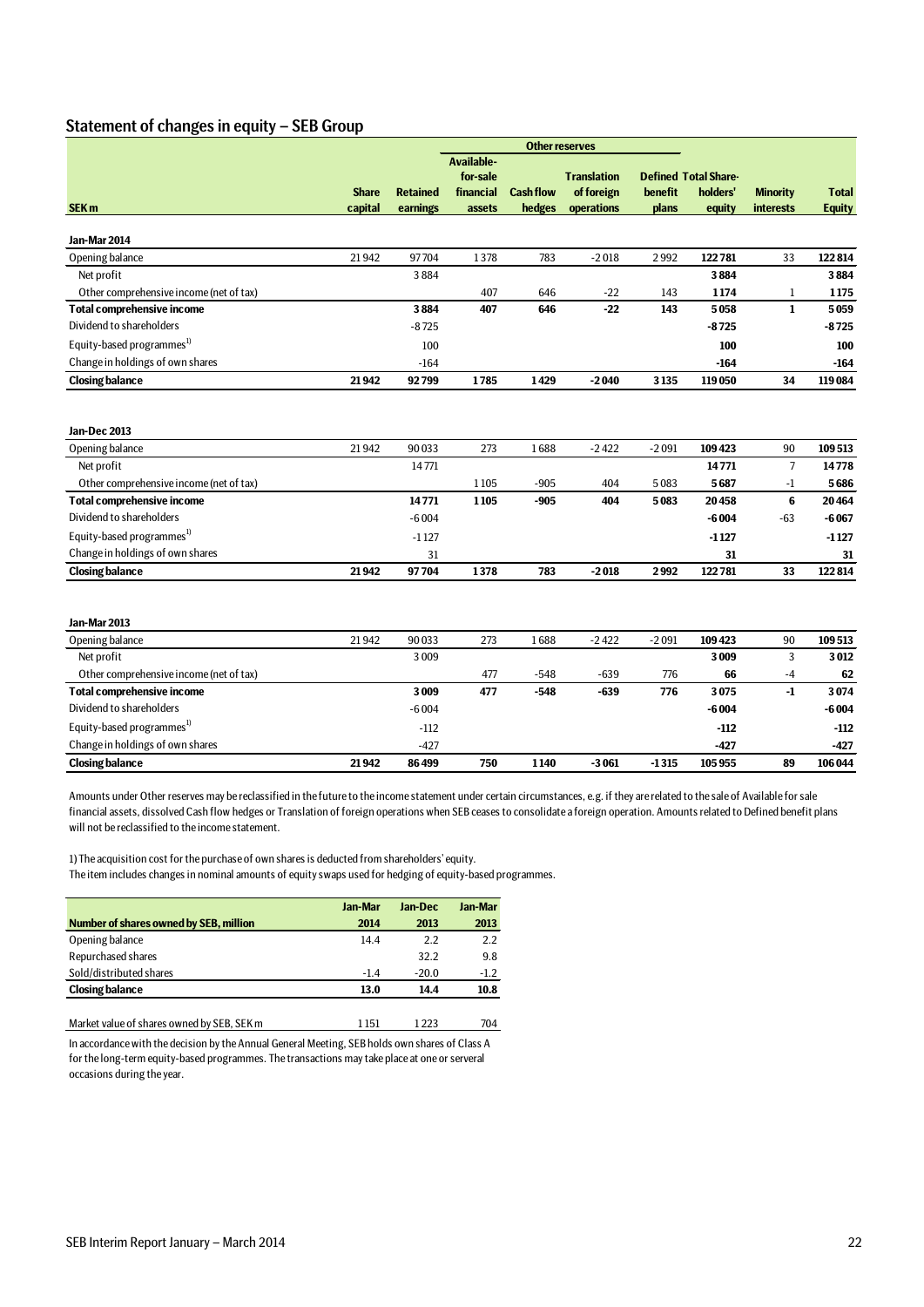### Cash flow statement – SEB Group

|                                                              |         | Jan - Mar |       | <b>Full year</b> |
|--------------------------------------------------------------|---------|-----------|-------|------------------|
| <b>SEK m</b>                                                 | 2014    | 2013      | %     | 2013             |
| Cash flow from operating activities                          | 50788   | 37757     | 35    | $-33172$         |
| Cash flow from investment activities                         | $-430$  | $-83$     |       | $-1835$          |
| Cash flow from financing activities                          | $-2494$ | $-867$    | 188   | - 7842           |
| Net increase in cash and cash equivalents                    | 47864   | 36807     | 30    | - 42 849         |
| Cash and cash equivalents at the beginning of year           | 213388  | 257292    | $-17$ | 257292           |
| Exchange rate differences on cash and cash equivalents       | $-1379$ | $-2113$   | $-35$ | $-1055$          |
| Net increase in cash and cash equivalents                    | 47864   | 36807     | 30    | - 42 849         |
| Cash and cash equivalents at the end of period <sup>1)</sup> | 259873  | 291986    | - 11  | 213 388          |

1) Cash and cash equivalents at the end of period is defined as Cash and cash balances with central banks, Other lending to central banks and Loans to other credit institutions payable on demand.

### Financial assets and liabilities – SEB Group

|                                                     | 31 Mar 2014     |                   | 31 Dec 2013     |                   |                             | 31 Mar 2013       |  |  |
|-----------------------------------------------------|-----------------|-------------------|-----------------|-------------------|-----------------------------|-------------------|--|--|
|                                                     | <b>Carrying</b> |                   | <b>Carrying</b> |                   | <b>Carrying</b>             |                   |  |  |
| <b>SEK m</b>                                        | amount          | <b>Fair value</b> | amount          | <b>Fair value</b> |                             | amount Fair value |  |  |
| Loans                                               | 1662257         | 1665057           | 1551591         | 1557769           | 1597737                     | 1607042           |  |  |
| <b>Equity instruments</b>                           | 165 071         | 165 071           | 157728          | 157728            | 146798                      | 146798            |  |  |
| Debt instruments                                    | 365 683         | 365 615           | 325730          | 325750            | 340968                      | 340942            |  |  |
| Derivative instruments                              | 148335          | 148335            | 142377          | 142 377           | 195769                      | 195769            |  |  |
| Financial assets - policyholders bearing the risk   | 226902          | 226902            | 234062          | 234062            | 211433                      | 211433            |  |  |
| Other                                               | 31666           | 31666             | 23 10 2         | 23 10 2           | 36805                       | 36805             |  |  |
| <b>Financial assets</b>                             | 2599914         | 2602646           | 2434590         | 2440788           |                             | 2529510 2538789   |  |  |
|                                                     |                 |                   |                 |                   |                             |                   |  |  |
| Deposits                                            | 1 1 1 3 7 6 7   | 1120442           | 1025666         | 1032553           | 1125630                     | 1 1 3 5 4 1 9     |  |  |
| Equity instruments                                  | 45 2 53         | 45 2 53           | 44 2 31         | 44 2 31           | 41008                       | 41008             |  |  |
| Debt instruments                                    | 833379          | 834765            | 768354          | 773 747           | 746011                      | 747494            |  |  |
| Derivative instruments                              | 134583          | 134583            | 136707          | 136707            | 182815                      | 182812            |  |  |
| Liabilities to policyholders - investment contracts | 228533          | 228533            | 223 494         | 223 494           | 204 002                     | 204 002           |  |  |
| Other                                               | 35718           | 35718             | 32 205          | 32 2 66           | 39398                       | 36639             |  |  |
| <b>Financial liabilities</b>                        | 2391233         | 2399294           | 2230657         | 2242998           | 2 3 3 8 8 6 4 2 3 4 7 3 7 4 |                   |  |  |

SEB has aggregated its financial instruments by class taking into account the characteristics of the instruments. The fair value of each class of financial assets and liabilities are compared with its carrying amount. A description of the characteristics of the classes can be found in note 41 in the Annual Report 2013.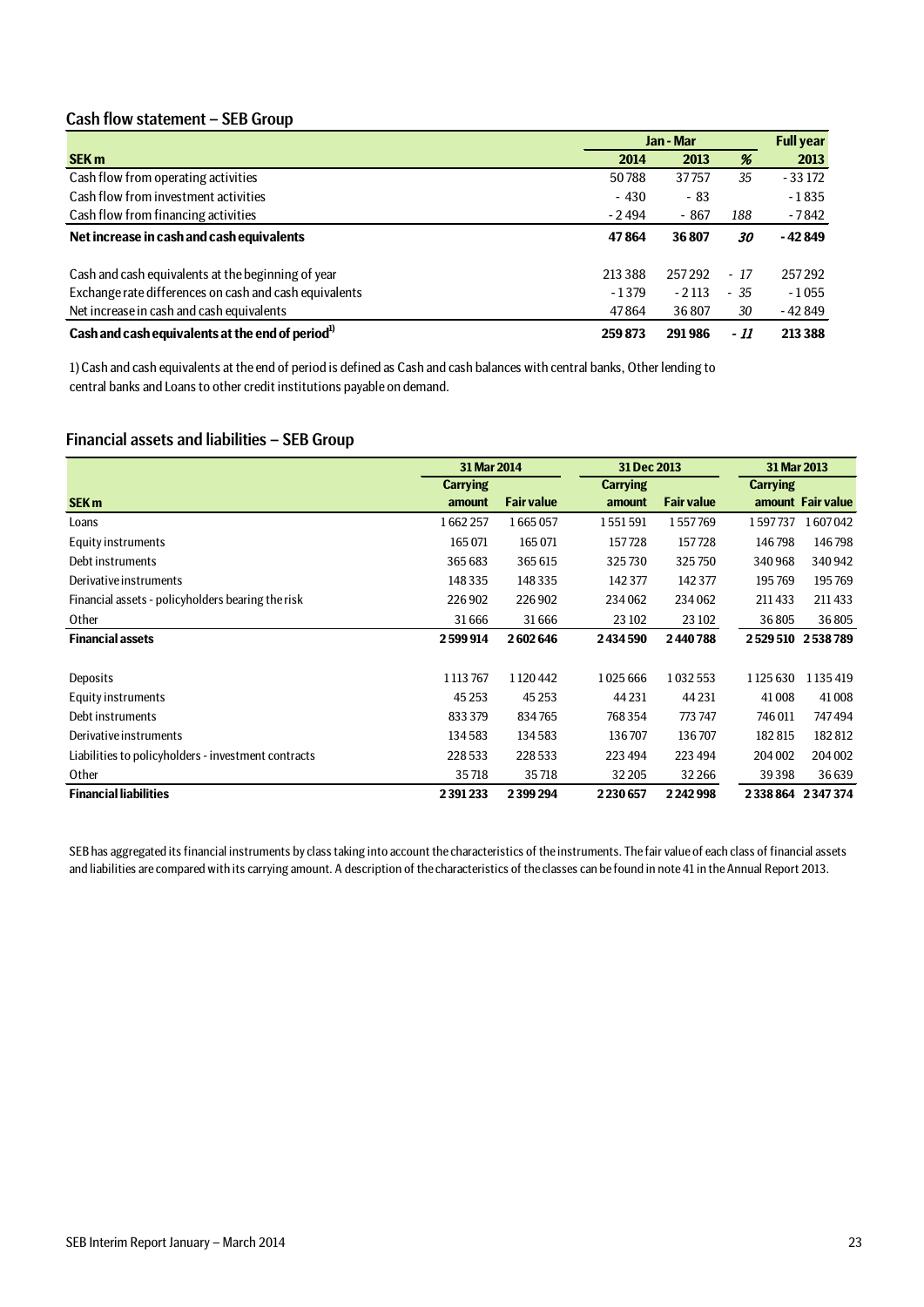### Assets and liabilities measured at fair value – SEB Group

| SEK <sub>m</sub>                                    |                      | 31 Mar 2014 |            |              |                               | 31 Dec 2013 |            |              |
|-----------------------------------------------------|----------------------|-------------|------------|--------------|-------------------------------|-------------|------------|--------------|
|                                                     |                      | Valuation   | Valuation  |              |                               |             | Valuation  |              |
|                                                     |                      | technique   | technique  |              |                               | Valuation   | technique  |              |
|                                                     | <b>Quoted prices</b> | using       | using non- |              | Quoted prices technique using |             | using non- |              |
|                                                     | in active            | observable  | observable |              | in active                     | observable  | observable |              |
|                                                     | markets              | inputs      | inputs     |              | markets                       | inputs      | inputs     |              |
| <b>Assets</b>                                       | (Level 1)            | (Level 2)   | (Level 3)  | <b>Total</b> | (Level 1)                     | (Level 2)   | (Level 3)  | <b>Total</b> |
| Financial assets - policyholders bearing the risk   | 221151               | 5059        | 691        | 226 901      | 228772                        | 3365        | 1925       | 234 062      |
| Equity instruments at fair value                    | 125 210              | 28 190      | 12392      | 165792       | 118182                        | 29 160      | 11059      | 158401       |
| Debt instruments at fair value                      | 146168               | 185723      | 1257       | 333148       | 121766                        | 167766      | 1429       | 290961       |
| Derivative instruments at fair value                | 3648                 | 140334      | 4352       | 148334       | 2619                          | 136039      | 3719       | 142377       |
| Investment properties                               |                      |             | 7687       | 7687         |                               |             | 7623       | 7623         |
| <b>Total</b>                                        | 496177               | 359306      | 26379      | 881862       | 471339                        | 336330      | 25755      | 833 424      |
| <b>Liabilities</b>                                  |                      |             |            |              |                               |             |            |              |
| Liabilities to policyholders - investment contracts | 222 768              | 5072        | 693        | 228533       | 218914                        | 3 1 1 9     | 1461       | 223 494      |
| Equity instruments at fair value                    | 44761                | 59          | 433        | 45253        | 43 678                        | 64          | 489        | 44 2 31      |
| Debt instruments at fair value                      | 23 5 87              | 53 609      |            | 77196        | 23 4 66                       | 38086       |            | 61552        |
| Derivative instruments at fair value                | 3914                 | 126 194     | 4475       | 134583       | 5437                          | 127532      | 3738       | 136707       |
| <b>Total</b>                                        | 295 030              | 184934      | 5601       | 485 565      | 291495                        | 168801      | 5688       | 465984       |

#### **Fair value measurement**

The objective of fair value measurement is to arrive at the price at which an orderly transaction would take place between market participants at the measurement date under current market conditions.

The Group has an established valuation process and control environment for the determination of fair values of financial instruments that includes a review, independent from the business, of valuation models and prices. If the validation principles are not adhered to, the Head of Group Finance shall be informed. Exceptions of material and principal importance require approval from the GRMC (Group Risk Measurement Committee) and the ASC (Accounting Standards Committee).

In order to arrive at the fair value of a financial instrument SEB uses different methods; quoted prices in active markets, valuation techniques incorporating observable data and valuation techniques based on internal models. For disclosure purposes, financial instruments carried at fair value are classified in a fair value hierarchy according to the level of market observability of the inputs. Risk Control classifies and continuously reviews the classification of financial instruments in the fair value hierarchy. The valuation process is the same for financial instruments in all levels.

An active market is one in which transactions occur with sufficient volume and frequency to provide pricing information on an ongoing basis. The objective is to arrive at a price at which a transaction without modification or repackaging would occur in the principal market for the instrument.

Fair value is generally measured for individual financial instruments, in addition portfolio adjustments are made to cover the credit risk. To reflect counterparty risk and own credit risk in OTC derivatives, adjustments are made based on the net exposure towards each counterpart. These adjustments are calculated on a counterparty level based on estimates of exposure at default, probability of default and recovery rates. Probability of default and recovery rate information is generally sourced from the CDS markets. For counterparties where this information is not available, or considered unreliable due to the nature of the exposure, alternative approaches are taken where the probability of default is based on generic credit indices for specific industry and/or rating.

When valuing financial liabilities at fair value own credit standing is reflected.

In order to arrive at the fair value of investment properties a market participant's ability to generate economic benefit by using the asset in its highest and best use are taken into account. The highest and best use takes into account the use of the asset that is physically possible, legally permissible and financially feasible. The current use of the investment properties in SEB is in accordance with the highest and best use. The valuation of investment properties is described in the Accounting policies in Annual Report 2013. The valuation of the investment properties is performed semiannually, they are presented and approved by the board in each real estate company. The valuation principles used in all entities are in accordance with regulations provided by the local Financial Supervisory Authorities (FSA) which is in accordance with international valuation principles and in accordance with IFRS.

#### **Level 1: Quoted market prices**

Valuations in Level 1 are determined by reference to unadjusted quoted market prices for identical instruments in active markets where the quoted prices are readily available and the prices represent actual and regularly occurring market transactions on an arm's length basis.

Examples of Level 1 financial instruments are listed equity securities, debt securities, and exchange-traded derivatives. Instruments traded in an active market for which one or more market participants provide a binding price quotation on the balance sheet date are also examples of Level 1 financial instruments.

#### **Level 2: Valuation techniques with observable inputs**

In Level 2 valuation techniques, all significant inputs to the valuation models are observable either directly or indirectly. Level 2 valuation techniques include using discounted cash flows, option pricing models, recent transactions and the price of another instrument that is substantially the same.

Examples of observable inputs are foreign currency exchange rates, binding securities price quotations, market interest rates (Stibor, Libor, etc.), volatilities implied from observable option prices for the same term and actual transactions with one or more external counterparts executed by SEB. An input can transfer from being observable to being unobservable during the holding period due to e.g. illiquidity of the instrument.

Examples of Level 2 financial instruments are most OTC derivatives such as options and interest rate swaps based on the Libor swap rate or a foreign-denominated yield curve. Other examples are instruments for which SEB recently entered into transactions with third parties and instruments for which SEB interpolates between observable variables.

#### **Level 3: Valuation techniques with significant unobservable inputs**

Level 3 valuation techniques incorporate significant inputs that are unobservable. These techniques are generally based on extrapolating from observable inputs for similar instruments, analysing historical data or other analytical techniques. Examples of Level 3 financial instruments are more complex OTC derivatives, long dated options for which the volatility is extrapolated or derivatives that depend on an unobservable correlation. Other examples are instruments for which there is currently no active market or binding quotes, such as unlisted equity instruments and private equity holdings and investment properties.

If the fair value of financial instruments includes more than one unobservable input, the unobservable inputs are aggregated in order to determine the classification of the entire instrument. The level in the fair value hierarchy within which a financial instrument is classified is determined on the basis of the lowest level of input that is significant to the fair value in its entirety.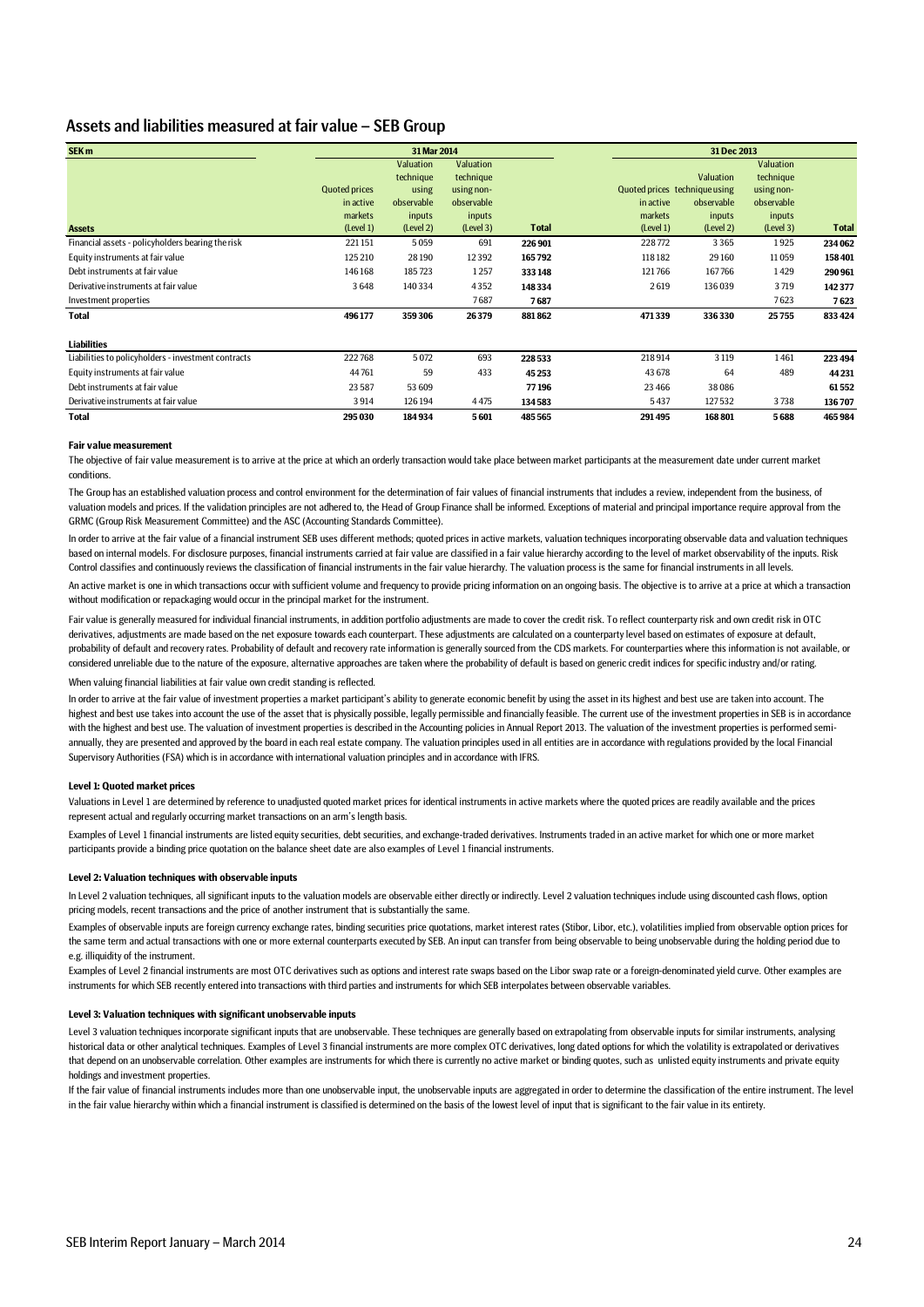### Assets and liabilities measured at fair value – continued - SEB Group

### **Significant transfers and reclassifications between levels**

Transfers between levels may occur when there are indications that market conditions have changed, e.g. a change in liquidity. The Valuation/Pricing committe of each relevant division decides on material shifts between levels. There have been no significant transfers between levels.

| <b>Changes in level 3</b>                           | Closing<br>balance<br>31 Dec 2013 | Gain/loss in<br>statement | Gain/loss in<br>Other<br>Income comprehensiv<br>eincome | <b>Purchases</b> | <b>Sales</b> | <b>Transfers into</b><br>Level 3 | Transfers out<br>of Level 3 | Reclassifi-<br>cation | <b>Exchangerate</b><br>differences | Closing<br>balance<br>31 Mar 2014 |
|-----------------------------------------------------|-----------------------------------|---------------------------|---------------------------------------------------------|------------------|--------------|----------------------------------|-----------------------------|-----------------------|------------------------------------|-----------------------------------|
| <b>Assets</b>                                       |                                   |                           |                                                         |                  |              |                                  |                             |                       |                                    |                                   |
| Financial assets - policyholders bearing the risk   | 1925                              | 61                        |                                                         | 159              |              |                                  |                             | $-1453$               | -1                                 | 691                               |
| Equity instruments at fair value                    | 11059                             | $-70$                     | 7                                                       | 545              | $-673$       |                                  |                             | 1453                  | 71                                 | 12392                             |
| Debt instruments at fair value                      | 1429                              | $-54$                     |                                                         | 94               | $-219$       |                                  |                             |                       | 7                                  | 1257                              |
| Derivative instruments at fair value                | 3719                              | 614                       |                                                         | 18               | $-21$        |                                  |                             |                       | 22                                 | 4352                              |
| Investment properties                               | 7623                              | 3                         |                                                         | 23               | $-7$         |                                  |                             |                       | 45                                 | 7687                              |
| <b>Total</b>                                        | 25755                             | 554                       | 7                                                       | 839              | $-920$       | $\mathbf 0$                      | $\bf{0}$                    | 0                     | 144                                | 26379                             |
| <b>Liabilities</b>                                  |                                   |                           |                                                         |                  |              |                                  |                             |                       |                                    |                                   |
| Liabilities to policyholders - investment contracts | 1461                              | 62                        |                                                         | 102              |              |                                  |                             | $-933$                |                                    | 693                               |
| Equity instruments at fair value                    | 489                               | $-7$                      |                                                         |                  | $-51$        |                                  |                             |                       | 2                                  | 433                               |
| Debt instruments at fair value                      | $\bf{0}$                          |                           |                                                         |                  |              |                                  |                             |                       |                                    | $\bf{0}$                          |
| Derivative instruments at fair value                | 3738                              | 669                       |                                                         | 44               |              |                                  |                             |                       | 24                                 | 4475                              |
| <b>Total</b>                                        | 5688                              | 724                       | $\bf{0}$                                                | 146              | $-51$        | $\bf{0}$                         | 0                           | $-933$                | 27                                 | 5601                              |

#### **Sensitivity of Level 3 assets and liabilities to unobservable inputs**

The table below illustrates the potential Profit or Loss impact of the relative uncertainty in the fair value of assets and liabilities that for their valuation are dependent on unobservable inputs. The sensitivity to unobservable inputs is assessed by altering the assumptions to the valuation techniques, illustrated below by changes in index-linked swap spreads, implied volatilities, credit spreads or comparator multiples. It is unlikely that all unobservable inputs would be simultaneously at the extremes of their ranges of reasonably possible alternatives. There have been no significant changes during 2014. The largest open market risk within Level 3 financial instruments is found within the insurance business.

|                                                            |        | 31 Mar 2014        |            |             |  | 31 Dec 2013 |                    |            |             |
|------------------------------------------------------------|--------|--------------------|------------|-------------|--|-------------|--------------------|------------|-------------|
| SEK <sub>m</sub>                                           | Assets | <b>Liabilities</b> | <b>Net</b> | Sensitivity |  | Assets      | <b>Liabilities</b> | <b>Net</b> | Sensitivity |
| Structured Derivatives - interest rate <sup>1)</sup>       | 655    | $-819$             | $-164$     | 55          |  | 489         | $-684$             | $-195$     | 59          |
| Capital Markets <sup>2)</sup>                              | 260    | $-39$              | 221        | 15          |  | 397         | $-45$              | 352        | 16          |
| Bond investment portfolio <sup>3)</sup>                    | 43     |                    | 43         | 23          |  | 48          |                    | 48         | 9           |
| Venture Capital holding and similar holdings <sup>4)</sup> | 1791   | $-433$             | 1358       | 272         |  | 1803        | $-490$             | 1313       | 277         |
| Insurance holdings - Financial instruments <sup>5)</sup>   | 10726  | $-257$             | 10468      | 1260        |  | 10752       | $-263$             | 10489      | 1498        |
| Insurance holdings - Investment properties <sup>b)</sup>   | 7687   |                    | 7687       | 769         |  | 7623        |                    | 7623       | 762         |

Insurance holdings - Investment properties6) 1) Sensitivity from a shift of index-linked swap spreads by 5 basis points (5) and implied volatilities by 5 percentage points (5).

2) Sensitivity from a shift of swap spreads by 5 basis points (5) .

3) Sensitivity from a shift of credit spreads by 100 basis points (100).

4) Valuation is estimated in a range of reasonable outcomes. Sensitivity analysis is based on 20 per cent shift in market values.

5) Sensitivity analysis is based on a shift in private equity of 20 per cent (20), structured credits 10 per cent (10) and derivative market values of 10 per cent (10).

6) Sensitivity from a shift of investment properties fair values of 10 per cent (10).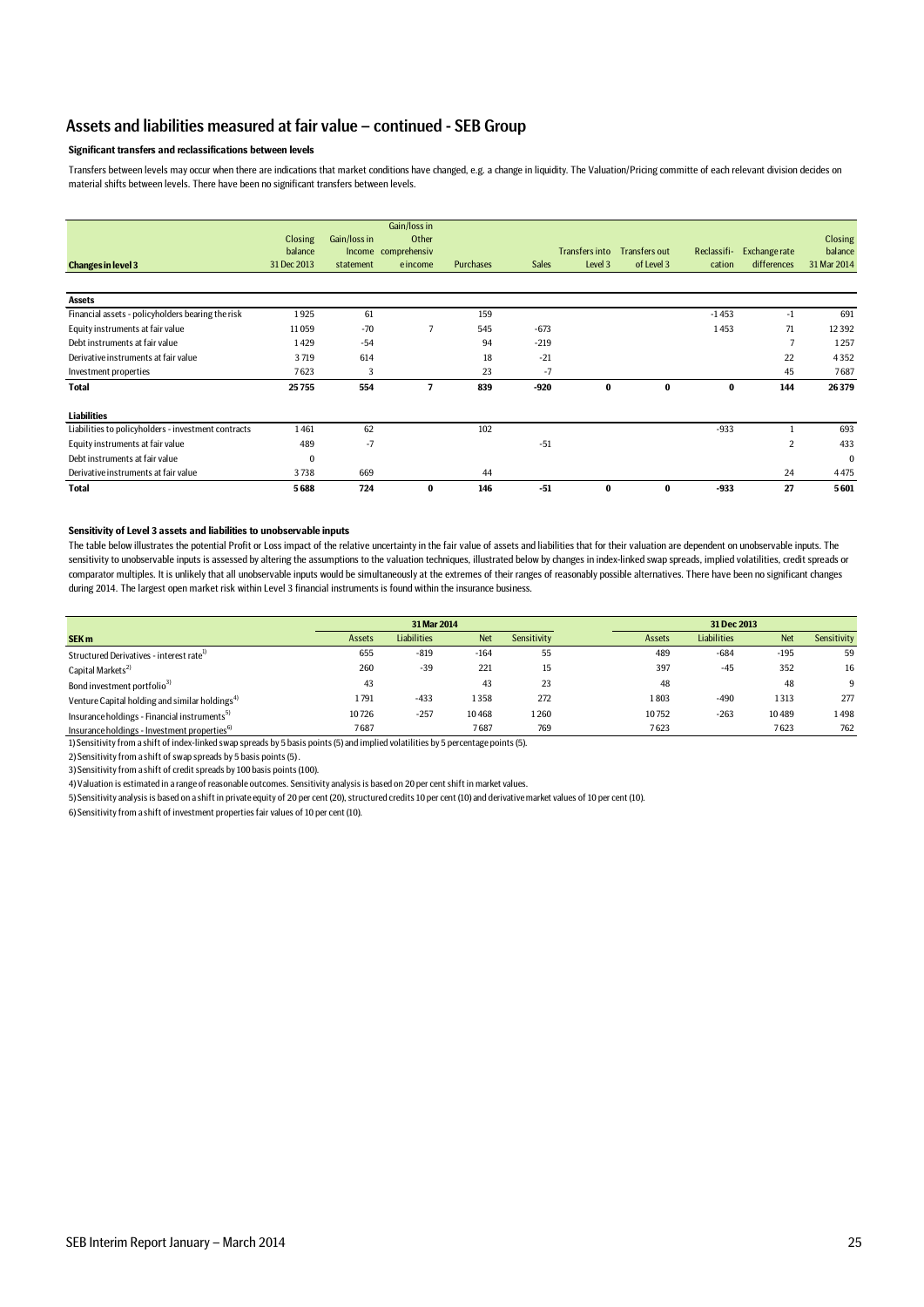| Financial assets and liabilities subject to offsetting or netting arrangements - SEB Group |  |
|--------------------------------------------------------------------------------------------|--|
|--------------------------------------------------------------------------------------------|--|

|                            |                      |          |                                   | <b>Financial assets and liabilities subject to offsetting or netting arrangements</b> |                                 |                    | Other                           |                            |
|----------------------------|----------------------|----------|-----------------------------------|---------------------------------------------------------------------------------------|---------------------------------|--------------------|---------------------------------|----------------------------|
|                            |                      |          |                                   | <b>Related arrangements</b>                                                           |                                 |                    | instruments in<br>balance sheet |                            |
|                            |                      |          | <b>Net amounts</b>                | in Master netting                                                                     | <b>Collaterals</b><br>received/ |                    | not subject to<br>netting       | <b>Total</b> in            |
| SEK <sub>m</sub>           | <b>Gross amounts</b> |          | Offset balance sheet arrangements |                                                                                       | pledged                         | <b>Net amounts</b> |                                 | arrangements balance sheet |
| 31 Mar 2014                |                      |          |                                   |                                                                                       |                                 |                    |                                 |                            |
| Derivatives                | 138326               | $-6404$  | 131922                            | $-100552$                                                                             | $-40279$                        | $-8909$            | 16412                           | 148334                     |
| Reversed repo receivables  | 126911               | $-7396$  | 119515                            | $-30959$                                                                              | $-83552$                        | 5004               | 6640                            | 126 155                    |
| Securities borrowing       | 50696                | $-6177$  | 44519                             | $-23140$                                                                              | $-20771$                        | 608                | 5875                            | 50394                      |
| Client receivables         | 14928                | $-14928$ |                                   |                                                                                       |                                 |                    | 15529                           | 15529                      |
| <b>Assets</b>              | 330861               | $-34905$ | 295956                            | -154 651                                                                              | $-144602$                       | $-3297$            | 44456                           | 340412                     |
| Derivatives                | 127095               | $-6404$  | 120691                            | $-100552$                                                                             | $-29732$                        | $-9593$            | 13892                           | 134583                     |
| Repo payables              | 26956                | $-7396$  | 19560                             | $-30959$                                                                              | $-4503$                         | $-15902$           | 8991                            | 28551                      |
| Securities lending         | 26666                | $-6177$  | 20489                             | $-23140$                                                                              | $-3526$                         | -6 177             | 9859                            | 30348                      |
| Client payables            | 14928                | $-14928$ |                                   |                                                                                       |                                 |                    | 13 3 8 6                        | 13386                      |
| <b>Liabilities</b>         | 195645               | -34 905  | 160740                            | -154 651                                                                              | $-37761$                        | $-31672$           | 46128                           | 206 868                    |
|                            |                      |          |                                   |                                                                                       |                                 |                    |                                 |                            |
| 31 Dec 2013                |                      |          |                                   |                                                                                       |                                 |                    |                                 |                            |
| Derivatives                | 133 062              | $-6598$  | 126464                            | $-92576$                                                                              | $-23349$                        | 10539              | 15913                           | 142377                     |
| Reversed repo receivables  | 97138                | $-4148$  | 92990                             | $-9364$                                                                               | $-80707$                        | 2919               | 17483                           | 110473                     |
| Securities borrowing       | 42728                | $-5334$  | 37394                             | $-6801$                                                                               | $-27782$                        | 2811               | 2393                            | 39787                      |
| Client receivables         | 8060                 | $-8060$  |                                   |                                                                                       |                                 |                    | 5601                            | 5601                       |
| <b>Assets</b>              | 280988               | $-24140$ | 256848                            | $-108741$                                                                             | $-131838$                       | 16269              | 41390                           | 298 238                    |
| Derivatives                | 138065               | $-6598$  | 131467                            | $-92576$                                                                              | $-25612$                        | 13279              | 5239                            | 136706                     |
| Repo payables              | 14678                | $-4148$  | 10530                             | $-9364$                                                                               | $-1166$                         |                    | 11317                           | 21847                      |
| Securities lending         | 19709                | $-5334$  | 14375                             | $-6801$                                                                               | $-7574$                         |                    | 13 6 8 6                        | 28 061                     |
| Client payables            | 8060                 | $-8060$  |                                   |                                                                                       |                                 |                    | 13 140                          | 13140                      |
| <b>Liabilities</b>         | 180512               | $-24140$ | 156372                            | $-108741$                                                                             | $-34352$                        | 13 2 7 9           | 43 3 82                         | 199754                     |
|                            |                      |          |                                   |                                                                                       |                                 |                    |                                 |                            |
| 31 Mar 2013<br>Derivatives | 187810               | $-11032$ | 176778                            | $-131080$                                                                             | $-28465$                        | 17233              | 18990                           | 195768                     |
| Reversed repo receivables  | 87653                | $-8818$  | 78835                             | -4186                                                                                 | $-74469$                        | 180                | 32161                           | 110996                     |
| Securities borrowing       | 62 474               | $-4005$  | 58469                             | $-16770$                                                                              | $-39604$                        | 2095               | 4559                            | 63028                      |
| Client receivables         | 15 244               | -15 244  |                                   |                                                                                       |                                 |                    | 14 2 46                         | 14 2 46                    |
| <b>Assets</b>              | 353181               | -39 099  | 314082                            | -152 036                                                                              | $-142538$                       | 19508              | 69956                           | 384038                     |
|                            |                      |          |                                   |                                                                                       |                                 |                    |                                 |                            |
| Derivatives                | 185893               | $-11032$ | 174861                            | $-131080$                                                                             | $-26814$                        | 16967              | 7953                            | 182814                     |
| Repo payables              | 18981                | $-8818$  | 10163                             | $-4186$                                                                               | $-5977$                         |                    | 20503                           | 30666                      |
| Securities lending         | 39068                | $-4005$  | 35063                             | $-16770$                                                                              | $-17205$                        | 1088               | 10553                           | 45 616                     |
| Client payables            | 15244                | $-15244$ |                                   |                                                                                       |                                 |                    | 19735                           | 19735                      |
| <b>Liabilities</b>         | 259 186              | -39 099  | 220 087                           | -152 036                                                                              | -49 996                         | 18055              | 58744                           | 278 831                    |

The table shows financial assets and liabilities that are presented net in the balance sheet or with potential rights to off-set associated with enforceable master netting arrangements or similar arrangements, together with related collateral.

Financial assets and liabilities are presented net in the balance sheet when SEB has legally enforceable rights to set-off, in the ordinary cause of business and in the case of bankruptcy, and intends to settle on a net basis or to realize the assets and settle the liabilities simultaneously. Repos with central counterparty clearing houses that SEB has agreements with and client receivables and client payables are examples of instruments that are presented net in the balance sheet.

Financial assets and liabilities subject to enforceable master netting arrangements or similar arrangements that are not presented net in the statement of financial position are arrangements that are usually enforceable in the case of bankruptcy or default but not in the ordinary course of business or arrangements where SEB does not have the intention to settle the instruments simultaneously.

Assets and liabilities that are not subject to offsetting or netting arrangements, i.e those that are only subject to collateral agreements, are presented as Other instruments in balance sheet not subject to netting arrangements.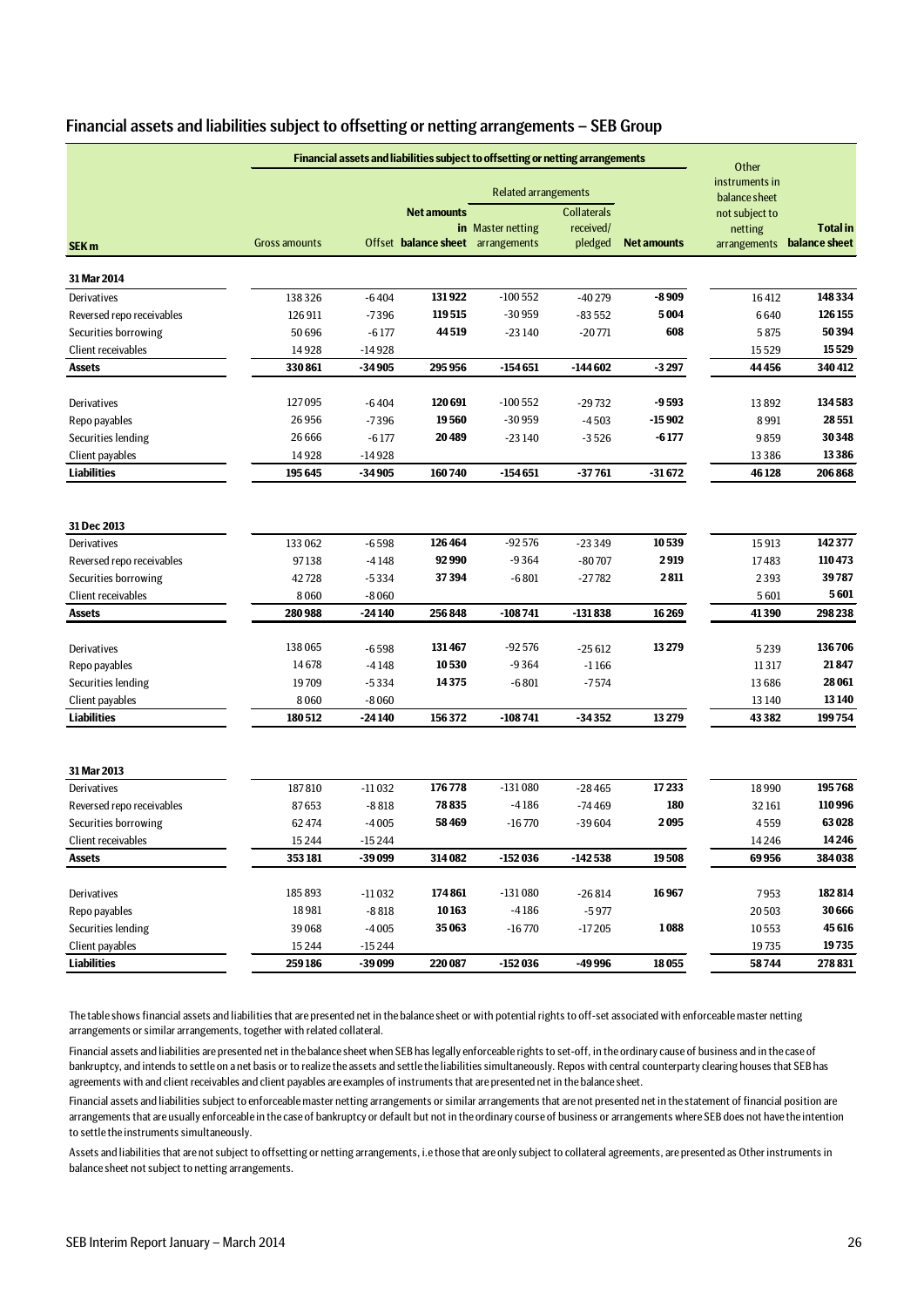### Reclassified portfolios – SEB Group

|                                            | Q1      | Q <sub>4</sub> |        |         | Jan - Mar |        | <b>Full year</b> |
|--------------------------------------------|---------|----------------|--------|---------|-----------|--------|------------------|
| SEK <sub>m</sub>                           | 2014    | 2013           | %      | 2014    | 2013      | %      | 2013             |
|                                            |         |                |        |         |           |        |                  |
| <b>Reclassified</b>                        |         |                |        |         |           |        |                  |
| Opening balance                            | 18845   | 20585          | -8     | 18845   | 29342     | $-36$  | 29342            |
| Amortisations                              | $-1688$ | $-2063$        | -18    | $-1688$ | - 645     | 162    | $-6076$          |
| Securities sold                            | $-1038$ | $-127$         |        | $-1038$ | $-1806$   | $-43$  | $-4993$          |
| Accrued coupon                             | 5       | $-38$          | $-113$ | 5       | 37        | -86    | - 8              |
| Exchange rate differences                  | 143     | 488            | -71    | 143     | - 735     | $-119$ | 580              |
| <b>Closing balance*</b>                    | 16267   | 18845          | - 14   | 16267   | 26 193    | -38    | 18845            |
| * Market value                             | 16211   | 18668          | $-13$  | 16211   | 25 604    | $-37$  | 18668            |
| Fair value impact - if not reclassified    |         |                |        |         |           |        |                  |
| In Other Comprehensive Income (AFS origin) | 10      | 163            | $-94$  | 10      | 177       | -94    | 535              |
| In Income Statement (HFT origin)           | $-23$   | $-20$          | 15     | $-23$   | 4         |        | 10               |
| <b>Total</b>                               | $-13$   | 143            | $-109$ | $-13$   | 181       | -107   | 545              |
| <b>Effect in Income Statements**</b>       |         |                |        |         |           |        |                  |
| Net interest income                        | 62      | 62             |        | 62      | 88        | $-30$  | 305              |
| Net financial income                       | 134     | 236            |        | 134     | $-311$    | $-143$ | 274              |
| Other income                               | 3       | - 8            | $-138$ | 3       | - 8       | -138   | $-34$            |
| Total                                      | 199     | 290            | -31    | 199     | - 231     | -186   | 545              |

\*\* The effect in the Income Statement is the profit or loss transactions from the reclassified portfolio reported gross. Net interest income is the interest income from the portfolio without taking into account the funding costs. Net financial income is the foreign currency effect related to the reclassified portfolio but does not include the off-setting foreign currency effects from financing activities. Other income is the realised gains or losses from sales in the portfolio.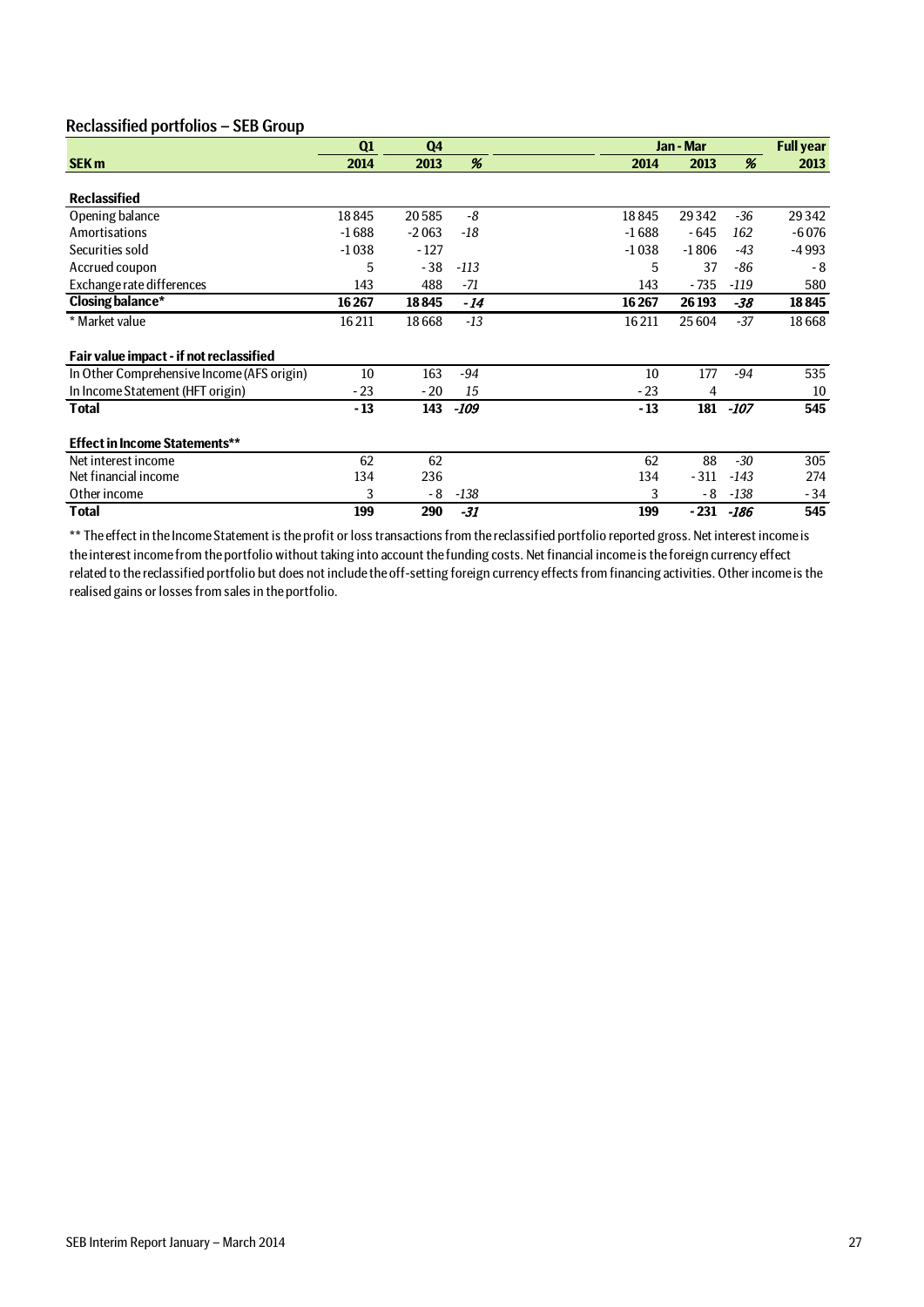## Non-performing loans – SEB Group

|                                                                 | 31 Mar                | 31 Dec  | 31 Mar  |
|-----------------------------------------------------------------|-----------------------|---------|---------|
| <b>SEK m</b>                                                    | 2014                  | 2013    | 2013    |
|                                                                 |                       |         |         |
| Individually assessed impaired loans                            |                       |         |         |
| Impaired loans, past due > 60 days                              | 4463                  | 4609    | 6643    |
| Impaired loans, performing or past due < 60 days                | 287                   | 322     | 665     |
| <b>Total individually assessed impaired loans</b>               | 4750                  | 4931    | 7308    |
| Specific reserves                                               | $-2483$               | $-2521$ | $-3796$ |
| for impaired loans, past due > 60 days                          | $-2307$               | $-2352$ | $-3417$ |
| for impaired loans, performing or past due < 60 days            | - 176                 | $-169$  | $-379$  |
| Collective reserves                                             | $-1799$               | $-1762$ | $-1787$ |
| <b>Impaired loans net</b>                                       | 468                   | 648     | 1725    |
| Specific reserve ratio for individually assessed impaired loans | 52.3%                 | 51.1%   | 51.9%   |
| Total reserve ratio for individually assessed impaired loans    | 90.1%                 | 86.9%   | 76.4%   |
| Net level of impaired loans                                     | 0.16%                 | 0.17%   | 0.25%   |
| Gross level of impaired loans                                   | 0.33%                 | 0.35%   | 0.52%   |
| <b>Portfolio assessed loans</b>                                 |                       |         |         |
| Portfolio assessed loans past due > 60 days                     | 4139                  | 4146    | 4802    |
| <b>Restructured loans</b>                                       | 354                   | 381     | 405     |
| Collective reserves for portfolio assessed loans                | $-2190$               | $-2252$ | $-2534$ |
| Reserve ratio for portfolio assessed loans                      | 48.7%                 | 49.7%   | 48.7%   |
| <b>Reserves</b>                                                 |                       |         |         |
| Specific reserves                                               | $-2483$               | $-2521$ | $-3796$ |
| Collective reserves                                             | $-3989$               | $-4014$ | $-4321$ |
| Reserves for off-balance sheet items                            | $-297$                | $-275$  | $-289$  |
| <b>Total reserves</b>                                           | $-6769$               | $-6810$ | $-8406$ |
| <b>Non-performing loans</b>                                     |                       |         |         |
| Non-performing loans*                                           | 9243                  | 9458    | 12515   |
| NPL coverage ratio                                              | 73.2%                 | 72.0%   | 67.2%   |
| NPL% of lending<br>$\sim$ $\sim$ $\sim$<br>$\sim$ $\sim$ $\sim$ | 0.64%<br>$\mathbf{r}$ | 0.67%   | 0.90%   |

\* Impaired loans + portfolio assessed loans past due > 60 days + restructured portfolio assessed loans

### Seized assets – SEB Group

|                                    | 31 Mar | <b>31 Dec</b> | 31 Mar |
|------------------------------------|--------|---------------|--------|
| <b>SEK m</b>                       | 2014   | 2013          | 2013   |
| Properties, vehicles and equipment | 2996   | 2895          | 2315   |
| <b>Shares</b>                      | 46     | 45            | 50     |
| <b>Total seized assets</b>         | 3042   | 2940          | 2365   |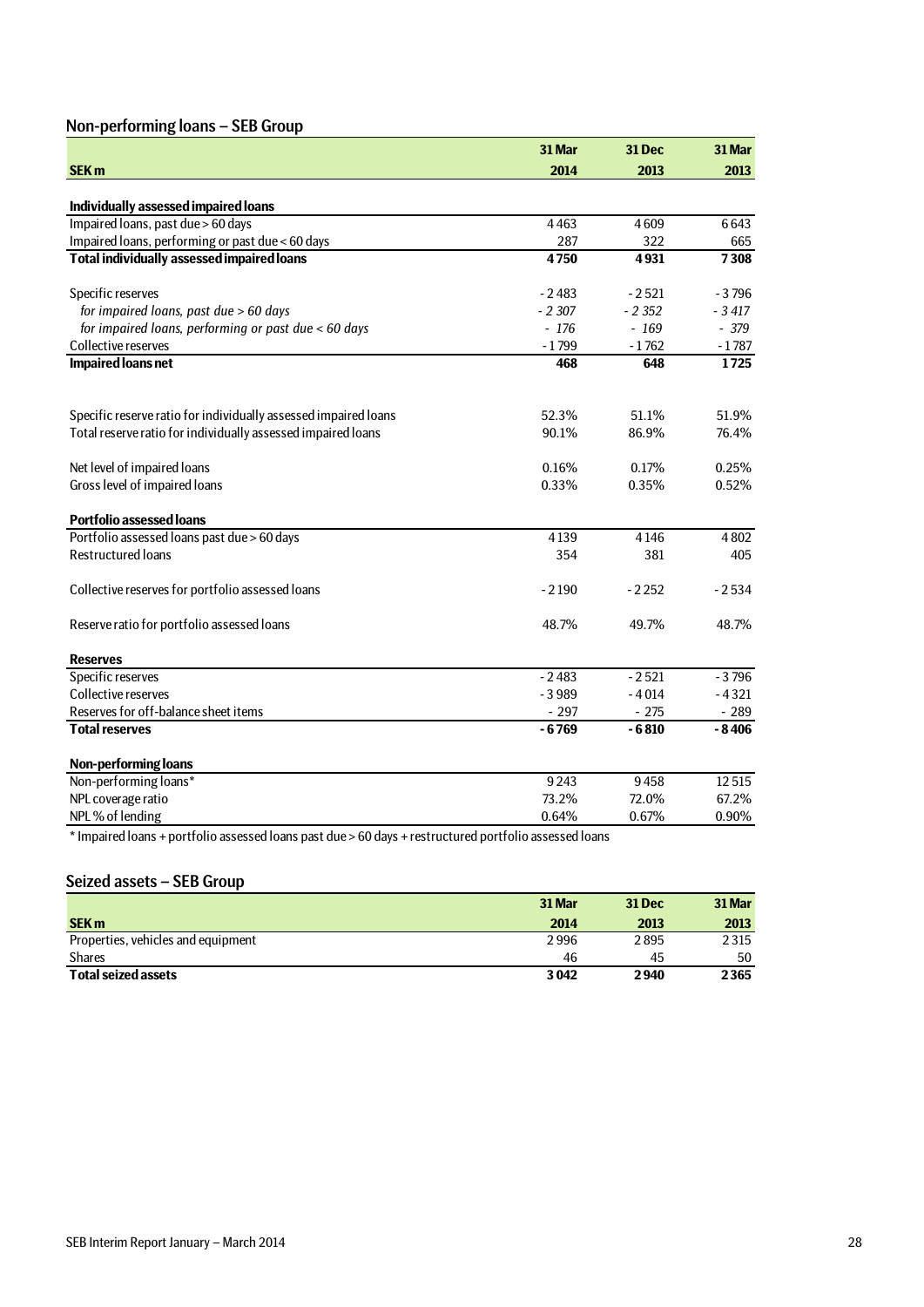## Discontinued operations – SEB Group

### Income statement

|                                         | Q1       | Q4    |        |          | Jan - Mar |             | <b>Full year</b> |
|-----------------------------------------|----------|-------|--------|----------|-----------|-------------|------------------|
| <b>SEK m</b>                            | 2014     | 2013  | %      | 2014     | 2013      | %           | 2013             |
| Total operating income                  |          | 2     | $-100$ |          |           | 34 -100     | 42               |
| Total operating expenses                |          | - 41  | $-100$ |          |           | $-42 - 100$ | $-118$           |
| <b>Profit before credit losses</b>      | 0        | $-39$ |        | 0        |           | $-8$ $-100$ | - 76             |
|                                         |          |       |        |          |           |             |                  |
| Net credit losses                       |          |       |        |          |           | 0           | $-20$            |
| <b>Operating profit</b>                 | 0        | $-39$ |        | $\bf{0}$ |           | $-8 - 100$  | $-96$            |
|                                         |          |       |        |          |           |             |                  |
| Income tax expense                      |          | 45    |        |          |           | $8 - 100$   | 85               |
| Net profit from discontinued operations | $\bf{0}$ | 6     |        | $\bf{0}$ | 0         | 0           | - 11             |

### Assets and liabilities held for sale

|                                        | 31 Mar | 31 Dec | 31 Mar |
|----------------------------------------|--------|--------|--------|
| <b>SEK m</b>                           | 2014   | 2013   | 2013   |
| Loans to the public                    |        |        |        |
| Other assets                           |        |        |        |
| <b>Total assets held for sale</b>      | 0      | 0      |        |
|                                        |        |        |        |
| Deposits from credit institutions      |        |        |        |
| Deposits and borrowing from the public |        |        |        |
| Other liabilities                      |        |        |        |
| <b>Total liabilities held for sale</b> | 0      | 0      |        |

### Cash flow statement

|                                           | Q1   | Q4           |          | Jan - Mar |       | <b>Full year</b> |        |
|-------------------------------------------|------|--------------|----------|-----------|-------|------------------|--------|
| <b>SEK m</b>                              | 2014 | 2013         | %        | 2014      | 2013  | %                | 2013   |
| Cash flow from operating activities       |      | $-139 - 100$ |          |           | $-25$ |                  | $-268$ |
| Cash flow from investment activities      |      |              |          |           |       |                  |        |
| Cash flow from financing activities       |      |              | 139 -100 |           | 25    |                  | 268    |
| Net increase in cash and cash equivalents |      |              |          |           |       |                  |        |
| from discontinued operations              |      |              |          | 0         |       |                  | 0      |

Discontinued operations includes the operational separation of the divested retail operations in Germany and Ukraine. The divestments are now finalised.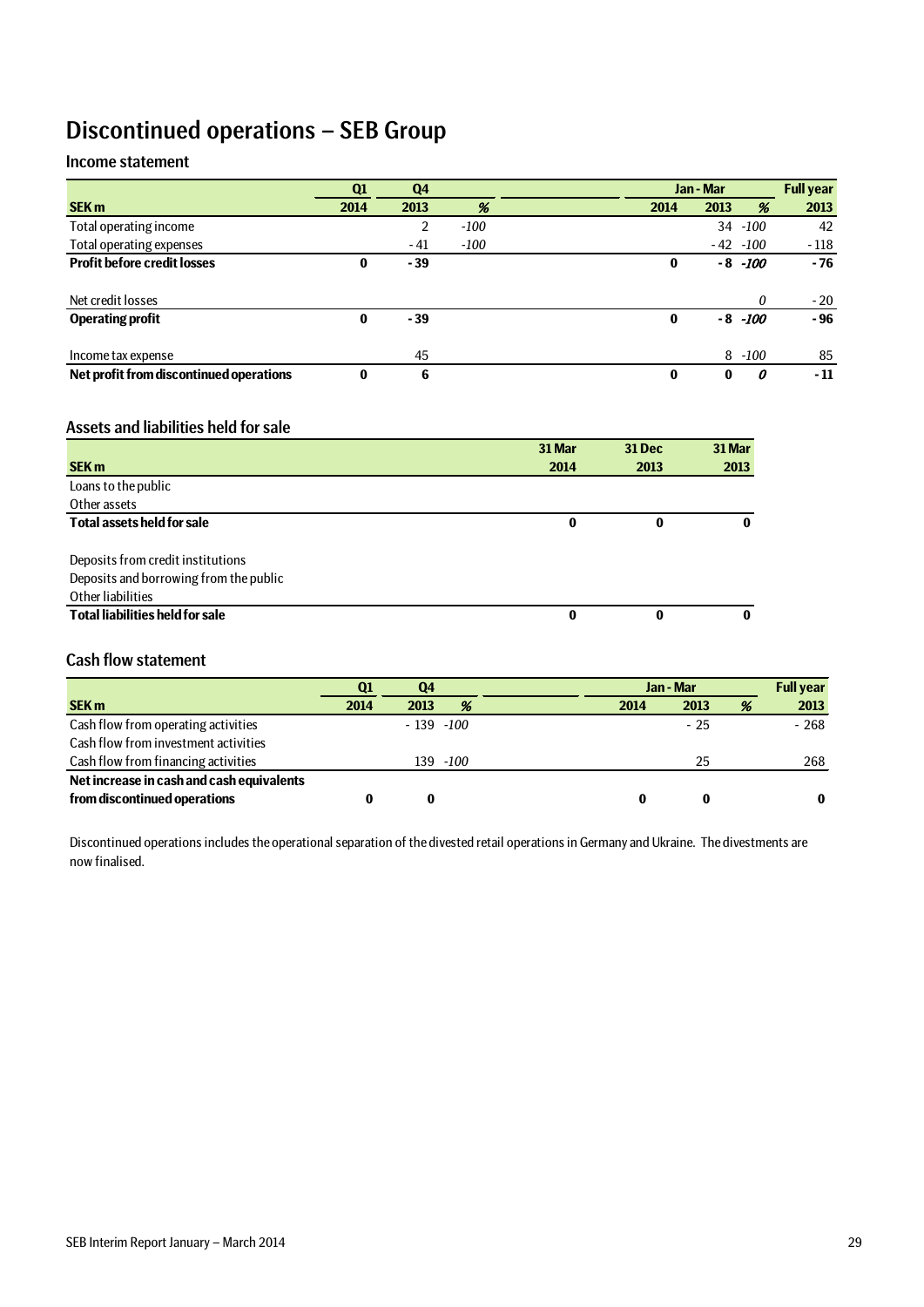## SEB consolidated situation

### Capital adequacy analysis for SEB consolidated situation

|                                                                                                                                                                                                                                                                                                                                                                                                                                                                                                                                                                                                                               |               | <b>BII</b>    |         |
|-------------------------------------------------------------------------------------------------------------------------------------------------------------------------------------------------------------------------------------------------------------------------------------------------------------------------------------------------------------------------------------------------------------------------------------------------------------------------------------------------------------------------------------------------------------------------------------------------------------------------------|---------------|---------------|---------|
| <b>Capital adequacy</b><br>Own funds<br>Common Equity Tier 1 capital<br>Tier 1 capital<br>Total own funds<br>Own funds requirement<br>Risk exposure amount<br>Expressed as own funds requirement<br>Common Equity Tier 1 capital ratio<br>Tier 1 capital ratio<br>Total capital ratio<br>Own funds in relation to own funds requirement<br>Minimum floor own funds requirement according to Basel I<br>Own funds according to Basel I<br>Own funds in relation to own funds requirement Basel I<br>Total exposure value for leverage ratio calculation<br>of which on balance sheet items<br>of which off balance sheet items | 31 Mar        | 31 Dec        | 31 Dec  |
| <b>SEK m</b>                                                                                                                                                                                                                                                                                                                                                                                                                                                                                                                                                                                                                  | 2014          | 2013          | 2013    |
|                                                                                                                                                                                                                                                                                                                                                                                                                                                                                                                                                                                                                               |               |               |         |
|                                                                                                                                                                                                                                                                                                                                                                                                                                                                                                                                                                                                                               | 92051         | 89826         | 100 448 |
|                                                                                                                                                                                                                                                                                                                                                                                                                                                                                                                                                                                                                               | 103 254       | 102462        | 108 159 |
|                                                                                                                                                                                                                                                                                                                                                                                                                                                                                                                                                                                                                               | 109 716       | 108 260       | 107 077 |
|                                                                                                                                                                                                                                                                                                                                                                                                                                                                                                                                                                                                                               |               |               |         |
|                                                                                                                                                                                                                                                                                                                                                                                                                                                                                                                                                                                                                               | 587 503       | 598 324       | 563 559 |
|                                                                                                                                                                                                                                                                                                                                                                                                                                                                                                                                                                                                                               | 47 000        | 47866         | 45085   |
|                                                                                                                                                                                                                                                                                                                                                                                                                                                                                                                                                                                                                               | 15.7%         | 15.0%         | 17.8%   |
|                                                                                                                                                                                                                                                                                                                                                                                                                                                                                                                                                                                                                               | 17.6%         | 17.1%         | 19.2%   |
|                                                                                                                                                                                                                                                                                                                                                                                                                                                                                                                                                                                                                               | 18.7%         | 18.1%         | 19.0%   |
|                                                                                                                                                                                                                                                                                                                                                                                                                                                                                                                                                                                                                               | 2.33          | 2.26          | 2.38    |
| Transitional floor 80% of capital requirement according to Basel I                                                                                                                                                                                                                                                                                                                                                                                                                                                                                                                                                            |               |               |         |
|                                                                                                                                                                                                                                                                                                                                                                                                                                                                                                                                                                                                                               | 75 105        | 74 054        | 74 054  |
|                                                                                                                                                                                                                                                                                                                                                                                                                                                                                                                                                                                                                               | 109 091       | 109 042       | 107 423 |
|                                                                                                                                                                                                                                                                                                                                                                                                                                                                                                                                                                                                                               | 1.45          | 1.47          | 1.45    |
| Leverage ratio                                                                                                                                                                                                                                                                                                                                                                                                                                                                                                                                                                                                                |               |               |         |
|                                                                                                                                                                                                                                                                                                                                                                                                                                                                                                                                                                                                                               | 2557449       | 2 3 2 7 1 2 1 |         |
|                                                                                                                                                                                                                                                                                                                                                                                                                                                                                                                                                                                                                               | 2 2 7 5 1 4 9 | 2 118 326     |         |
|                                                                                                                                                                                                                                                                                                                                                                                                                                                                                                                                                                                                                               | 282 299       | 208 795       |         |
| Leverage ratio                                                                                                                                                                                                                                                                                                                                                                                                                                                                                                                                                                                                                | 4.1%          | 4.2%          |         |
|                                                                                                                                                                                                                                                                                                                                                                                                                                                                                                                                                                                                                               |               |               |         |

*Calculated as the simple arithmetic mean of the monthly leverage ratios over a quarter*

### The Basel III framework

The Basel III framework, in the form of the CRD IV/CRR regulatory package, was adopted by the European Parliament in June 2013.

The CRR part is a regulation and hence applicable law in all member states when adopted by the EU. The CRD IV part applies from 1 January 2014 and is now in the process of being transposed into Swedish legislation and the expected implementation date is 1 August 2014. The Basel III information in this report is based on SEB's interpretation of the regulations and may be amended when the final version of the Swedish legislation is established.

The Swedish government has communicated stricter own funds requirements than those stipulated under Basel III, a 12 per cent Common Equity Tier 1 requirement from 2015 (on a Basel III/CRD IV fully implemented basis). The current requirement is 10 per cent.

Additional own funds requirements may be included in the regulations. A risk-weight floor on Swedish residential mortgage lending has already been introduced and countercyclical buffer requirements and other Pillar 2 charges may be added.

The floor on Swedish residential mortgage lending is 15 per cent. Since it constitutes a Pillar 2 charge, the capital ratios which are reported according to Pillar 1, are not affected. SEB has allocated additional capital to the residential mortgage business in line with the risk-weight floor. There is a pending proposal to increase the risk-weight floor to 25 per cent.

Based on an average risk-weight of 7.3 per cent for the Swedish residential mortgage lending under Pillar 1 as per 31 March 2014, the additional Pillar 2 risk exposure amount would be SEK 31.1bn, given the 15 per cent risk floor. The Swedish Common Equity Tier 1 requirement of 12 per cent indicates that SEB would be required to hold additional Common Equity Tier 1 capital in the amount of SEK 3.7bn, which would correspond to 64 basis points on the Common Equity Tier 1 capital ratio under Pillar 1.

If the risk-weight floor were 25 per cent, the Common Equity Tier 1 capital ratio would be 146 basis points lower, all else equal.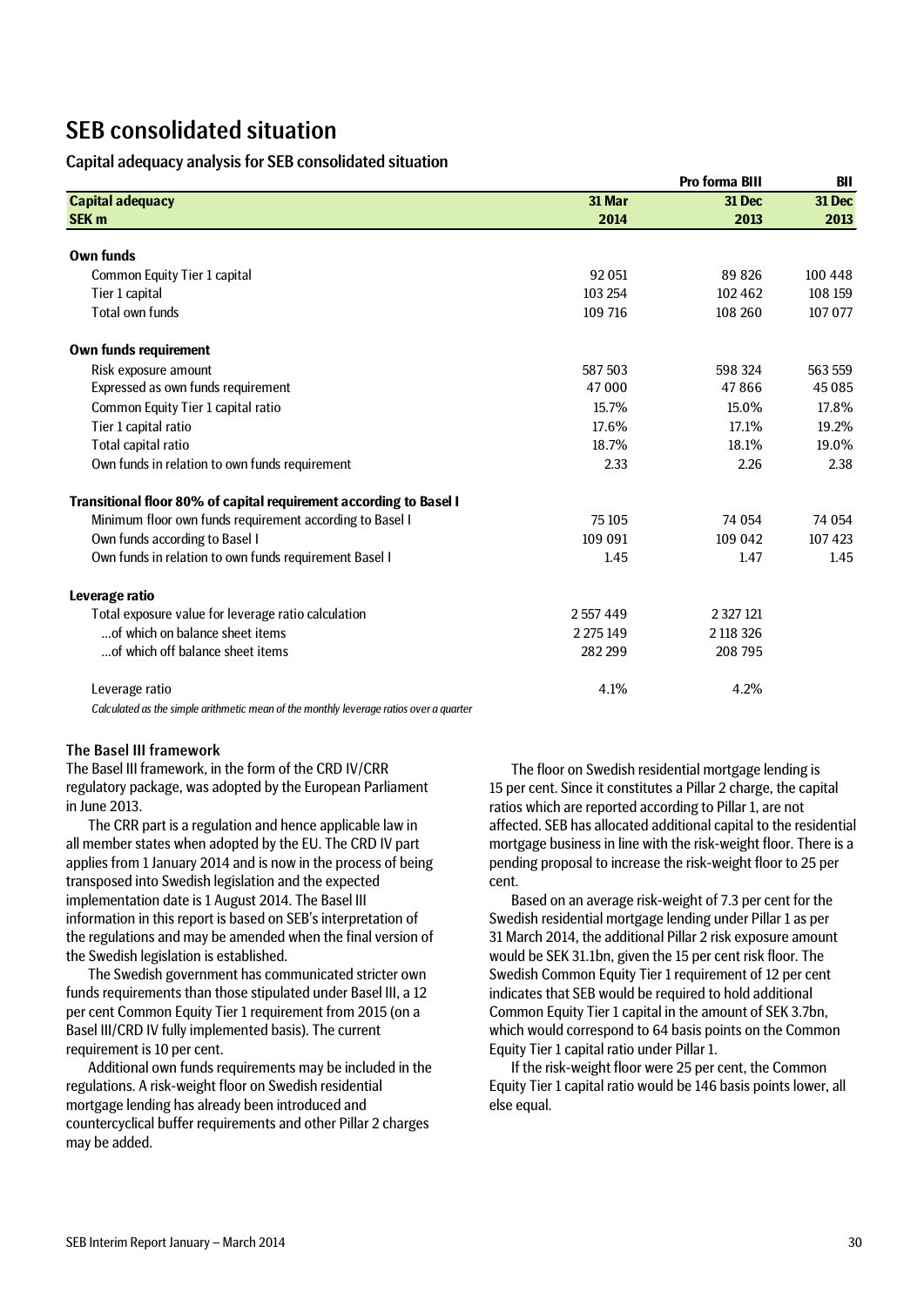### Own funds for SEB consolidated situation

|                                                                                |              | <b>Pro forma BIII</b> | BII      |
|--------------------------------------------------------------------------------|--------------|-----------------------|----------|
|                                                                                | 31 Mar       | 31 Dec                | 31 Dec   |
| <b>SEK m</b>                                                                   | 2014         | 2013                  | 2013     |
| Total equity according to balance sheet                                        | 119 050      | 122780                | 122 814  |
| Deductions related to the consolidated situation and other foreseeable charges | $-5679$      | $-11562$              | $-11496$ |
| = Total equity in the capital adequacy                                         | 113 371      | 111 218               | 111 318  |
| Adjustment for hedge contracts                                                 | $-1429$      | $-783$                | $-40$    |
| Value adjustment due to prudent valuation                                      | $-667$       | $-848$                | $-362$   |
| Unrealised value changes on available-for-sale financial assets                | $-1438$      | $-1515$               | $-1372$  |
| Goodwill                                                                       | $-9839$      | $-9806$               | $-4085$  |
| Other intangible assets                                                        | $-2434$      | $-2442$               | $-2443$  |
| Deferred tax assets                                                            | $-606$       | $-649$                | $-1576$  |
| Net provisioning amount for IRB-reported credit exposures*                     | $-570$       | $-782$                | $-345$   |
| Pension assets in excess of related liabilities                                | $-2.375$     | $-2298$               | $\theta$ |
| Deduction for holdings in own CET 1 instruments                                | $-955$       | $-975$                | $\Omega$ |
| Exposures where Risk exposure amount is not calculated                         | $-1007$      | $-1294$               | $-647$   |
| = Common Equity Tier 1 capital                                                 | 92 051       | 89826                 | 100 448  |
| <b>Additional Tier 1 instruments</b>                                           | 11 20 3      | 12636                 | 14 24 9  |
| Investments in insurance companies                                             | 0            | $\bf{0}$              | $-6538$  |
| = Tier 1 capital                                                               | 103 254      | 102 462               | 108 159  |
| Tier 2 instruments                                                             | 7842         | 8 3 7 3               | 7 2 9 8  |
| Net provisioning amount for IRB-reported credit exposures*                     | 1 1 9 5      | 0                     | $-345$   |
| Unrealised gains on available-for-sale financial assets                        | 0            | 0                     | 1515     |
| Exposures where Risk exposure amount is not calculated                         | 0            | $\bf{0}$              | $-647$   |
| Investments outside the consolidated situation                                 | 0            | 0                     | $-67$    |
| Investments in insurance companies                                             | $-2575$      | $-2575$               | $-6538$  |
| = Tier 2 capital                                                               | 6462         | 5798                  | 1216     |
| Pension assets in excess of related liabilities                                | $\mathbf{0}$ | 0                     | $-2298$  |
| $=$ Own funds                                                                  | 109 716      | 108 260               | 107 077  |

\*The negative net provisioning amount on non-defaulted IRB-reported credit exposures is deducted from CET1 capital. Positive net provisioning amount on defaulted IRB-reported credit exposures is added to Tier 2 capital, and cannot be used to cover deficit on non-defaulted credit exposures.

The capital base table outlines the main differences between the Basel II and Basel III regulatory frameworks

On 11 March 2014, the Swedish Financial Supervisory Authority approved SEB's application to use quarterly profit in measuring the capital base on condition that the responsible auditors (PwC) can confirm that predictable costs and

dividends have been deducted in accordance with EU regulation number 575/2013 and that the calculation was made in accordance with EU regulation number 241/2014. PwC is in the process ofperforming this review.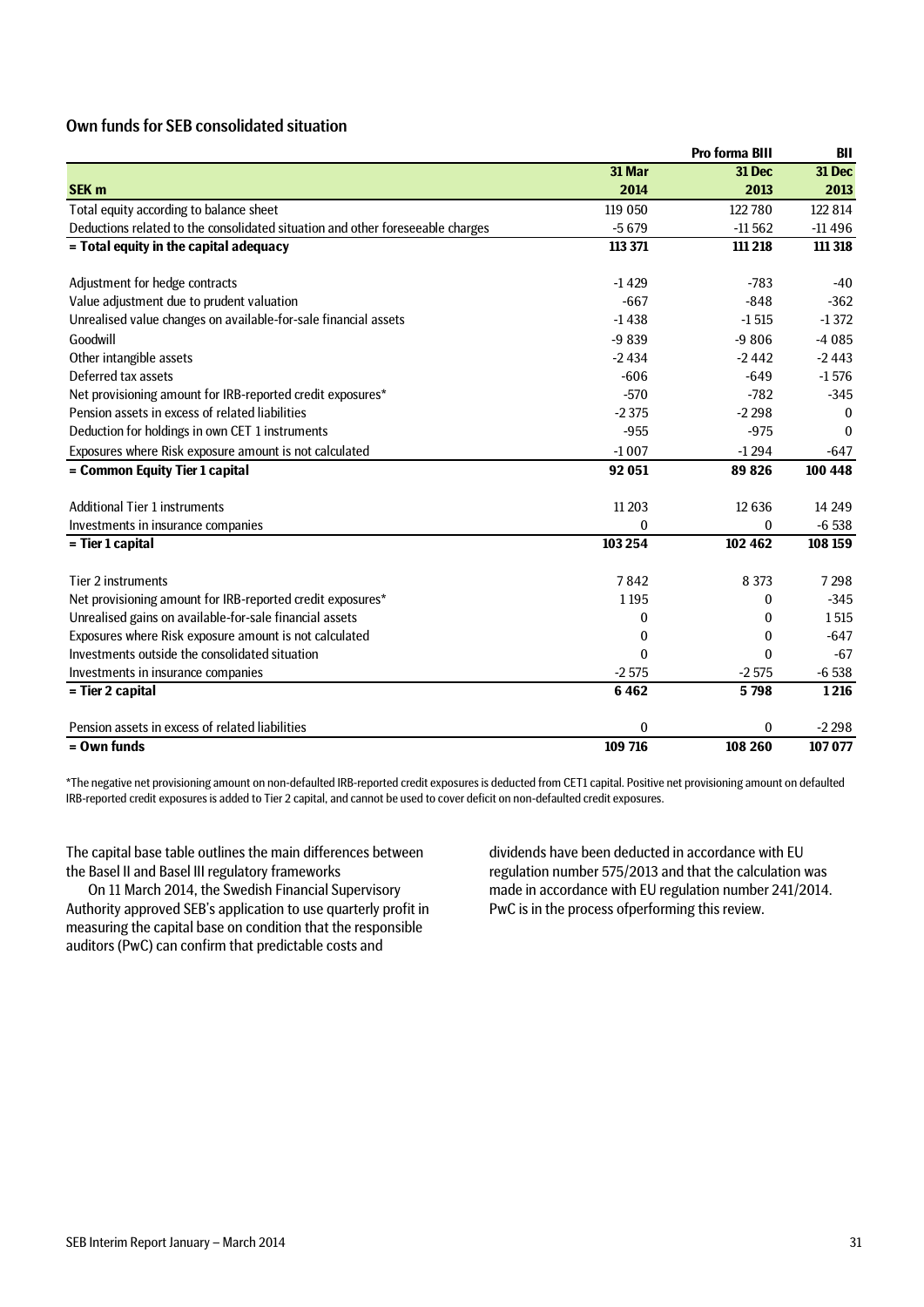### Risk exposure amount for SEB consolidated situation

|                                                 |         | <b>Pro forma BIII</b> | <b>BII</b> |  |
|-------------------------------------------------|---------|-----------------------|------------|--|
| <b>Risk exposure amount</b>                     | 31 Mar  | <b>31 Dec</b>         | 31 Dec     |  |
| SEK <sub>m</sub>                                | 2014    | 2013                  | 2013       |  |
| Credit risk IRB approach                        |         |                       |            |  |
| <b>Institutions</b>                             | 27 3 67 | 29 9 36               | 22 4 5 4   |  |
| Corporates                                      | 328 514 | 328 457               | 328 739    |  |
| Securitisation positions                        | 5017    | 4 8 2 7               | 4 8 2 7    |  |
| Retail mortgages                                | 40 363  | 41 4 33               | 41 4 33    |  |
| Other retail exposures                          | 10 3 52 | 10 619                | 10 6 19    |  |
| Other exposure classes                          | 1376    | 1418                  | 1418       |  |
| <b>Total credit risk IRB approach</b>           | 412 989 | 416 690               | 409 490    |  |
| <b>Further risk exposure amounts</b>            |         |                       |            |  |
| Credit risk, Standardised approach              | 65724   | 72467                 | 59 167     |  |
| Operational risk, Advanced Measurement approach | 39 542  | 38 313                | 38 313     |  |
| Foreign exchange rate risk                      | 4 8 2 7 | 6485                  | 6485       |  |
| Trading book risks                              | 50 090  | 50 104                | 50 104     |  |
| Investments in insurance business               | 11949   | 11949                 | 0          |  |
| Other exposures                                 | 2382    | 2 3 1 6               | 0          |  |
| <b>Total risk exposure amount</b>               | 587503  | 598 324               | 563 559    |  |

The overall risk exposure amount decreased by 2 per cent, or SEK 10bn, since year-end 2013.

| <b>Risk exposure amount</b>        | <b>SEK bn</b> |
|------------------------------------|---------------|
| Pro forma Balance 31 December 2013 | 598           |
| Volumes changes                    | $\mathcal{P}$ |
| Currency effect                    | 3             |
| Processes changes                  | $-3$          |
| Risk class migration               | $-3$          |
| Risk-weight changes                | $-4$          |
| Market risk changes                | -2            |
| Other                              | $-3$          |
| <b>Balance 31 March 2014</b>       | 588           |

### Average risk-weight

The following table summarises average risk weights (riskexposure amount divided by exposure at default, EAD) for exposures where the risk exposure amount is calculated according to the internal ratings based (IRB) approach. Repos and securities lending transactions are excluded from the analysis since they carry low risk-weight and can vary considerably in volume, thus making numbers less comparable. **Pro forma BIII BII**

|                                                                          |        | Pro forma Bill | ы      |
|--------------------------------------------------------------------------|--------|----------------|--------|
| <b>IRB reported credit exposures (less repos and securities lending)</b> | 31 Mar | <b>31 Dec</b>  | 31 Dec |
| Average risk-weight                                                      | 2014   | 2013           | 2013   |
|                                                                          |        |                |        |
| <b>Institutions</b>                                                      | 22.2%  | 24.3%          | 18.1%  |
| Corporates                                                               | 37.7%  | 38.3%          | 38.3%  |
| Securitisation positions                                                 | 38.4%  | 39.0%          | 39.0%  |
| Retail mortgages                                                         | 9.1%   | 9.5%           | 9.5%   |
| Other retail exposures                                                   | 39.4%  | 39.0%          | 39.0%  |
|                                                                          |        |                |        |

The decrease in risk-weight for institutions compared to the pro forma Basel III risk weight is due to relative shift of exposures towards better risk classes. The decrease of risk

weight for retail mortgages is due to positive effects from update of market values of properties.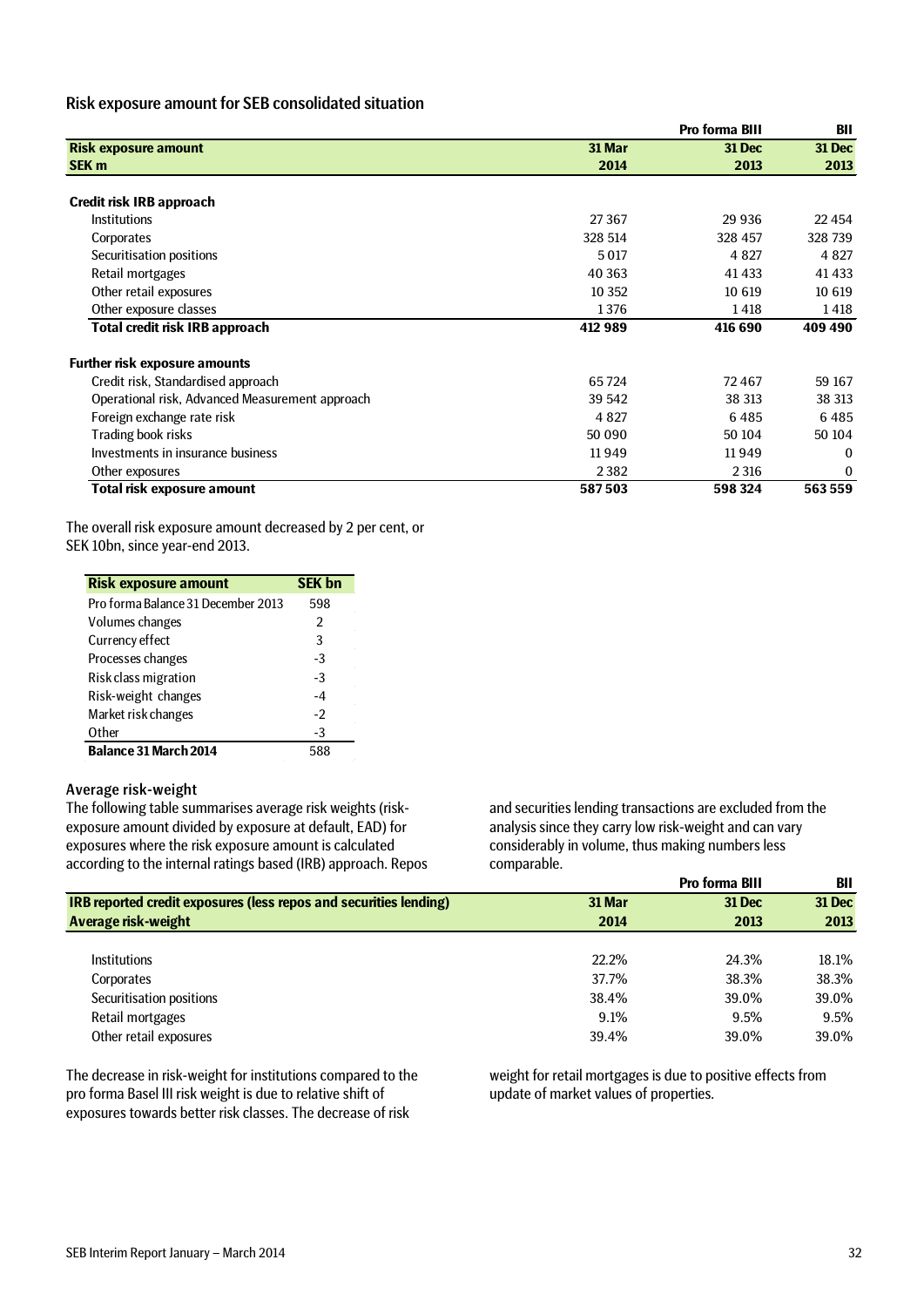# Skandinaviska Enskilda Banken AB (publ)

## Income statement – Skandinaviska Enskilda Banken AB (publ)

| In accordance with FSA regulations        | Q1      | Q <sub>4</sub> | л.               |         | Jan - Mar |                  | <b>Full year</b> |
|-------------------------------------------|---------|----------------|------------------|---------|-----------|------------------|------------------|
| <b>SEK m</b>                              | 2014    | 2013           | %                | 2014    | 2013      | %                | 2013             |
| Interest income                           | 8889    | 9 2 5 5        | $-4$             | 8889    | 8692      | 2                | 35 740           |
| Leasing income                            | 1 3 5 5 | 1 3 6 8        | $-1$             | 1 3 5 5 | 1 3 9 9   | $-3$             | 5 5 6 7          |
| Interest expense                          | $-5526$ | $-5689$        | $-3$             | $-5526$ | $-5594$   | $-1$             | $-22435$         |
| <b>Dividends</b>                          | 272     | 23             |                  | 272     |           |                  | 4848             |
| Fee and commission income                 | 2629    | 2 4 8 3        | 6                | 2629    | 2 1 7 5   | 21               | 9815             |
| Fee and commission expense                | $-424$  | $-341$         | 24               | $-424$  | $-339$    | 25               | $-1532$          |
| Net financial income                      | 902     | 1048           | $-14$            | 902     | 824       | 9                | 3547             |
| Other income                              | 210     | 265            | $-21$            | 210     | 165       | 27               | 1990             |
| <b>Total operating income</b>             | 8307    | 8412           | $-I$             | 8307    | 7322      | 13               | 37540            |
|                                           |         |                |                  |         |           |                  |                  |
| Administrative expenses                   | $-3450$ | $-3613$        | $-5$             | $-3450$ | $-3418$   | 1                | $-14062$         |
| Depreciation, amortisation and impairment |         |                |                  |         |           |                  |                  |
| of tangible and intangible assets         | $-1250$ | $-1254$        | $\boldsymbol{0}$ | $-1250$ | $-1252$   | 0                | $-5024$          |
| <b>Total operating expenses</b>           | $-4700$ | $-4867$        | $-3$             | $-4700$ | $-4670$   | $\boldsymbol{I}$ | $-19086$         |
| <b>Profit before credit losses</b>        | 3607    | 3545           | $\overline{2}$   | 3607    | 2652      | 36               | 18454            |
| Net credit losses                         | $-141$  | $-115$         | 23               | $-141$  | $-97$     | 45               | $-451$           |
| Impairment of financial assets            | $-49$   | $-1678$        | $-97$            | $-49$   | $-1$      |                  | $-1691$          |
| <b>Operating profit</b>                   | 3417    | 1752           | 95               | 3417    | 2554      | 34               | 16312            |
|                                           |         |                |                  |         |           |                  |                  |
| Appropriations                            | 201     | 2574           | $-92$            | 201     | 327       | $-39$            | 3432             |
| Income tax expense                        | $-700$  | $-707$         | $-1$             | $-700$  | $-857$    | $-18$            | $-2778$          |
| Other taxes                               | 3       | - 14           | $-121$           | 3       | $-15$     | $-120$           | $-27$            |
| <b>Net profit</b>                         | 2921    | 3605           | $-19$            | 2921    | 2009      | 45               | 16939            |

## Statement of comprehensive income – Skandinaviska Enskilda Banken AB (publ)

|                                                                      | Q1      | Q4   |             |      | Jan - Mar |            | <b>Full year</b> |
|----------------------------------------------------------------------|---------|------|-------------|------|-----------|------------|------------------|
| <b>SEK m</b>                                                         | 2014    | 2013 | %           | 2014 | 2013      | %          | 2013             |
| Net profit                                                           | 2921    | 3605 | -19         | 2921 | 2009      | 45         | 16939            |
| Items that may subsequently be reclassified to the income statement: |         |      |             |      |           |            |                  |
| Available-for-sale financial assets                                  | 430     | 243  | 77          | 430  | 486       | $-12$      | 859              |
| Cash flow hedges                                                     | 646     | 350  | 85          | 646  | $-547$    |            | $-903$           |
| Translation of foreign operations                                    | 4       |      | $-7$ $-157$ | 4    | $-12$     | -133       | $-32$            |
| Other comprehensive income (net of tax)                              | 1080    | 586  | 84          | 1080 | - 73      |            | $-76$            |
| Total comprehensive income                                           | 4 0 0 1 | 4191 | -5          | 4001 | 1936      | <i>107</i> | 16863            |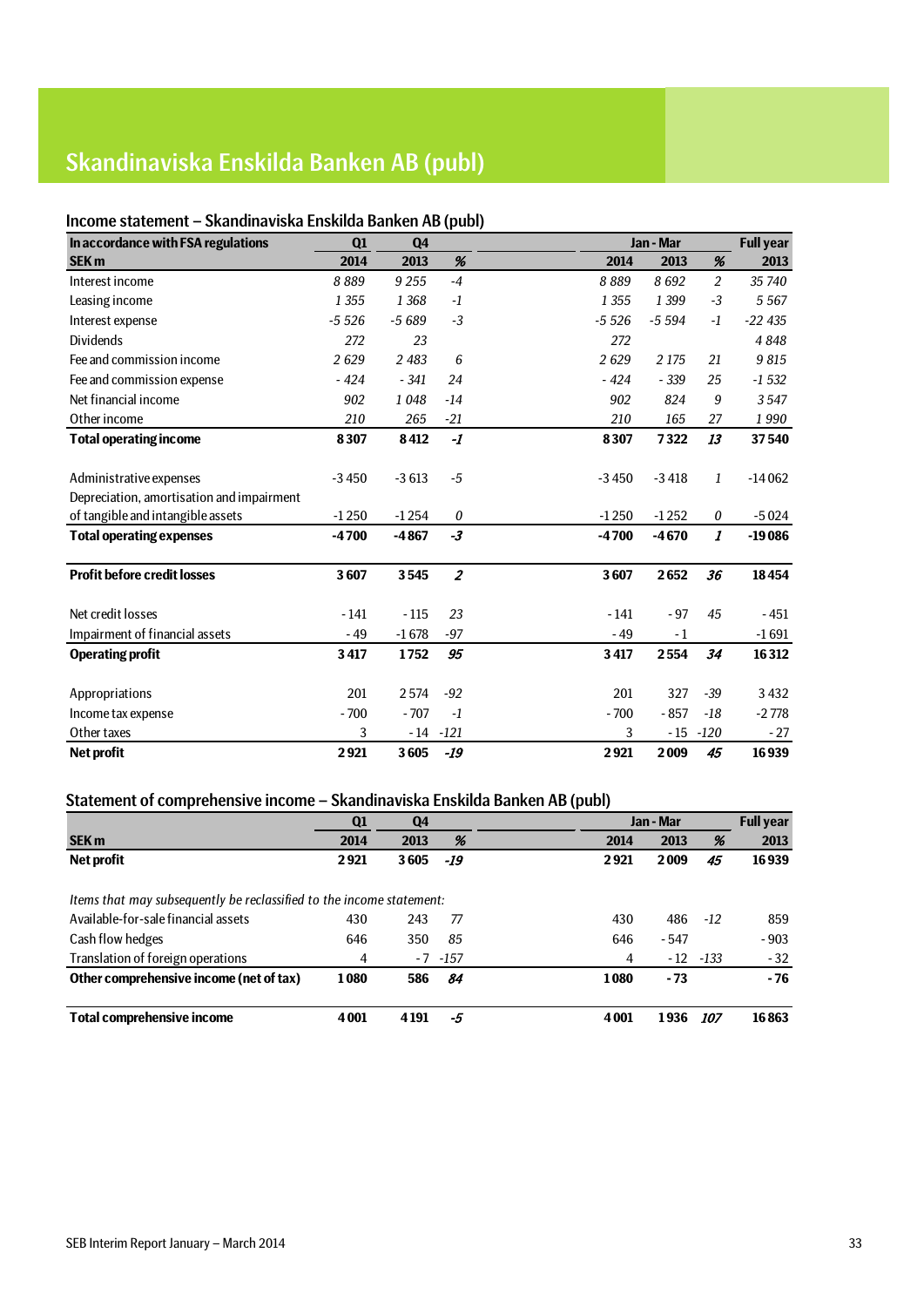| Balance sheet - Skandinaviska Enskilda Banken AB (publ) |  |  |
|---------------------------------------------------------|--|--|
|---------------------------------------------------------|--|--|

| <b>Condensed</b>                                             | 31 Mar  | <b>31 Dec</b> | 31 Mar  |
|--------------------------------------------------------------|---------|---------------|---------|
| <b>SEK m</b>                                                 | 2014    | 2013          | 2013    |
| Cash and cash balances with central banks                    | 231008  | 135309        | 201752  |
| Loans to credit institutions                                 | 184339  | 183 312       | 237134  |
| Loans to the public                                          | 1034772 | 1013188       | 950818  |
| Financial assets at fair value                               | 475810  | 433 431       | 484934  |
| Available-for-sale financial assets                          | 19239   | 17485         | 16942   |
| Held-to-maturity investments                                 | 87      | 85            | 920     |
| Investments in associates                                    | 1088    | 1055          | 1053    |
| Shares in subsidiaries                                       | 52816   | 52555         | 49709   |
| Tangible and intangible assets                               | 40594   | 40 0 80       | 41868   |
| Other assets                                                 | 34706   | 27658         | 43 185  |
| <b>Total assets</b>                                          | 2074459 | 1904158       | 2028315 |
|                                                              |         |               |         |
| Deposits from credit institutions                            | 264387  | 210237        | 238259  |
| Deposits and borrowing from the public                       | 660957  | 611234        | 695429  |
| Debt securities                                              | 758163  | 704 088       | 664048  |
| Financial liabilities at fair value                          | 211578  | 201705        | 252079  |
| Other liabilities                                            | 56221   | 46 613        | 59890   |
| Provisions                                                   | 75      | 92            | 141     |
| Subordinated liabilities                                     | 20429   | 22739         | 23 4 14 |
| Untaxed reserves                                             | 23694   | 23694         | 26346   |
| <b>Total equity</b>                                          | 78955   | 83756         | 68709   |
| Total liabilities, untaxed reserves and shareholders' equity | 2074459 | 1904158       | 2028315 |

## Pledged assets, contingent liabilities and commitments - Skandinaviska Enskilda Banken AB (publ)

| 31 Mar  | <b>31 Dec</b> | 31 Mar |
|---------|---------------|--------|
| 2014    | 2013          | 2013   |
| 338323  | 316525        | 313434 |
| 124 988 | 98927         | 134969 |
| 81907   | 84767         | 81406  |
| 363960  | 335048        | 332924 |
|         |               |        |

## Capital adequacy

|                                              |         | <b>Basel II</b> |
|----------------------------------------------|---------|-----------------|
| <b>Capital adequacy</b>                      | 31 Mar  | 31 Dec          |
| <b>SEK m</b>                                 | 2014    | 2013            |
| Own funds                                    |         |                 |
| <b>Common Equity Tier 1 capital</b>          | 95803   | 89 404          |
| Tier 1 capital                               | 107 006 | 103 658         |
| Total own funds                              | 114 902 | 110 161         |
| Own funds requirement                        |         |                 |
| Risk exposure amount                         | 494 802 | 716867          |
| Expressed as own funds requirement           | 39 584  | 57 349          |
| Common Equity Tier 1 capital ratio           | 19.4%   | 12.5%           |
| Tier 1 capital ratio                         | 21.6%   | 14.5%           |
| Total capital ratio                          | 23.2%   | 15.4%           |
| Own funds in relation to capital requirement | 2.90    | 1.92            |